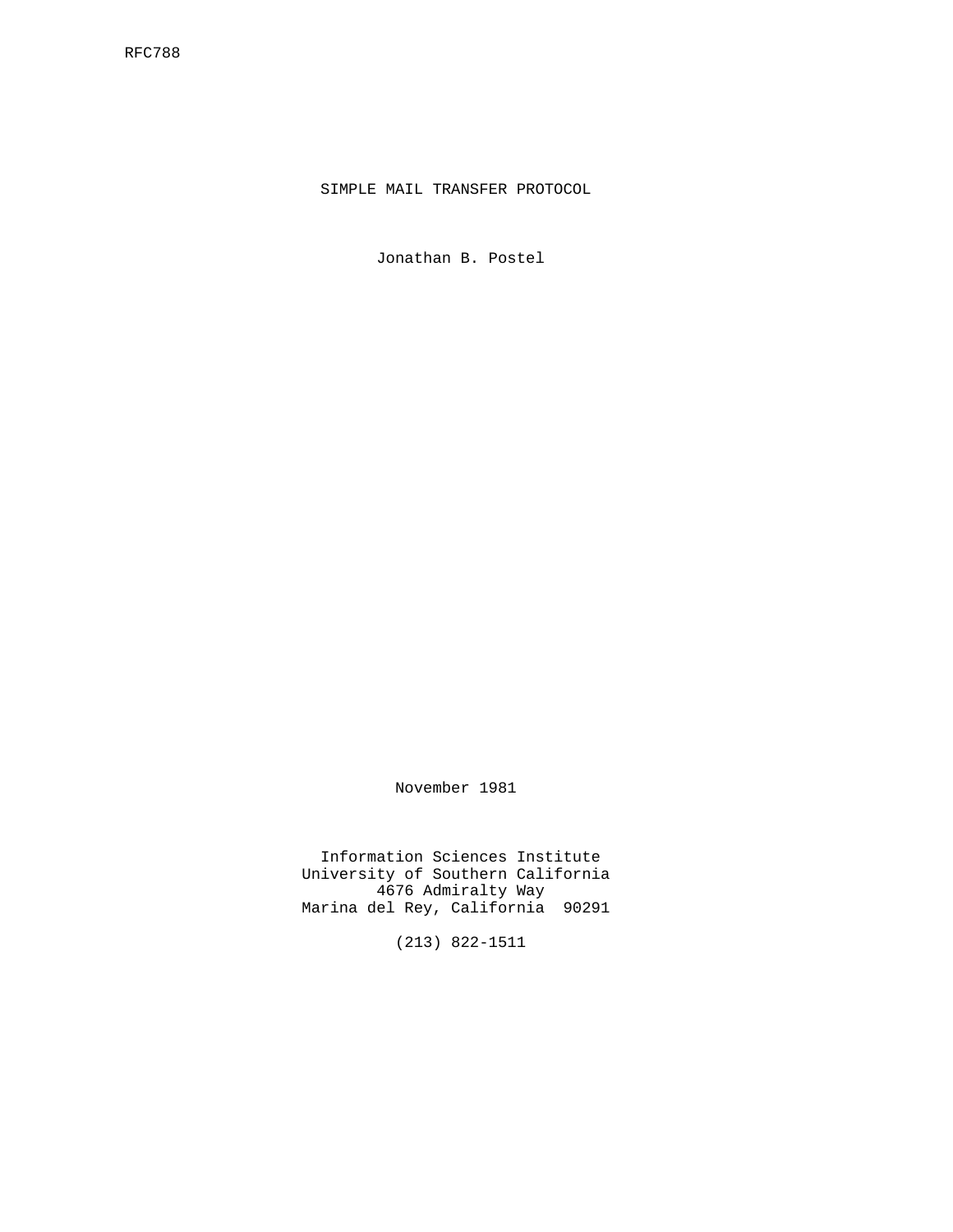# TABLE OF CONTENTS

| $1$ .                                                                                                                                                                                                                                          |                                                    |
|------------------------------------------------------------------------------------------------------------------------------------------------------------------------------------------------------------------------------------------------|----------------------------------------------------|
| 2.                                                                                                                                                                                                                                             |                                                    |
| 3.                                                                                                                                                                                                                                             |                                                    |
| 3.1.<br>3.2.<br>3.3.<br>3.4.<br>3.5.<br>3.6.<br>3.7.                                                                                                                                                                                           |                                                    |
| 4.                                                                                                                                                                                                                                             |                                                    |
| 4.1.<br>$4.1.1$ .<br>4.1.2.<br>4.2.<br>4.2.1.<br>Reply Codes by Function Group<br>4.2.2.<br>Reply Codes in Numeric Order<br>4.3.<br>Sequencing of Commands and Replies<br>4.4.<br>4.5.<br>4.5.1.<br>Minimum Implementation<br>4.5.2.<br>4.5.3. | 16<br>28<br>29<br>30<br>31<br>33<br>35<br>35<br>36 |
| APPENDIX A:<br>APPENDIX B:<br>APPENDIX C:<br>APPENDIX D:<br>Theory of Reply Codes  42<br>APPENDIX E:<br>APPENDIX F:                                                                                                                            | 38<br>40                                           |
|                                                                                                                                                                                                                                                |                                                    |
|                                                                                                                                                                                                                                                |                                                    |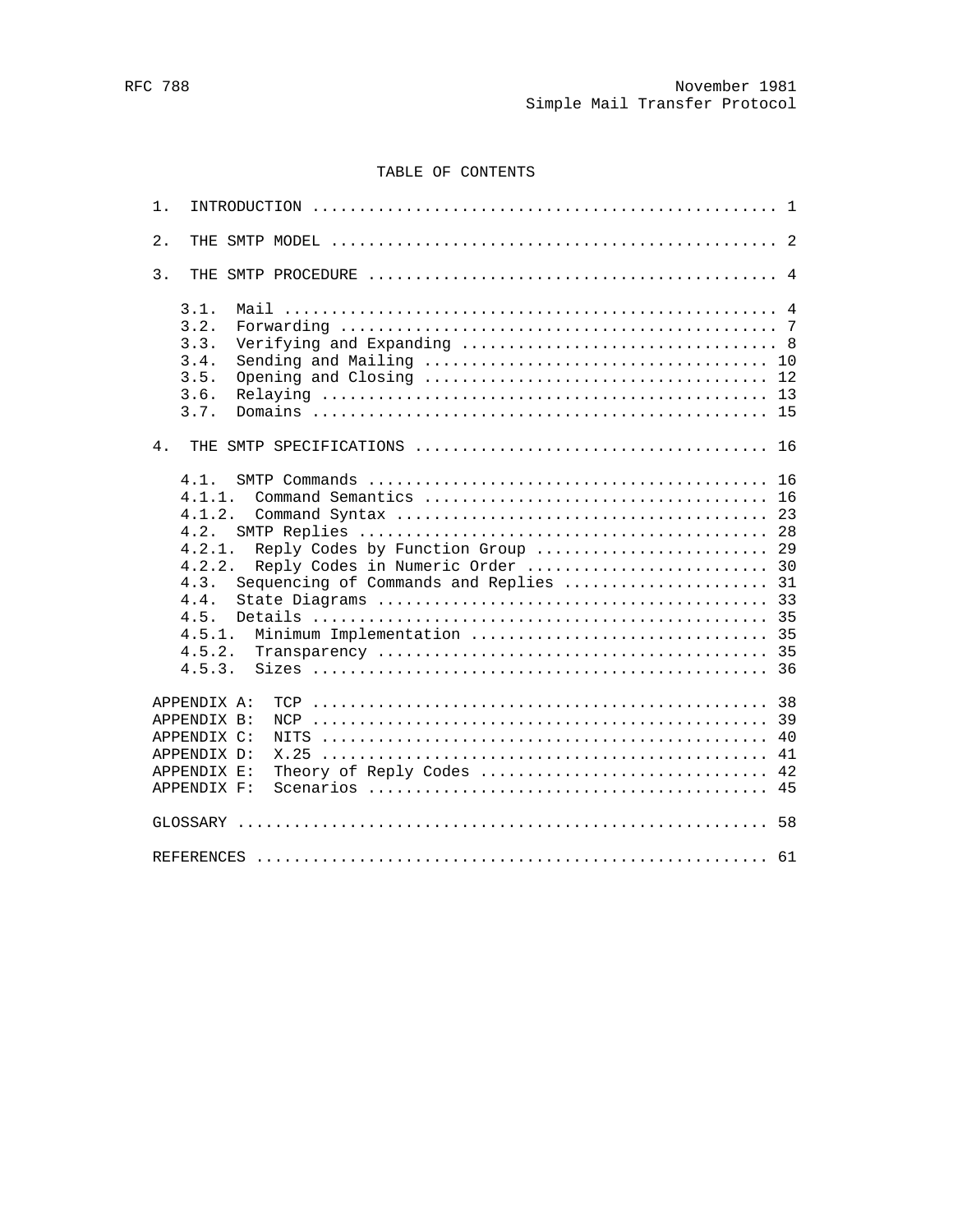Network Working Group 3. 2008 3. 2012 1. Postel Request for Comments: 788 ISI<br>Replaces: RFC 780, 772 ISI Replaces: RFC 780, 772

### SIMPLE MAIL TRANSFER PROTOCOL

#### 1. INTRODUCTION

 The objective of Simple Mail Transfer Protocol (SMTP) is to transfer mail reliably and efficiently.

 SMTP is independent of the particular transmission subsystem and requires only a reliable ordered data stream channel. Appendices A, B, C, and D describe the use of SMTP with various transport services. A Glossary provides the definitions of terms as used in this document.

 An important feature of SMTP is its capability to relay mail across transport service environments. A transport service provides an interprocess communication environment (IPCE). An IPCE may cover one network, several networks, or a subset of a network. It is important to realize that transport systems (or IPCEs) are not one-to-one with networks. A process can communicate directly with another process through any mutually known IPCE. Mail is an application or use of interprocess communication. Mail can be communicated between processes in different IPCEs by relaying through a process connected to two (or more) IPCEs. More specifically, mail can be relayed between hosts on different transport systems by a host on both transport systems.

Postel [Page 1] [Page 1]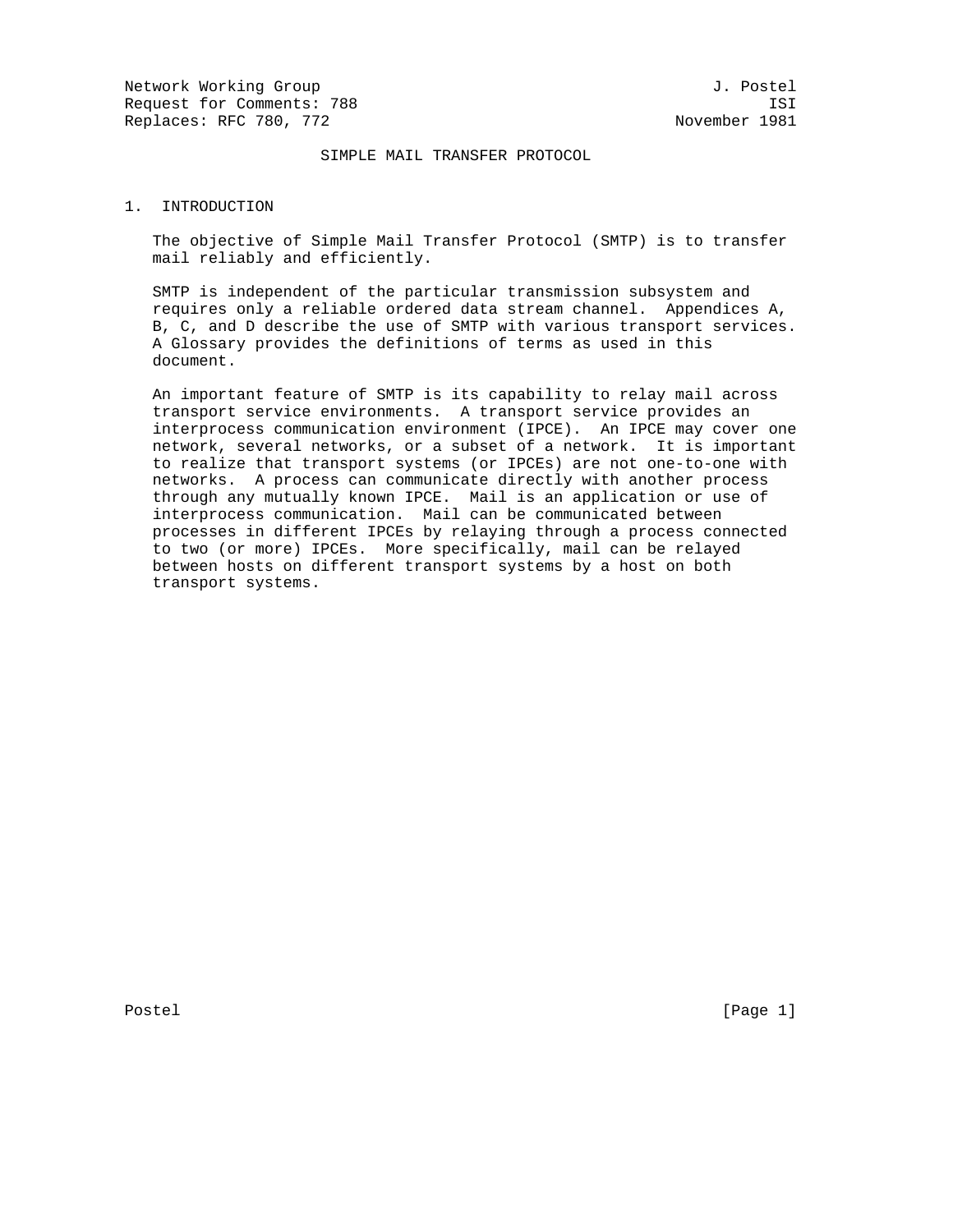November 1981 RFC 788 Simple Mail Transfer Protocol

## 2. THE SMTP MODEL

 The SMTP design is based on the following model of communication: as the result of a user mail request, the sender-SMTP establishes a full-duplex transmission channel to a receiver-SMTP. The receiver-SMTP may be either the ultimate destination or an intermediate. SMTP commands are generated by the sender-SMTP and sent to the receiver-SMTP. SMTP replies are sent from the receiver-SMTP to the sender-SMTP in response to the commands.

 Once the transmission channel is established, the SMTP-sender sends a MAIL command indicating the sender of the mail. If the SMTP-receiver can accept mail it responds with an OK reply. The SMTP-sender then sends a RCPT command identifying a recipient of the mail. If the SMTP-receiver can accept mail for that recipient it responds with an OK reply; if not, it responds with a reply rejecting that recipient (but not the whole mail transaction). The SMTP-sender and SMTP-receiver may negotiate several recipients. When the recipients have been negotiated the SMTP-sender sends the mail data, terminating with a special sequence. If the SMTP-receiver successfully processes the mail data it responds with an OK reply. The dialog is purposely lock-step, one-at-a-time.

-------------------------------------------------------------

| $ --->$<br>User |         | SMTP             |           |                     |
|-----------------|---------|------------------|-----------|---------------------|
|                 | Sender- | Commands/Replies | Receiver- |                     |
|                 | SMTP    |                  | SMTP      |                     |
| File<br>$ --->$ |         | and Mail         |           | File<br>$\lt$ - - > |
| System          |         |                  |           | System              |
|                 |         |                  |           |                     |

Sender-SMTP Receiver-SMTP

Model for SMTP Use

Figure 1

-------------------------------------------------------------

 The SMTP provides mechanisms for the transmission of mail; directly from the sending user's host to the receiving user's host when the

[Page 2] Postel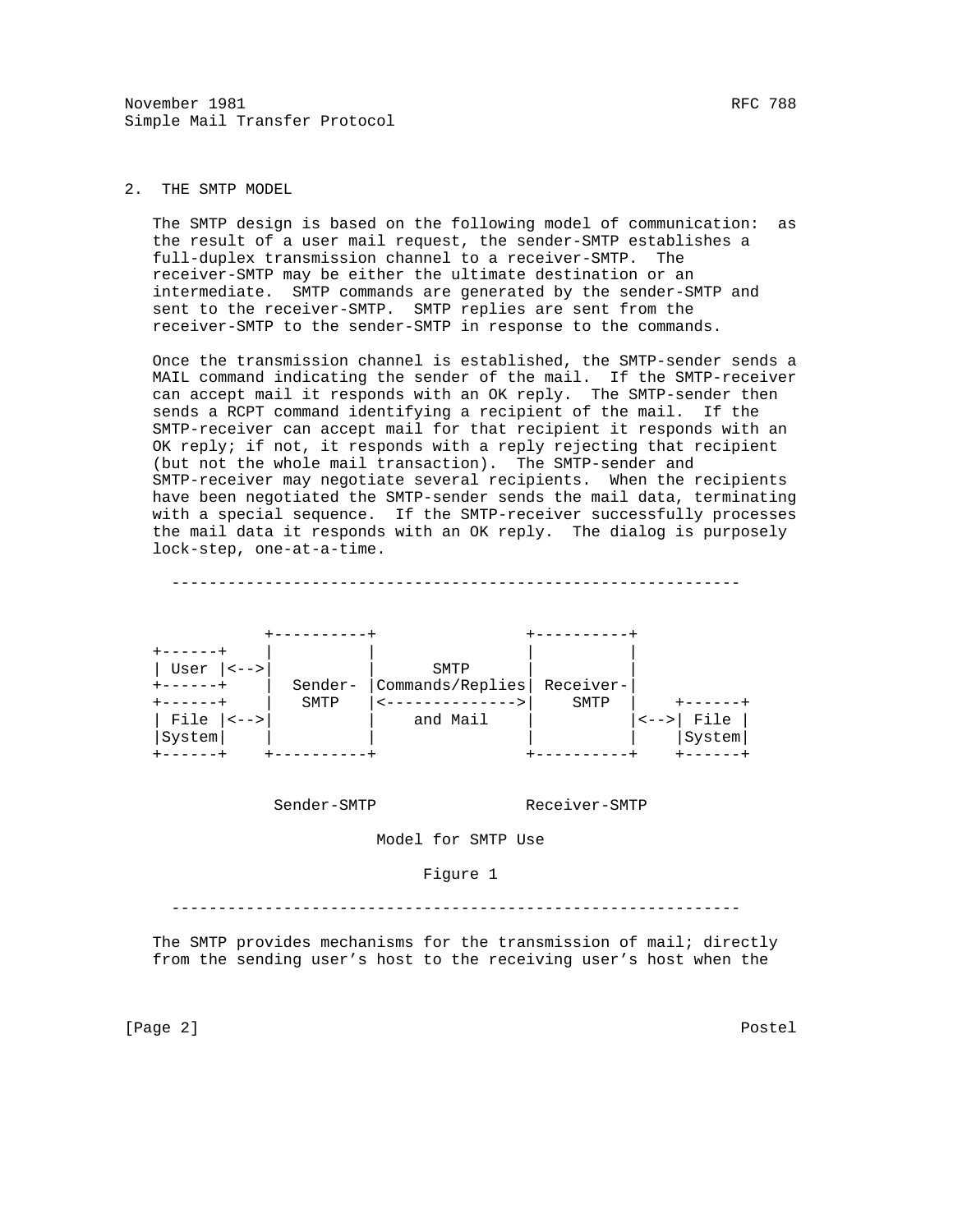two host are connected to the same transport service, or via one or more relay SMTP-servers when the source and destination hosts are not connected to the same transport service.

 To be able to provide the relay capability the SMTP-server must be supplied with the name of the ultimate destination host as well as the destination mailbox name.

 The argument to the MAIL command is a reverse-path, which specifies who the mail is from. The argument to the RCPT command is a forward-path, which specifies who the mail is to. The forward-path is a source route while the reverse-path, is a return route (which may be used to return a message to the sender when an error occurs with a relayed message).

 When the same message is sent to multiple recipients the SMTP encourages the transmission of only one copy of the data for all the recipients at the same destination host.

 The mail commands and replies have a rigid syntax. Replies also have a numeric code. In the following, examples appear which use actual commands and replies. The complete lists of commands and replies appears in Section 4 on specifications.

 Commands and replies are not case sensitive. That is, a command or reply word may be upper case, lower case, or any mixture of upper and lower case. Note that this is not true of mailbox user names. For some hosts the user name is case sensitive, and SMTP implementations must take case to preserve the case of user names as they appear in mailbox arguments. Host names are not case sensitive.

 Commands and replies are composed of characters from the ASCII character set [1]. Each 7-bit character is transmitted right justified in an 8-bit byte (or octet) with the high order bit cleared to zero.

 When specifying the general form of a command or reply, an argument (or special symbol) will be denoted by a meta-linguistic variable (or constant), for example, "<string>" or "<reverse-path>". Here the angle brackets indicate these are a meta-linguistic variables. However, some arguments use the angle brackets literally. For example, an actual reverse-path is enclosed in angle brackets, i.e., "<Smith@ISIA>" is an instance of <reverse-path> (the angle brackets are actually transmitted in the command or reply).

Postel [Page 3]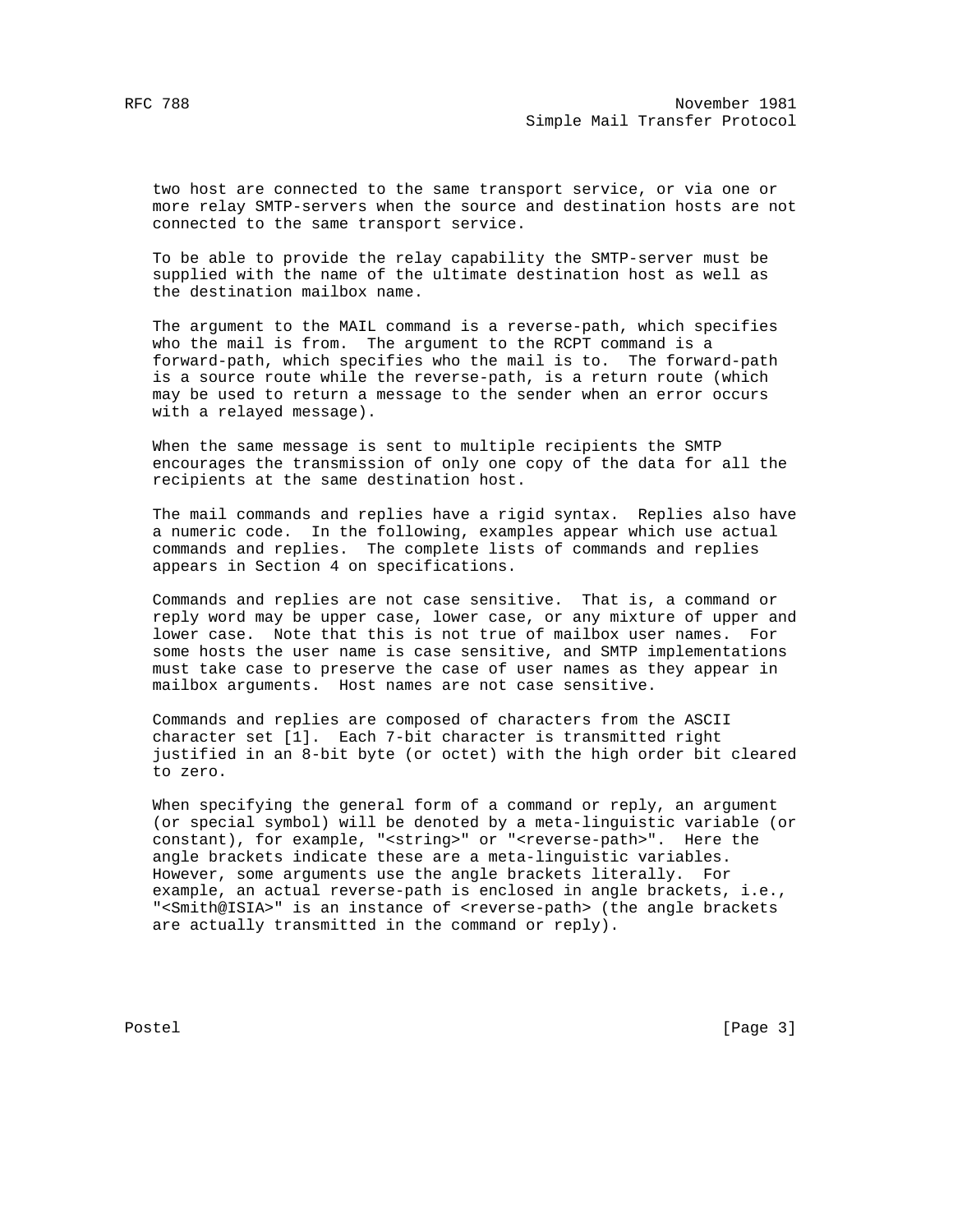November 1981 RFC 788 Simple Mail Transfer Protocol

## 3. THE SMTP PROCEDURES

 This section presents the procedures used in SMTP in several parts. First comes the basic mail procedure defined as a mail transaction. Following this are descriptions of forwarding mail, verifying mailbox names and expanding mailing lists, sending to terminals instead of or in combination with mailboxes, and the opening and closing exchanges. At the end of this section are comments on relaying, and a note on mail domains. Throughout this section are examples of partial command and reply sequences, several complete scenarios are presented in Appendix F.

### 3.1. MAIL

 There are three steps to a SMTP mail transaction. The transaction is started with a MAIL command which gives the sender identification. A series of one or more RCPT commands follow giving the receiver information. Then a DATA command gives the mail data. And finally, the end of mail data indicator confirms the transaction.

 The first step in the procedure is the MAIL command. The <reverse-path> contains the source mailbox.

MAIL <SP> FROM:<reverse-path> <CRLF>

 This command tells the the SMTP-receiver that a new mail transaction is starting and to reset all its state tables and buffers including any recipients or mail data. It gives the reverse-path which can be used to report errors. If accepted, the receiver-SMTP returns a 250 OK reply.

The <reverse-path> can contain more than just a mailbox. The <reverse-path> is a reverse source routing list of hosts and source mailbox. The first host in the <reverse-path> should be the host sending this command.

The second step in the procedure is the RCPT command.

RCPT <SP> TO:<forward-path> <CRLF>

 This command gives a forward-path identifying one recipient. If accepted, the receiver-SMTP returns a 250 OK reply, and stores the forward-path. If the recipient is unknown the receiver-SMTP returns a 550 Failure reply. This second step of the procedure can be repeated any number of times.

[Page 4] Postel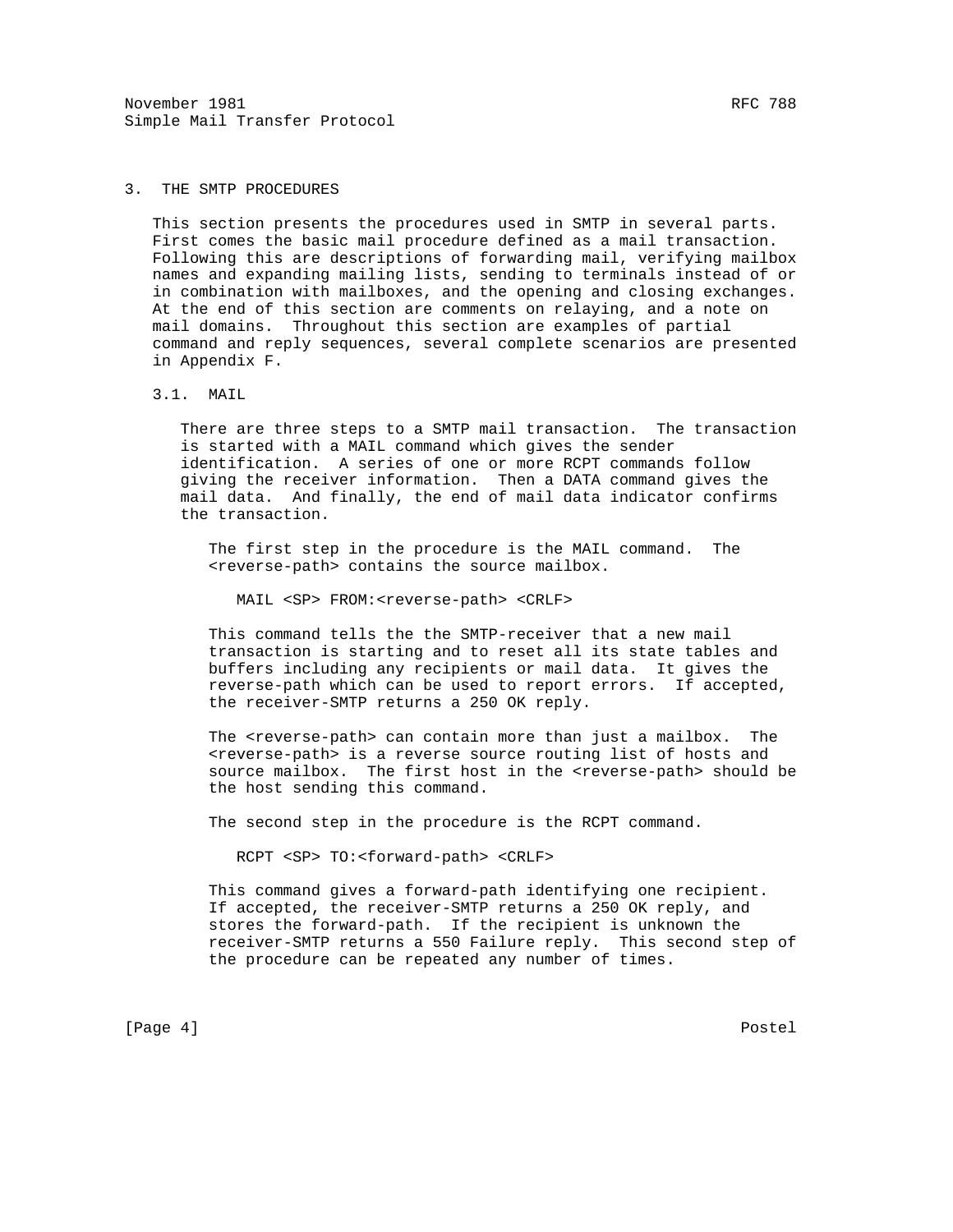The <forward-path> can contain more than just a mailbox. The <forward-path> is a source routing list of hosts and destination mailbox. The first host in the <forward-path> should be the host receiving this command.

The third step in the procedure is the DATA command.

DATA <CRLF>

 If accepted, the receiver-SMTP returns a 354 Intermediate reply and considers all succeeding lines to be the message text. When the end of text is received and stored the SMTP-receiver sends a 250 OK reply.

 Since the mail data is sent on the transmission channel the end of the mail data must be indicated so that the command and reply dialog can be resumed. SMTP indicates the end of the mail data by sending a line containing only a period. A transparency procedure is used to prevent this interfering with the user's text (see Section 4.5.2).

 Please note that the mail data includes the memo header items such as Date, Subject, To, Cc, From [2].

 The end of mail data indicator also confirms the mail transaction and tells the receiver-SMTP to now process the stored recipients and mail data. If accepted, the receiver-SMTP returns a 250 OK reply. The DATA command should fail only if the mail transaction was incomplete (for example, no recipients), or if resources are not available.

 The above procedure is an example of a SMTP mail transaction. These commands must be used only in the order discussed above. Example 1 (below) illustrates the use of these commands in a mail transaction.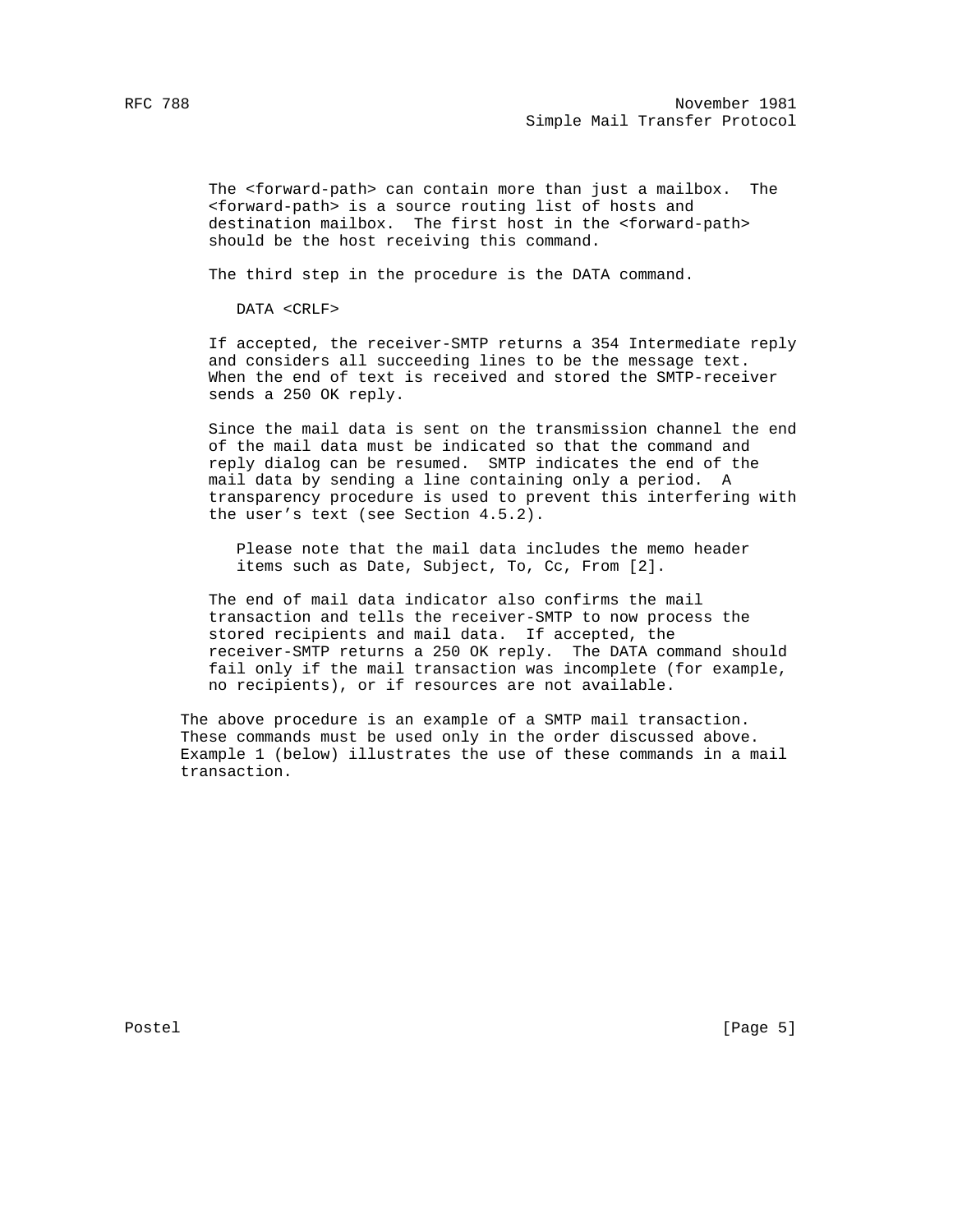#### -------------------------------------------------------------

### Example of the SMTP Procedure

 This SMTP example shows mail sent by Smith at host Alpha, to Jones, Green, and Brown at host Beta. Here we assume that host Alpha contacts host Beta directly.

- S: MAIL FROM:<Smith@Alpha> R: 250 OK
- S: RCPT TO:<Jones@Beta> R: 250 OK

 S: RCPT TO:<Green@Beta> R: 550 No such user here

 S: RCPT TO:<Brown@Beta> R: 250 OK

 S: DATA R: 354 Start mail input; end with <CRLF>.<CRLF> S: Blah blah blah... S: ...etc. etc. etc. S: <CRLF>.<CRLF> R: 250 OK

 The mail has now been accepted for Jones and Brown. Green did not have a mailbox at host Beta.

Example 1

-------------------------------------------------------------

[Page 6] Postel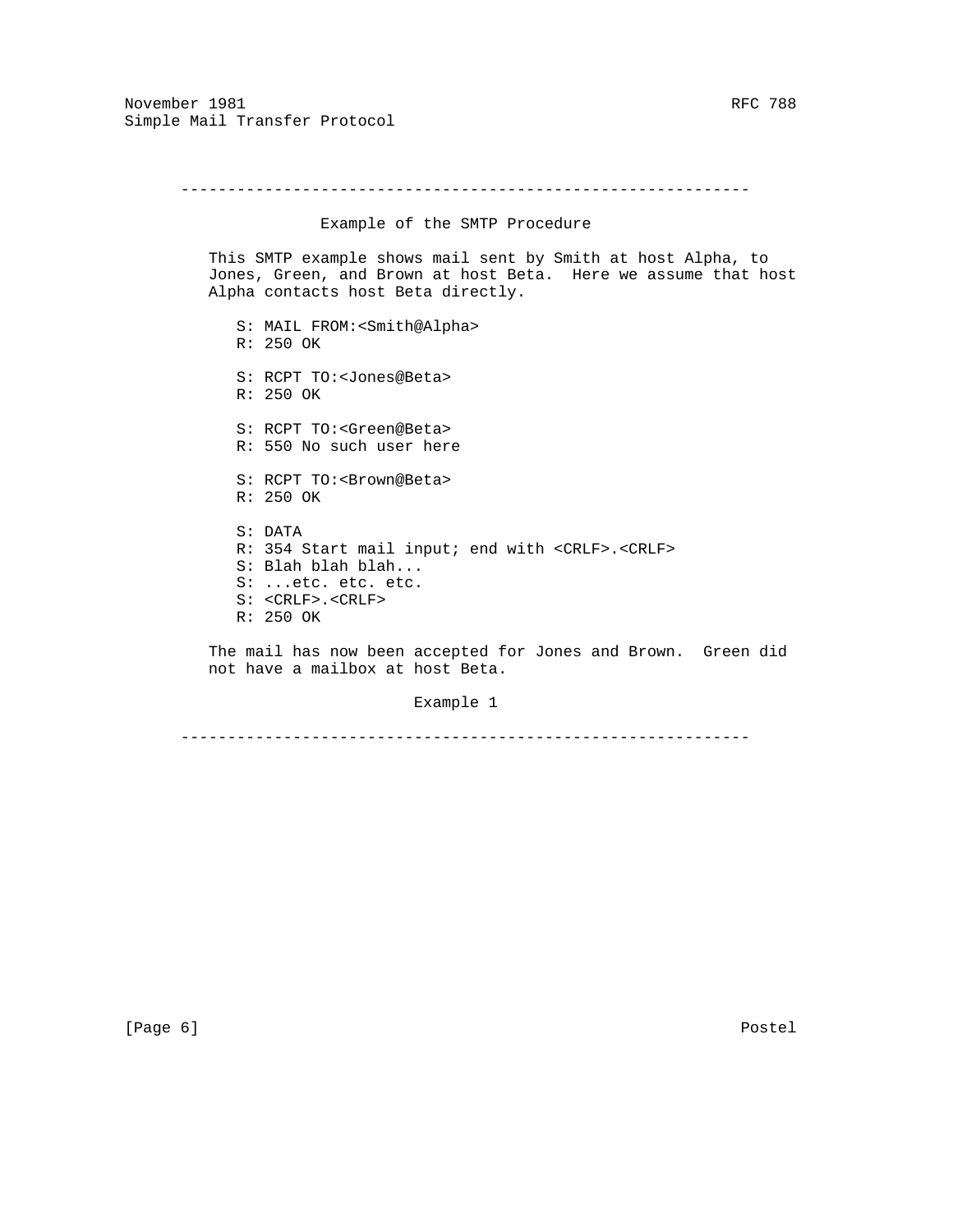# 3.2. FORWARDING

 There are some cases where the destination information in the <forward-path> is incorrect, but the receiver-SMTP knows the correct destination. In such cases, one the following replies should be used to allow the sender to contact the correct destination.

251 User not local; will forward to <forward-path>

 This reply indicates that the receiver-SMTP knows the user's mailbox is on another host and indicates the correct forward-path to use in the future. Note that either the host or user or both may be different. The receiver takes responsibility for delivering the message.

551 User not local; please try <forward-path>

 This reply indicates that the receiver-SMTP knows the user's mailbox is on another host and indicates the correct forward-path to use. Note that either the host or user or both may be different. The receiver refuses to accept mail for this user, and the sender must either redirect the mail according to the information provided or return an error response to the originating user.

Example 2 illustrates the use of these responses.

-------------------------------------------------------------

Example of Forwarding

Either

 S: RCPT TO:<Postel@ISI> R: 251 User not local; will forward to <Postel@ISIF>

Or

 S: RCPT TO:<Paul@ISIB> R: 551 User not local; please try <Mockapetris@ISIF>

Example 2

-------------------------------------------------------------

Postel [Page 7]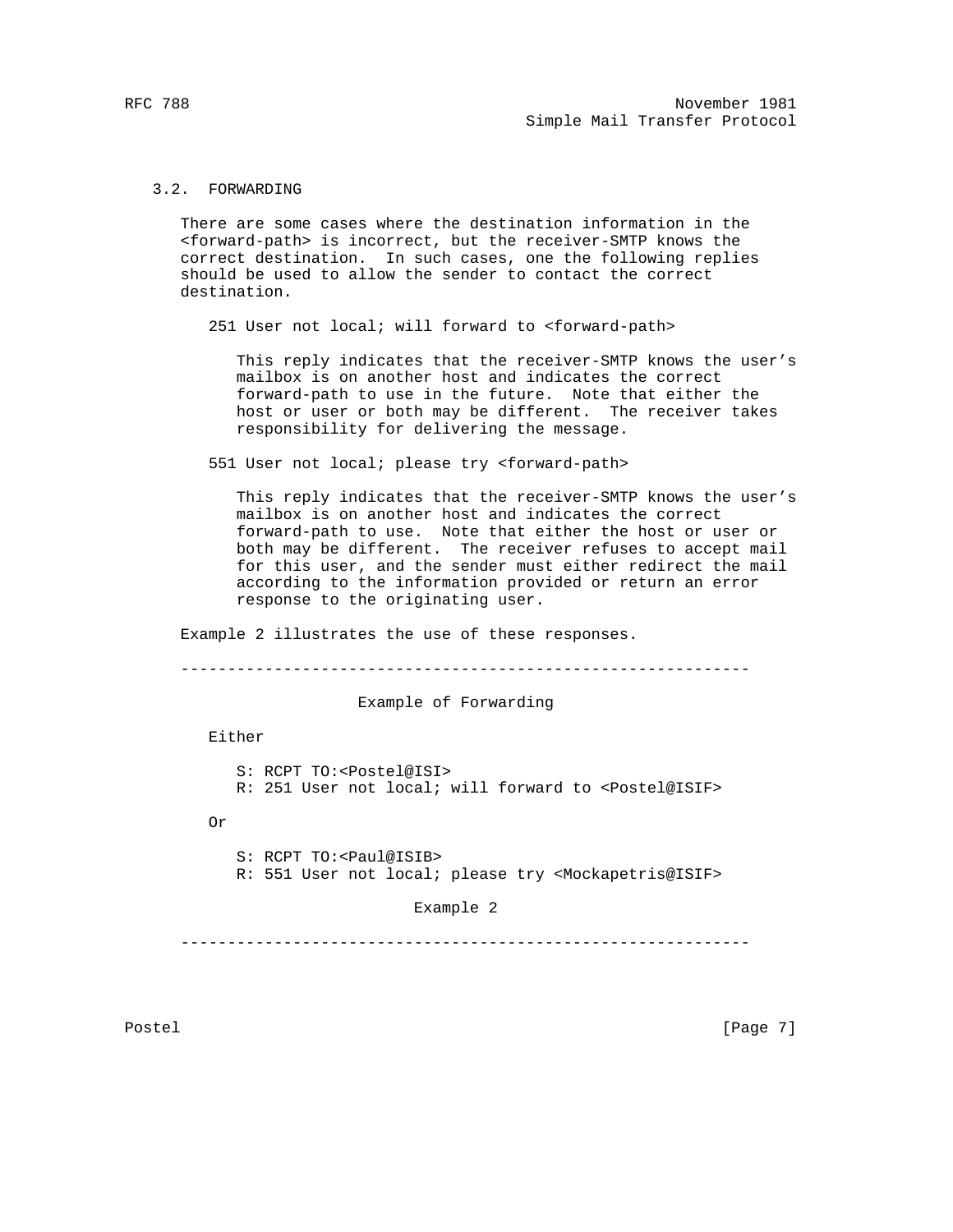# 3.3. VERIFYING AND EXPANDING

 SMTP provides as additional features, commands to verify a user name or expand a mailing list. This is done with the VRFY and EXPN commands, which have a character string arguments. For the VRFY command, the string is a user name, and the the response may include the full name of the user and must include the mailbox of the user. For the EXPN command, the string identifies a mailing list, and the multiline response may include the full name of the users and must give the mailboxes on the mailing list.

 The case of verifying a user name is straightforward as shown in example 3.

-------------------------------------------------------------

Example of Verifying a User Name

Either

 S: VRFY Postel R: 250 Jon Postel <Postel@ISIF>

Or

 S: VRFY Jones R: 550 String does not match anything.

Example 3

-------------------------------------------------------------

[Page 8] Postel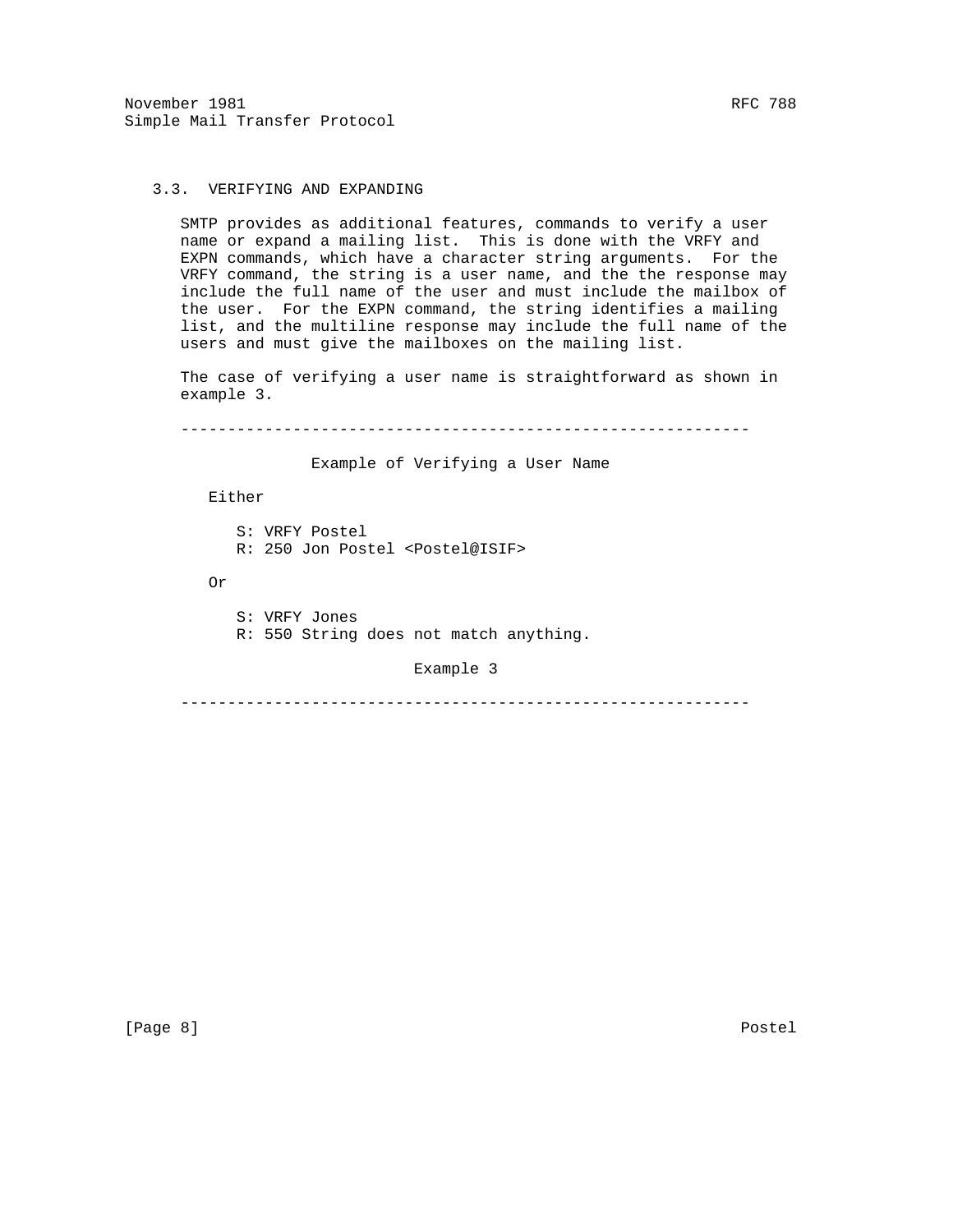The case of expanding a mailbox list requires a multiline reply as shown in example 4.

-------------------------------------------------------------

Example of Expanding a Mailing List

Either

 S: EXPN Example-People R: 250-Jon Postel <Postel@ISIF> R: 250-Fred Fonebone <Fonebone@ISIQ> R: 250-Sam Q. Smith <SQSmith@ISIQ> R: 250-Quincy Smith <@ISIF,Q-Smith@ISI-VAXA> R: 250-<joe@foo-unix> R: 250 <xyz@bar-unix>

Or

 S: EXPN Executive-Washroom-List R: 550 Access Denied to You.

Example 4

-------------------------------------------------------------

 The character string arguments of the VRFY and EXPN commands cannot be further restricted due to the variety of implementations of the user name and mailbox list concepts. On some systems it may be appropriate for the argument of the EXPN command to be a file name for a file containing a mailing list, but again there is a variety of file naming conventions in the internet.

 The VRFY and EXPN commands are not included in the minimum implementation (Section 4.5.1), and are not required to work across relays when they are implemented.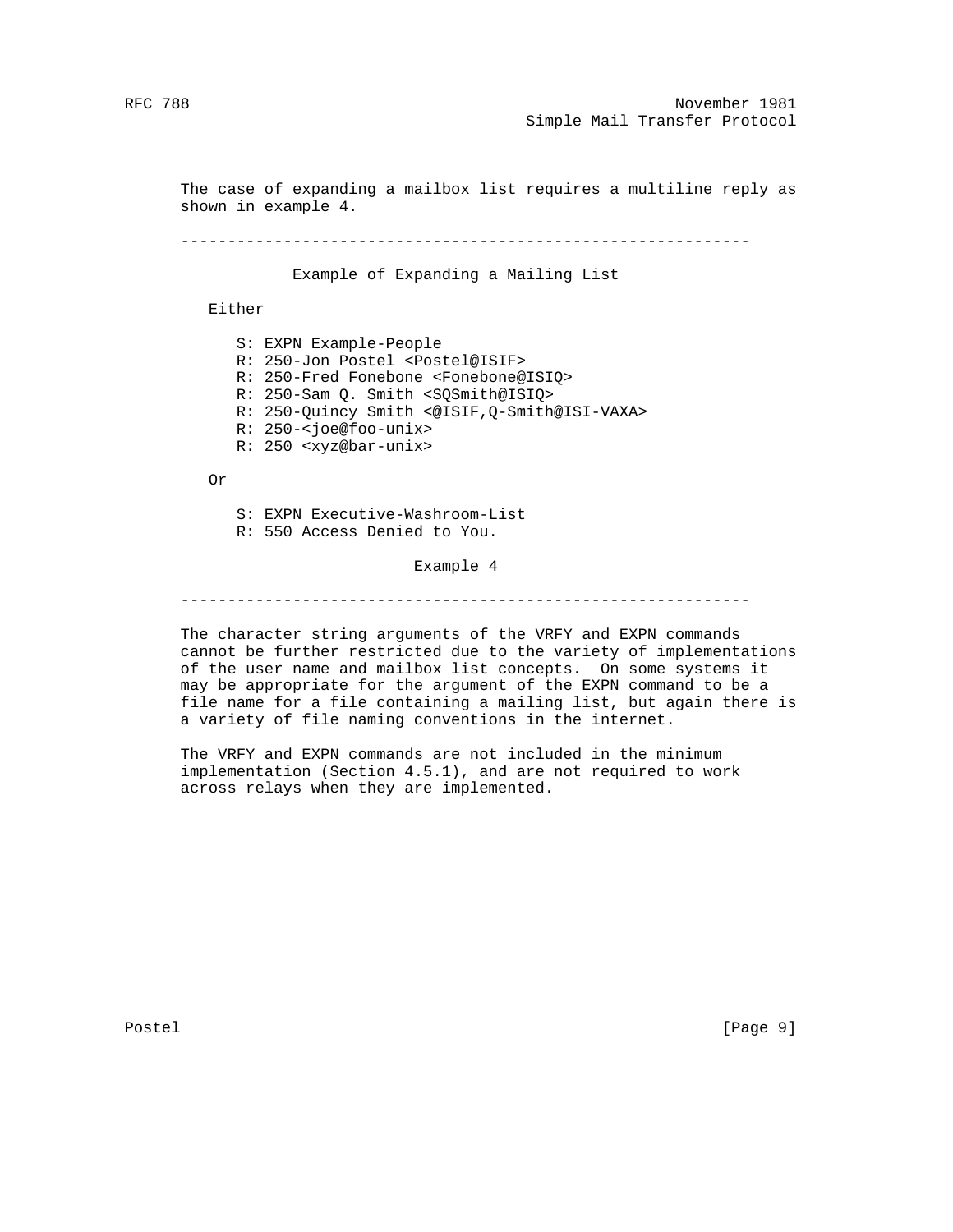# 3.4. SENDING AND MAILING

 The main purpose of SMTP is to deliver messages to user's mailboxes. A very similar service provided by some hosts is to deliver messages to user's terminals (provided the user is active on the host). The delivery to the user's mailbox is called "mailing", the delivery to the user's terminal is called "sending". Because in many hosts the implementation of sending is nearly identical to the implementation of mailing these two functions are combined in SMTP. However the sending commands are not included in the required minimum implementation (Section 4.5.1). User's should have the ability to control the writing of messages on their terminals. Most hosts permit the user's to accept or refuse such messages.

 The following three command are defined to support the sending options, these are used in the mail transaction instead of the MAIL command and inform the receiver-SMTP of the special semantics of this transaction:

SEND <SP> FROM:<reverse-path> <CRLF>

 The SEND command requires that the mail data be delivered to the user's terminal. If the user is not active (or not accepting terminal messages) on the host a 450 reply may returned to a RCPT command. The mail transaction is successful if the message is delivered the terminal.

SOML <SP> FROM:<reverse-path> <CRLF>

 The Send Or MaiL command requires that the mail data be delivered to the user's terminal if the user is active (and accepting terminal messages) on the host. If the user is not active (or not accepting terminal messages) then the mail data is entered into the user's mailbox. The mail transaction is successful if the message is delivered either to the terminal or the mailbox.

SAML <SP> FROM:<reverse-path> <CRLF>

 The Send And MaiL command requires that the mail data be delivered to the user's terminal if the user is active (and accepting terminal messages) on the host. In any case the mail data is entered into the user's mailbox. The mail transaction is successful if the message is delivered the mailbox.

[Page 10] Postel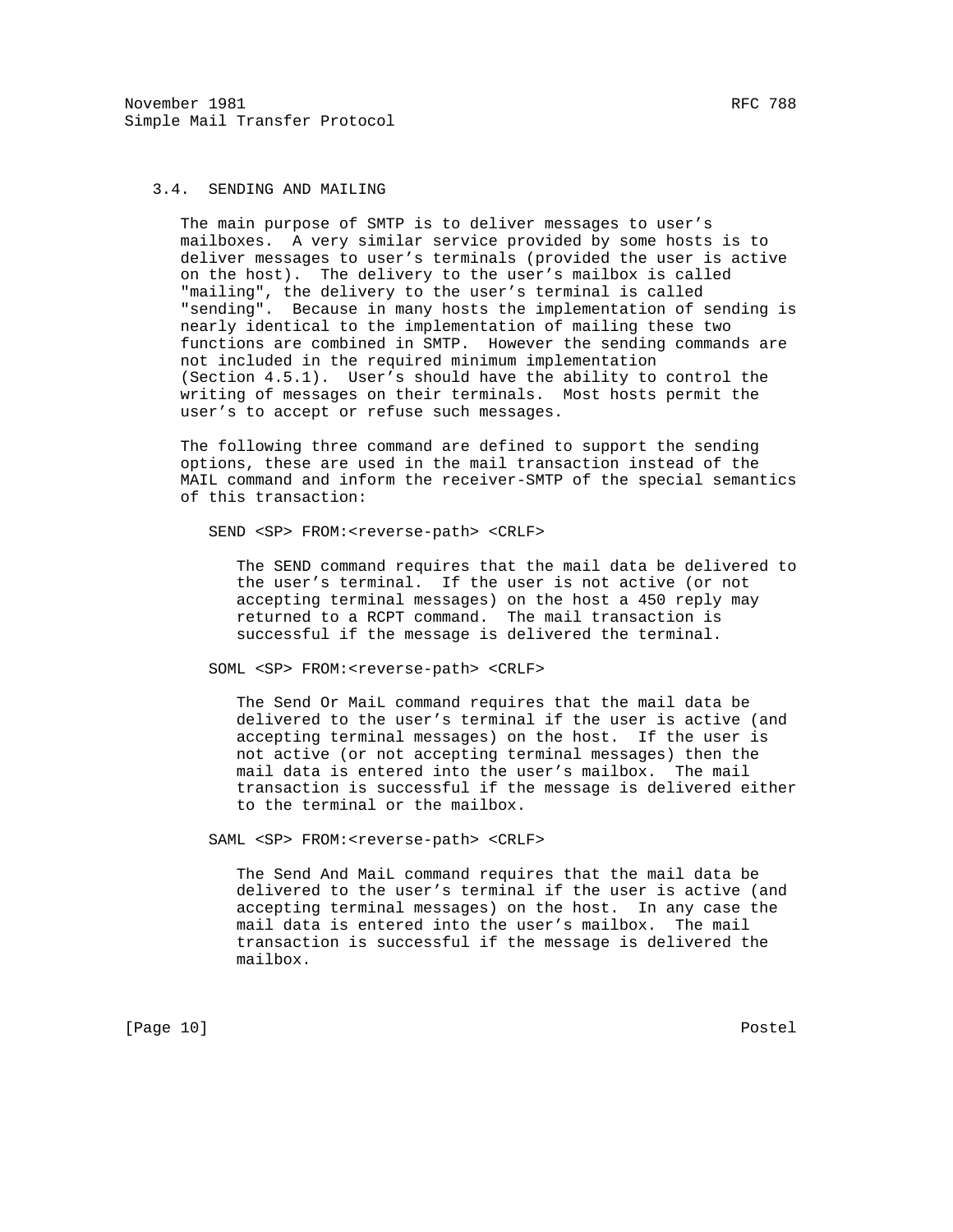The same reply codes that are used for the MAIL commands are used for these commands.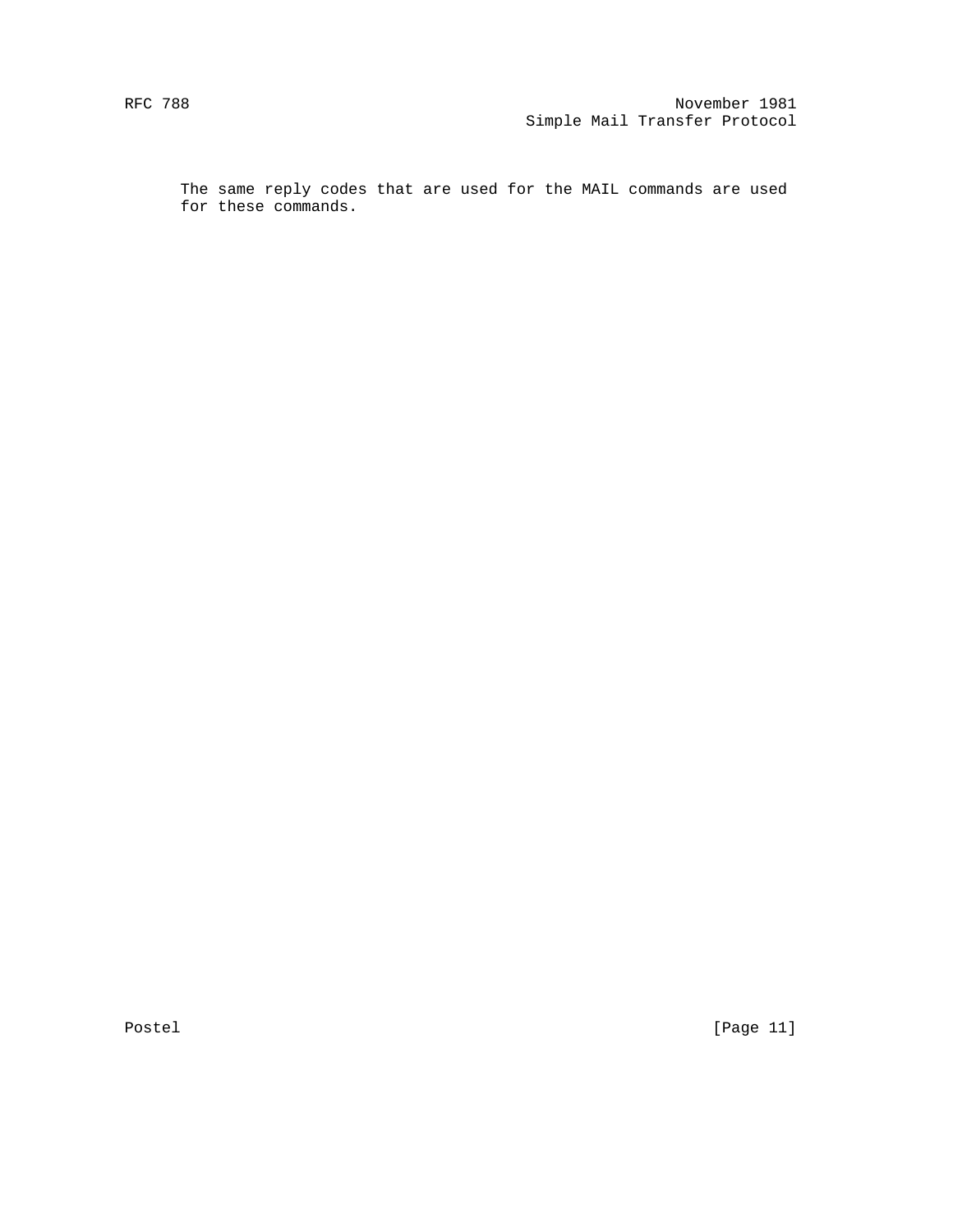## 3.5. OPENING AND CLOSING

 At the time the transmission channel is opened there is an exchange to ensure that the hosts are communicating with the hosts they think they are.

 The following two commands are used in transmission channel opening and closing:

HELO <SP> <host> <CRLF>

QUIT <CRLF>

 In the HELO command the host sending the command identifies itself; the command may be interpreted as saying "Hello, i am <host>".

-------------------------------------------------------------

#### Example of Connection Opening

 R: 220 BBN-UNIX Simple Mail Transfer Service Ready S: HELO USC-ISIF

R: 250 BBN-UNIX

#### Example 5

-------------------------------------------------------------

-------------------------------------------------------------

Example of Connection Closing

S: QUIT

R: 221 BBN-UNIX Service closing transmission channel

Example 6

-------------------------------------------------------------

[Page 12] Postel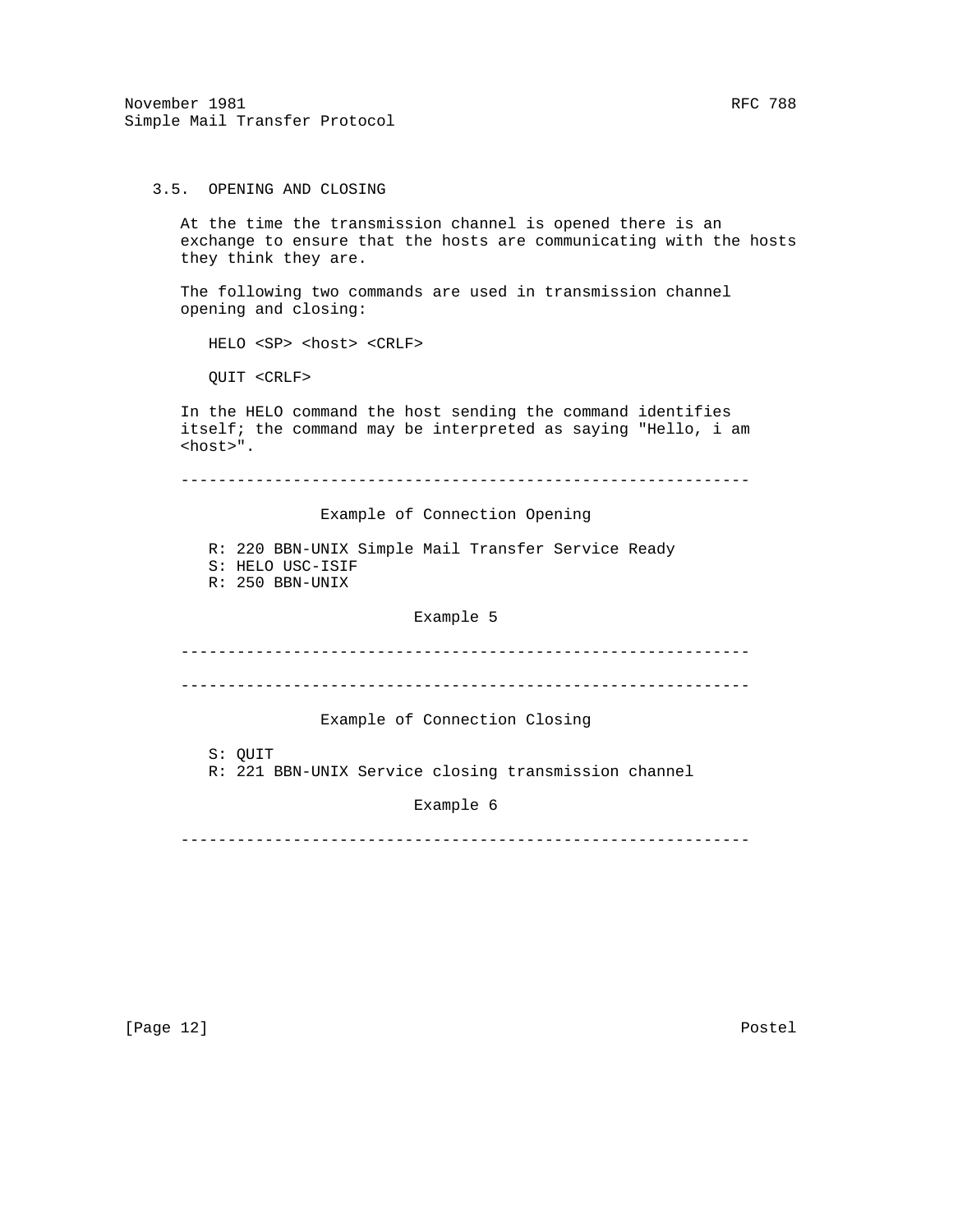## 3.6. RELAYING

 The forward-path may be a source route of the form "@ONE,@TWO,JOE@THREE", where ONE, TWO, and THREE are hosts. This form is used to emphasize the distinction between an address and a route. The mailbox is an absolute address, and the route is information about how to get there. The two concepts should not be confused.

 The elements of the forward-path are moved to the reverse-path as the message is relayed from one server-SMTP to another. The reverse-path is a reverse source route, (i.e., a source route from the current location of the message to the originator of the message). When a server-SMTP deletes its identifier from the forward-path and inserts it into the reverse-path, it must use the name it is known by in the environment it is sending into, not the environment the mail came from, in case the server-SMTP is known by different names in different environments.

 Using source routing the receiver-SMTP receives mail to be relayed to another server-SMTP The receiver-SMTP may accept or reject the task of relaying the mail in the same way it accepts or rejects mail for a local user. The receiver-SMTP transforms the command arguments by moving its own identifier from the forward-path to the beginning of the reverse-path. The receiver-SMTP then becomes a sender-SMTP, establishes a transmission channel to the next SMTP in the forward-path, and sends it the mail.

 The first host in the reverse-path should be the host sending the SMTP commands, and the first host in the forward-path should be the host receiving the SMTP commands.

 Notice that the forward-path and reverse-path appear in the SMTP commands and replies, but not necessarily in the message. That is, there is no need for these paths and especially this syntax to appear in the "To:" , "From:", "CC:", etc. fields of the message header.

 If a server-SMTP has accepted the task of relaying the mail and later finds that the forward-path is incorrect or that the mail cannot be delivered for whatever reason, then it must construct an "undeliverable mail" notification message and send it to the originator of the undeliverable mail (as indicated by the reverse-path).

Postel [Page 13]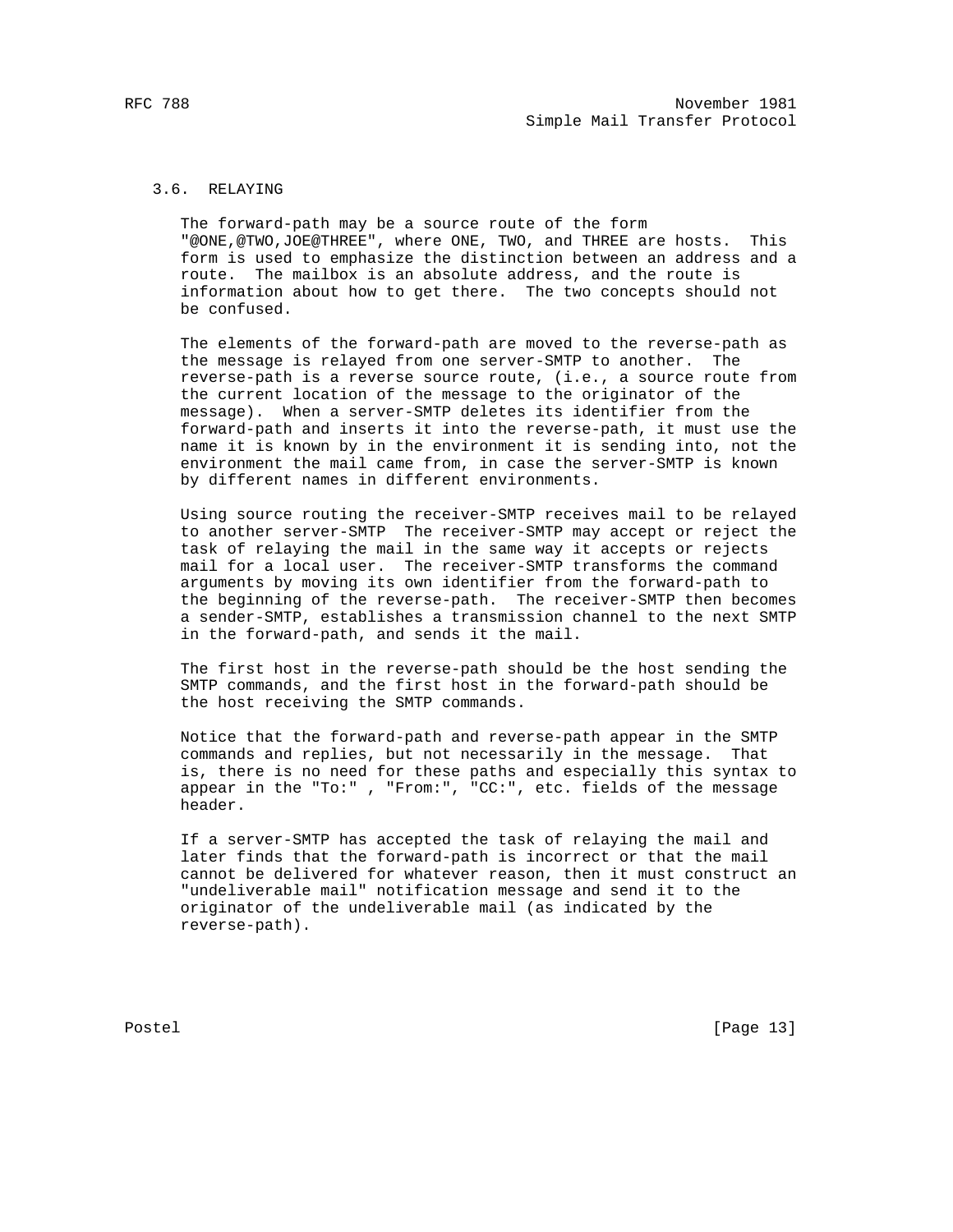This notification message must be from the server-SMTP at this host. Of course, server-SMTPs should not send notification messages about problems with notification messages. One way to prevent loops in error reporting is to specify a null reverse-path in the MAIL command of a notification message. When such a message is relayed it is permissible to leave the reverse-path null. A MAIL command with a null reverse-path appears as follows:

MAIL FROM:<>

 An undeliverable mail notification message is shown in example 7. This notification is in response to a message originated by JOE at HOSTW and sent via HOSTX to HOSTY with instructions to relay it on to HOSTZ. What we see in the example is the transaction between HOSTY and HOSTX, which is the first step in the return of the notification message.

-------------------------------------------------------------

Example Undeliverable Mail Notification Message

 S: MAIL FROM:<> R: 250 ok S: RCPT TO:<@HOSTX,JOE@HOSTW> R: 250 ok S: DATA R: 354 send the mail data, end with . S: Date: 23 Oct 81 S: Sender: SMTP@HOSTY S: Subject: Mail System Problem S: S: Sorry JOE, your message to SAM@HOSTZ lost. S: HOSTZ said this: S: "550 No Such User"  $S:$ . R: 250 ok

Example 7

-------------------------------------------------------------

[Page 14] Postel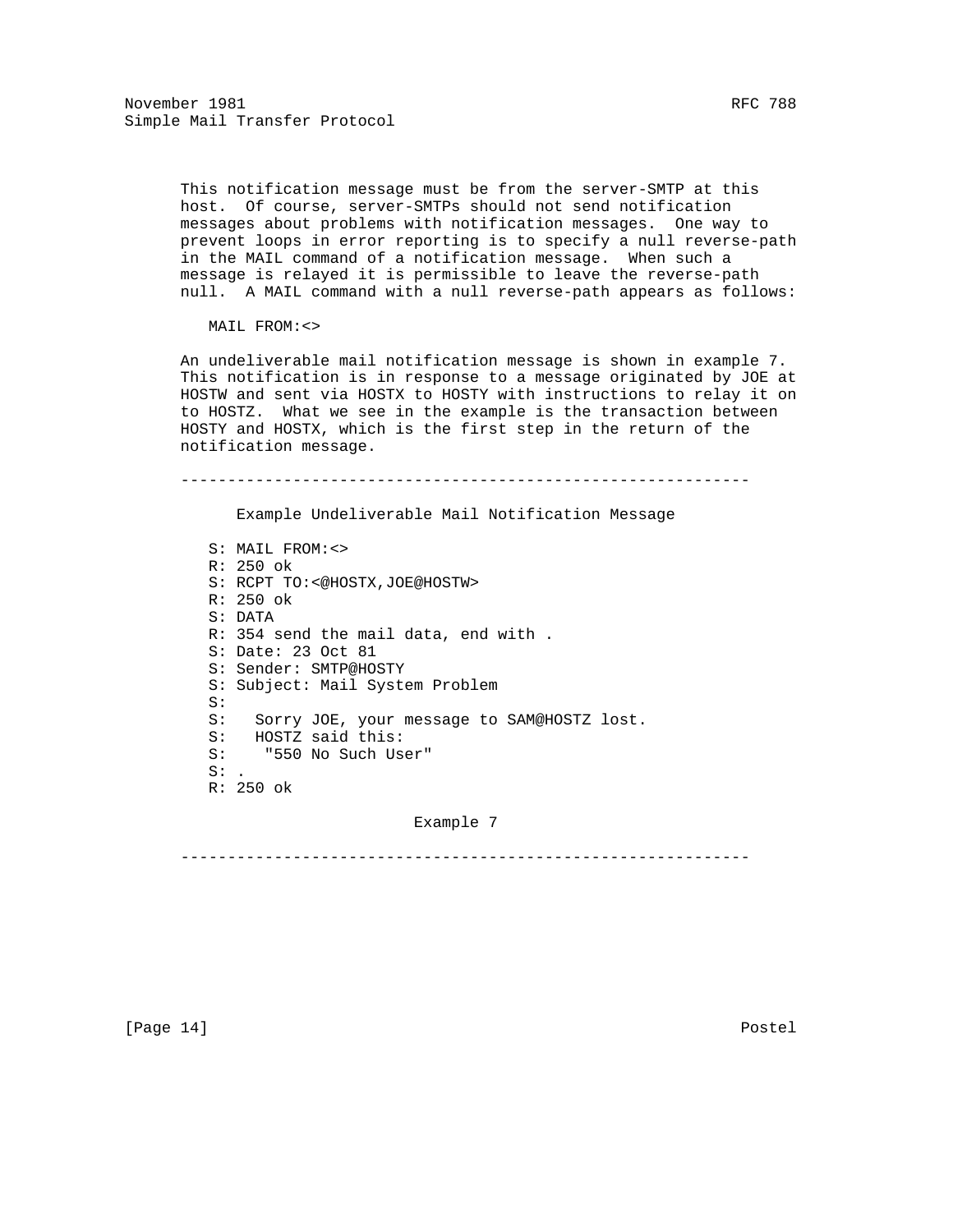# 3.7. DOMAINS

 At some not too distant future time it might be necessary to expand the mailbox format to include a region or name domain identifier. There is quite a bit of discussion on this at present, and is likely that SMTP will be revised in the future to take into account naming domains.

The examples in this document do not show mail domains.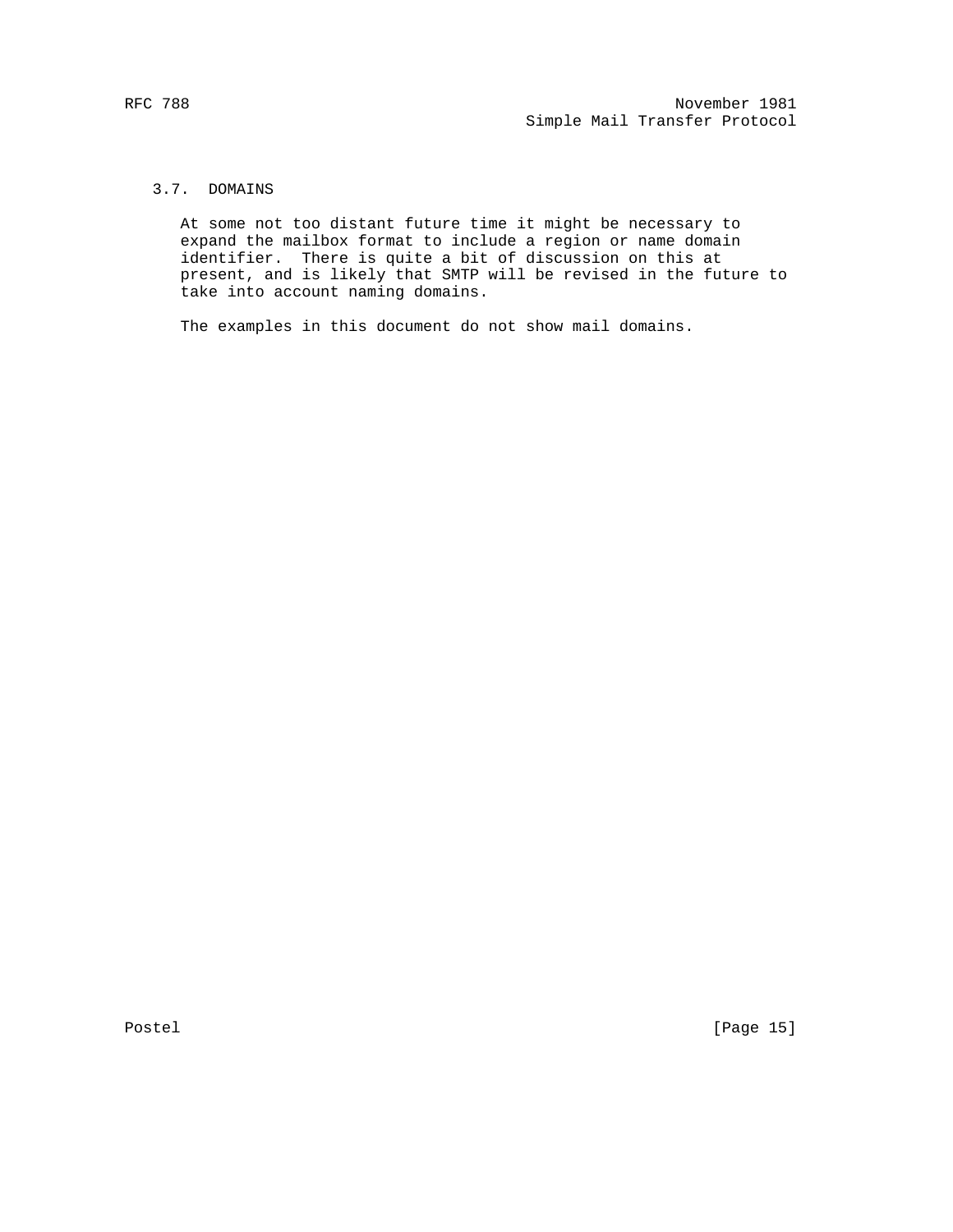## 4. THE SMTP SPECIFICATIONS

4.1. SMTP COMMANDS

#### 4.1.1. COMMAND SEMANTICS

 The SMTP commands define the mail transfer or the mail system function requested by the user. SMTP commands are character strings terminated by <CRLF>. The command codes themselves are alphabetic characters terminated by <SP> if parameters follow and <CRLF> otherwise. The syntax of mailboxes must conform to receiver site conventions. The SMTP commands are discussed below. The SMTP replies are discussed in the Section 4.2.

 A mail transaction involves several data objects which are communicated as arguments to different commands. The reverse-path is the argument of the MAIL command, the forward-path is the argument of the RCPT command, and the mail data is the argument of the DATA command. These arguments or data objects must be transmitted and held pending the confirmation communicated by the end of mail data indication which finalizes the transaction. The model for this is that distinct buffers are provided to hold the types of data objects, that is, there is a reverse-path buffer, a forward-path buffer, and a mail data buffer. Specific commands cause information to be appended to a specific buffer, or cause one or more buffers to be cleared.

HELLO (HELO)

 This command is used to identify the sender-SMTP to the receiver-SMTP. The argument field contains the host name of the sender-SMTP.

 The receiver-SMTP identifies itself to the sender-SMTP in the connection greeting reply, and in the response to this command.

MAIL (MAIL)

 This command is used to initiate a mail transaction in which the mail data is delivered to one or more mailboxes. The argument field contains a reverse-path.

 The reverse-path consists of an optional list of hosts and the sender mailbox. When the list of hosts is present, it

[Page 16] Postel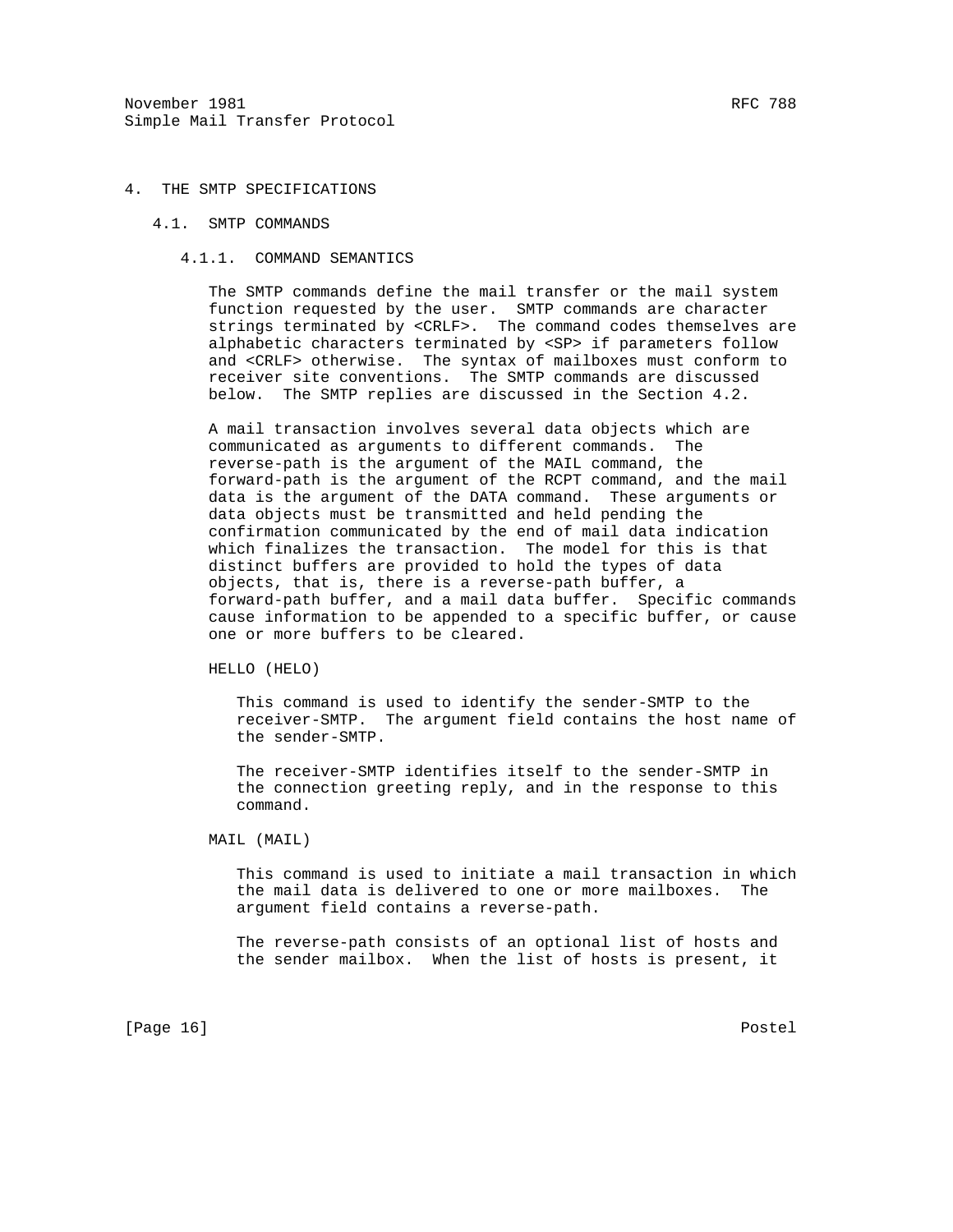is a "reverse" source route and indicates that the mail was relayed through each host on the list (the first host in the list was the most recent relay). This list is used as a source route to return non-delivery notices to the sender. As each relay host adds itself to the beginning of the list, it must use its name as known in the IPCE to which it is relaying the mail rather than the IPCE from which the mail came (if they are different). In some types of error reporting messages (for example, undeliverable mail notifications) the reverse-path may be null (see Example 7).

 This command clears the reverse-path buffer, the forward-path buffer, and the mail data buffer; and inserts the reverse-path information from this command into the reverse-path buffer.

#### RECIPIENT (RCPT)

 This command is used to identify an individual recipient of the mail data; multiple recipients are specified by multiple use of this command.

 The forward-path consists of an optional list of hosts and a required destination mailbox. When the list of hosts is present, it is a source route and indicates that the mail must be relayed to the next host on the list. If the receiver-SMTP is does not implement the relay function it may user the same reply it would for an unknown local user (550).

 When mail is relayed, the relay host must remove itself from the beginning forward-path and put itself at the beginning of the reverse-path. When mail reaches its ultimate destination (the forward-path contains only a destination mailbox), the receiver-SMTP inserts it into the destination mailbox in accordance with its host mail conventions.

For example, mail received at relay host A with arguments

 FROM:<X@Y> TO:<@A,@B,C@D>

will be relayed on to host B with arguments

 FROM:<@A,X@Y> TO:<@B,C@D>.

Postel [Page 17]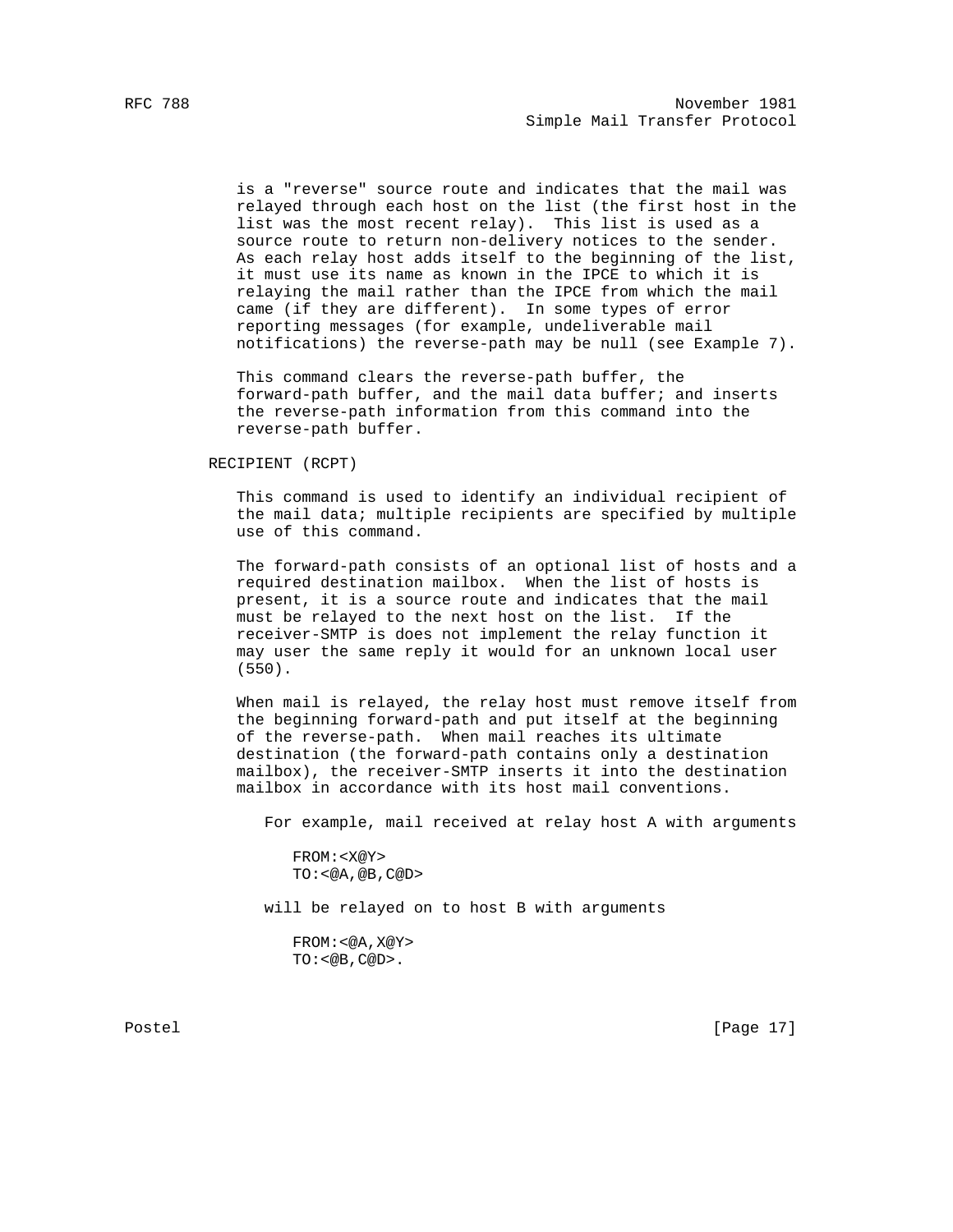This command causes its forward-path argument to be appended to the forward-path buffer.

DATA (DATA)

 The receiver treats the lines following the command as mail data from the sender. This command causes the mail data from this command to be appended to the mail data buffer. The mail data may contain any of the 128 ASCII character codes.

 The mail data is terminated by a line containing only a period, that is the character sequence "<CRLF>.<CRLF>" (see Section 4.5.2 on Transparency). This is the end of mail data indication.

 The end of mail data indication requires that the receiver must now process the stored mail transaction information. This processing consumes the information in the reverse-path buffer, the forward-path buffer, and the mail data buffer, and on the completion of this command these buffers are cleared. If the processing is successful the receiver must send an OK reply. If the processing fails completely the receiver must send a failure reply.

 When the receiver-SMTP accepts a message either for relaying or for final delivery it inserts at the beginning of the mail data a time stamp line. The time stamp line indicates the identity of the host that sent the message, and the identity of the host that received the message (and is inserting this time stamp), and the date and time the message was received. Relayed messages will have multiple time stamp lines.

 When the receiver-SMTP makes the "final delivery" of a message it inserts at the beginning of the mail data a return path line. The return path line preserves the information in the <reverse-path> from the MAIL command. Here, final delivery means the message leaves the SMTP world. Normally, this would mean it has been delivered to the destination user, but in some cases it may be further processed and transmitted by another mail system.

The preceding two paragraphs imply that the final mail data

[Page 18] Postel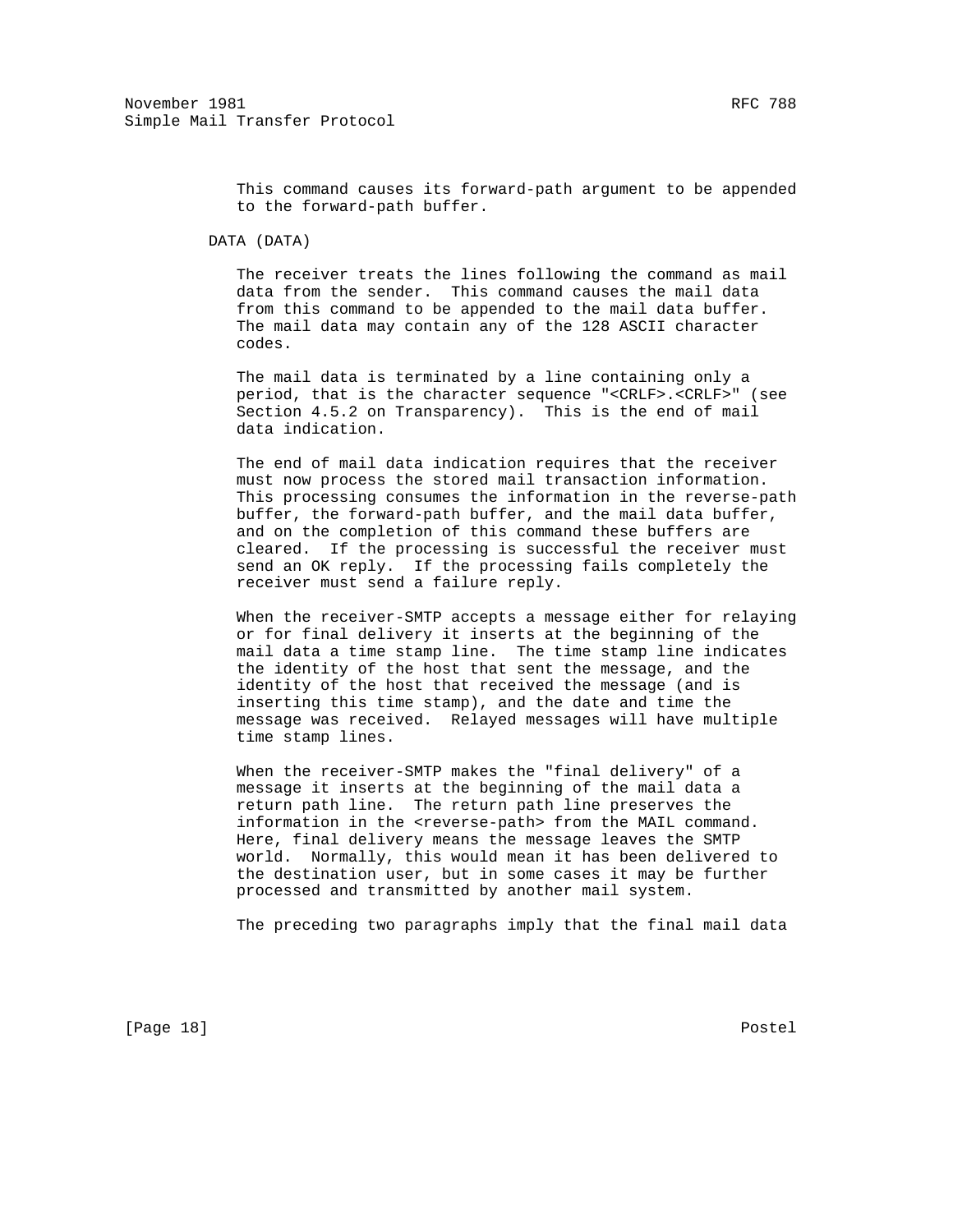will begin with a return path line, followed by one or more time stamp lines. These lines will be followed by the mail data header and body [2]. For example:

 Return-Path: <@GHI,@DEF,@ABC,JOE@ABC> Mail-From: GHI received by JKL at 27-Oct-81 15:27:39-PST Mail-From: DEF received by GHI at 27-Oct-81 15:15:13-PST Mail-From: ABC received by DEF at 27-Oct-81 15:01:59-PST Date: 27-Oct-81 15:01:01-PST From: JOE@ABC Subject: Improved Mailing System Installed To: SAM@JKL

This is to inform you that ...

 Special mention is needed of the response and further action required when the processing following the end of mail data indication is partially successful. This could arise if after accepting several recipients and the mail data, the receiver-SMTP finds that the mail data can be successfully delivered to some of the recipients, but it cannot be to others (for example, due to mailbox space allocation problems). In such a situation, the response to the DATA command must be an OK reply. But, the receiver-SMTP must compose and send an "undeliverable mail" notification message to the originator of the message. Either a single notification which lists all of the recipients that failed to get the message, or separate notification messages must be sent for each failed recipient (see Example 7). All undeliverable mail notification messages are sent using the MAIL command (even if they result from processing a SEND, SOML, or SAML command).

SEND (SEND)

 This command is used to initiate a mail transaction in which the mail data is delivered to one or more terminals. The argument field contains a reverse-path. This command is successful if the message is delivered to the terminal.

 The reverse-path consists of an optional list of hosts and the sender mailbox. When the list of hosts is present, it is a "reverse" source route and indicates that the mail was relayed through each host on the list (the first host in the list was the most recent relay). This list is used as a source route to return non-delivery notices to the sender.

Postel [Page 19]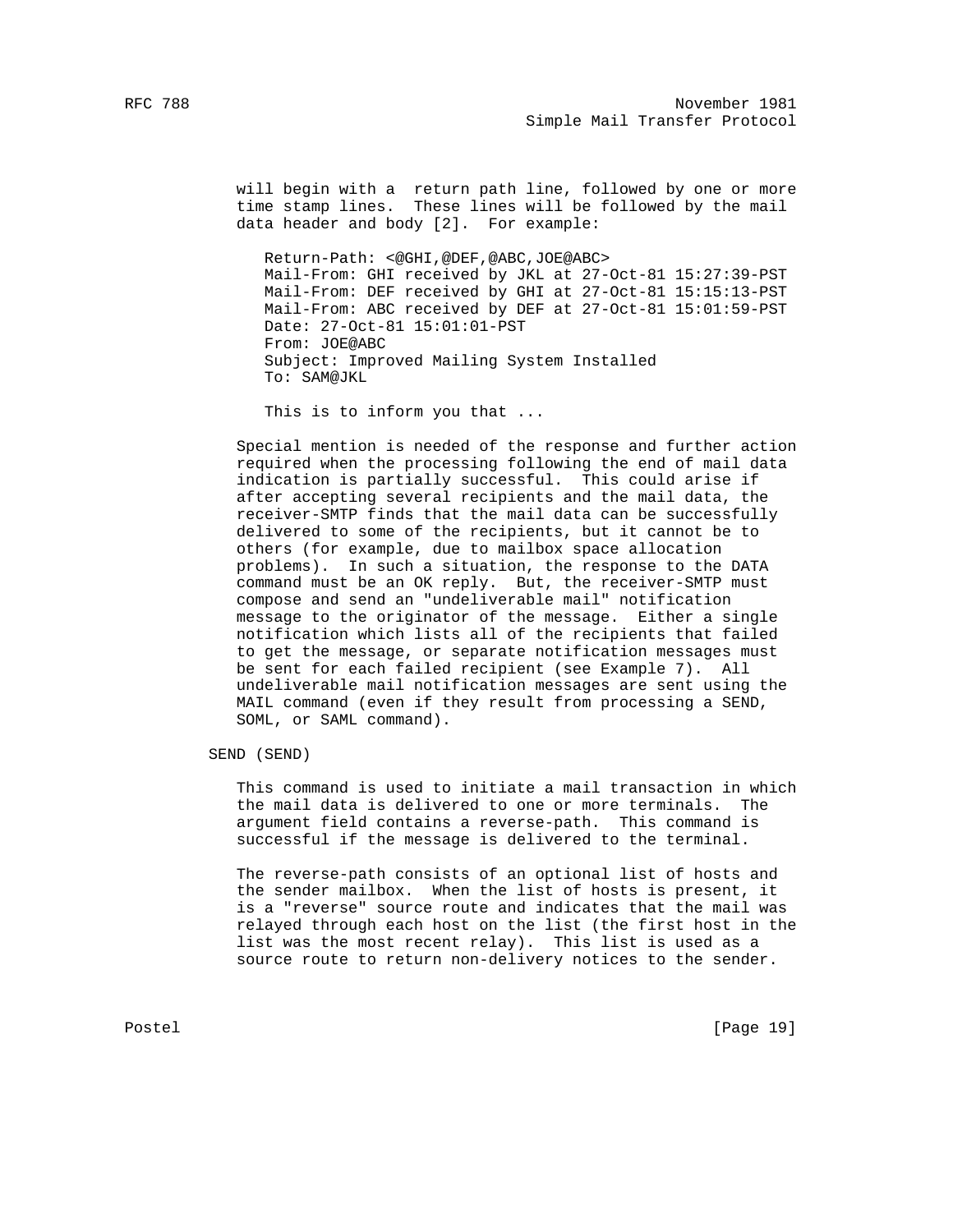As each relay host adds itself to the beginning of the list, it must use its name as known in the IPCE to which it is relaying the mail rather than the IPCE from which the mail came (if they are different).

 This command clears the reverse-path buffer, the forward-path buffer, and the mail data buffer; and inserts the reverse-path information from this command into the reverse-path buffer.

SEND OR MAIL (SOML)

 This command is used to initiate a mail transaction in which the mail data is delivered to one or more terminals or mailboxes. For each recipient the mail data is delivered to the recipient's terminal if the recipient is active on the host (and accepting terminal messages), otherwise to the recipient's mailbox. The argument field contains a reverse-path. This command is successful if the message is delivered to the terminal or the mailbox.

 The reverse-path consists of an optional list of hosts and the sender mailbox. When the list of hosts is present, it is a "reverse" source route and indicates that the mail was relayed through each host on the list (the first host in the list was the most recent relay). This list is used as a source route to return non-delivery notices to the sender. As each relay host adds itself to the beginning of the list, it must use its name as known in the IPCE to which it is relaying the mail rather than the IPCE from which the mail came (if they are different).

 This command clears the reverse-path buffer, the forward-path buffer, and the mail data buffer; and inserts the reverse-path information from this command into the reverse-path buffer.

SEND AND MAIL (SAML)

 This command is used to initiate a mail transaction in which the mail data is delivered to one or more terminals and mailboxes. For each recipient the mail data is delivered to the recipient's terminal if the recipient is active on the host (and accepting terminal messages), and for all

[Page 20] Postel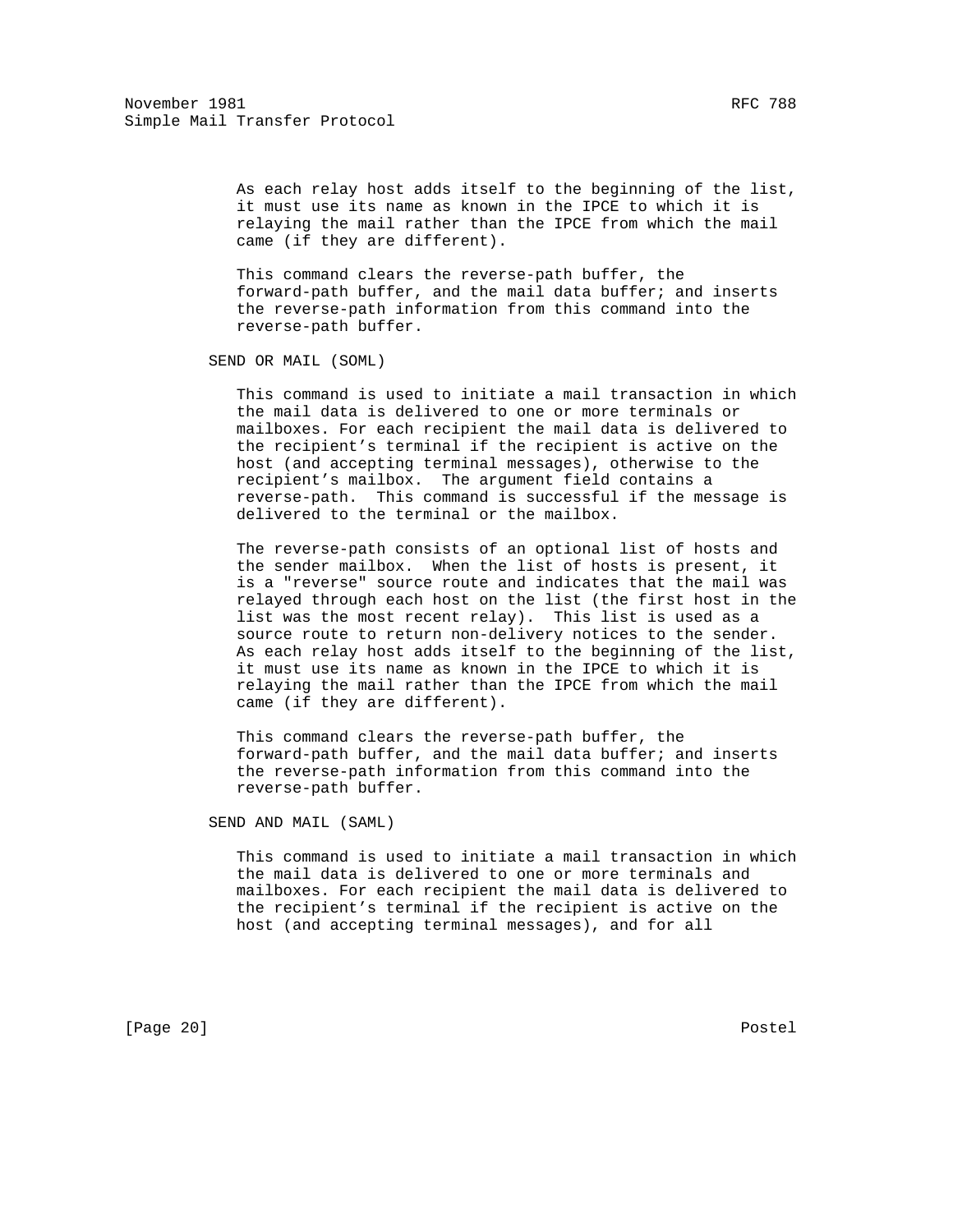recipients to the recipient's mailbox. The argument field contains a reverse-path. This command is successful if the message is delivered to the mailbox.

 The reverse-path consists of an optional list of hosts and the sender mailbox. When the list of hosts is present, it is a "reverse" source route and indicates that the mail was relayed through each host on the list (the first host in the list was the most recent relay). This list is used as a source route to return non-delivery notices to the sender. As each relay host adds itself to the beginning of the list, it must use its name as known in the IPCE to which it is relaying the mail rather than the IPCE from which the mail came (if they are different).

 This command clears the reverse-path buffer, the forward-path buffer, and the mail data buffer; and inserts the reverse-path information from this command into the reverse-path buffer.

RESET (RSET)

 This command specifies that the current mail transaction is to be aborted. Any stored sender, recipients, and mail data must be discarded, and all buffers and state tables cleared. The receiver must send an OK reply.

VERIFY (VRFY)

 This command asks the receiver to confirm that the argument identifies a user. If it is a user name, the full name of the user (if known) and the fully specified mailbox are returned.

 This command has no effect on any of the reverse-path buffer, the forward-path buffer, or the mail data buffer.

EXPAND (EXPN)

 This command asks the receiver to confirm that the argument identifies a mailing list, and if so, to return the membership of that list. The full name of the users (if known) and the fully specified mailboxes are returned in a multiline reply.

Postel [Page 21]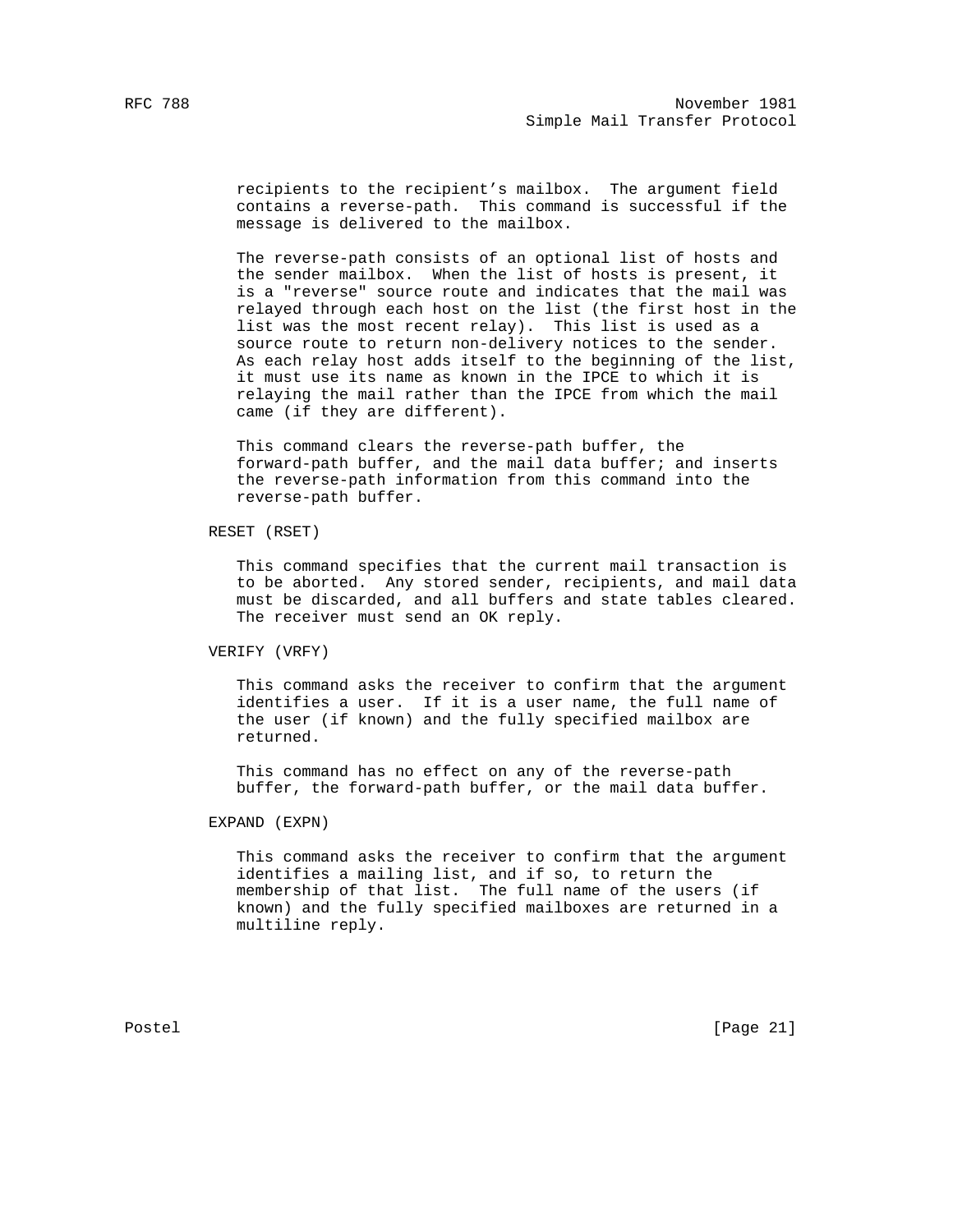This command has no effect on any of the reverse-path buffer, the forward-path buffer, or the mail data buffer.

HELP (HELP)

 This command causes the receiver to send helpful information to the sender of the HELP command. The command may take an argument (e.g., any command name) and return more specific information as a response.

 This command has no effect on any of the reverse-path buffer, the forward-path buffer, or the mail data buffer.

NOOP (NOOP)

 This command does not affect any parameters or previously entered commands. It specifies no action other than that the receiver send an OK reply.

 This command has no effect on any of the reverse-path buffer, the forward-path buffer, or the mail data buffer.

QUIT (QUIT)

 This command specifies that the receiver must send an OK reply, and then close the transmission channel.

 The receiver should not close the transmission channel until it receives and replies to a QUIT command (even if there was an error). The sender should not close the transmission channel until it send a QUIT command and receives the reply (even if there was an error response to a previous command). If the connection is closed prematurely the receiver should act as if a RSET command had been received (canceling any pending transaction, but not undoing any previously completed transaction), the sender should act as if the command or transaction in progress had received a temporary error (4xx).

 There are restrictions on the order in which these command may be used.

 The first command in a session must be the HELO command. The HELO command may be used later in a session as well.

[Page 22] Postel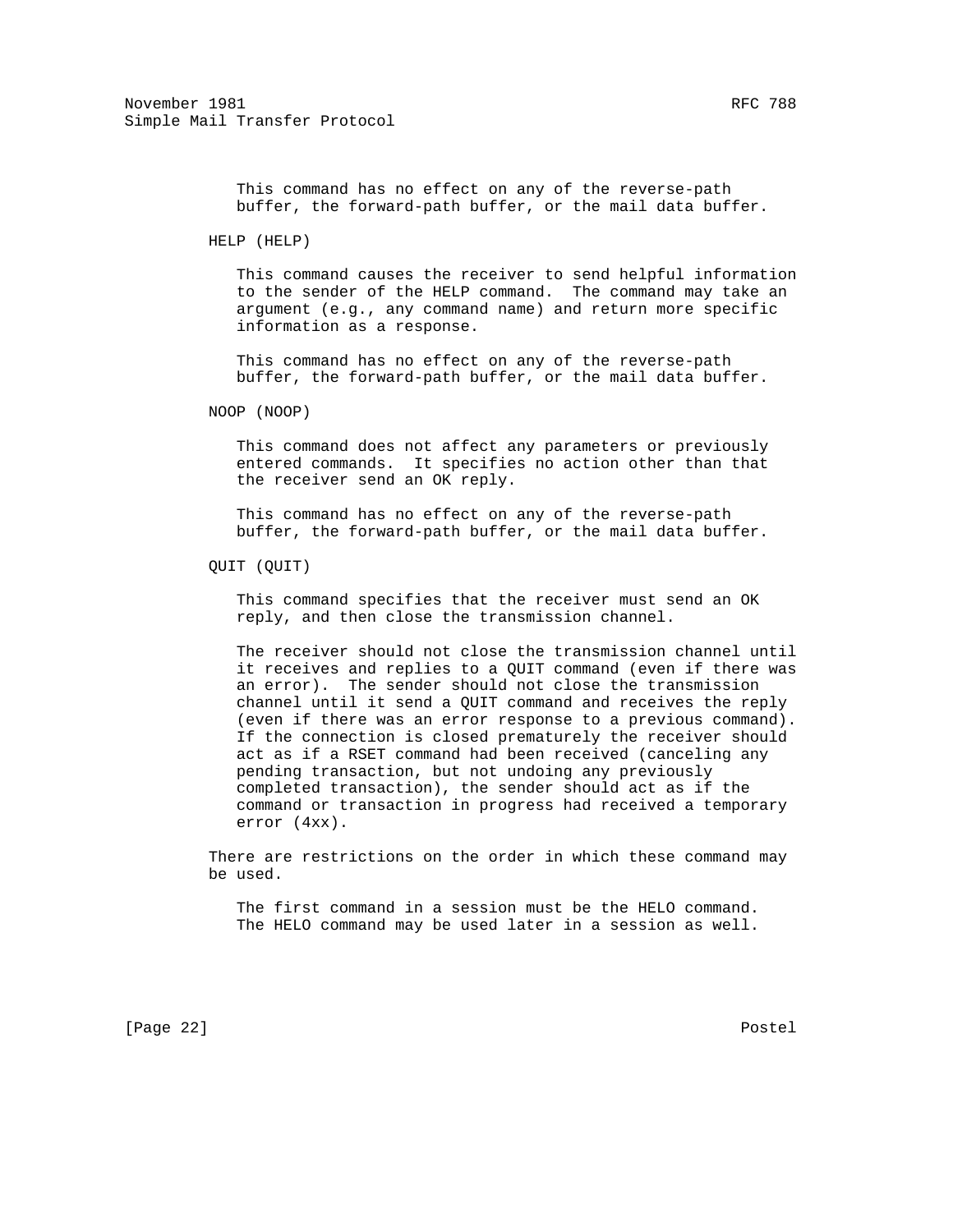The NOOP, HELP, EXPN, and VRFY commands can be used at any time during a session.

 The MAIL, SEND, SOML, or SAML commands begin a mail transaction. Once started a mail transaction consists of one of the transaction beginning commands, one or more RCPT commands, and a DATA command, in that order. A mail transaction may be aborted by the RSET command. There may be zero or more transactions in a session.

 The last command in a session must be the QUIT command. The QUIT command can not be used at any other time in a session.

4.1.2. COMMAND SYNTAX

 The commands consist of a command code followed by an argument field. Command codes are four alphabetic characters. Upper and lower case alphabetic characters are to be treated identically. Thus, any of the following may represent the mail command:

MAIL Mail mail MaIl mAIl

 This also applies to any symbols representing parameter values, such as "TO" or "to" for the forward-path. Command codes and the argument fields are separated by one or more spaces. However, within the reverse-path and forward-path arguments case is important. In particular, in some hosts the user "smith" is different from the user "Smith".

 The argument field consists of a variable length character string ending with the character sequence <CRLF>. The receiver is to take no action until this sequence is received.

 Square brackets denote an optional argument field. If the option is not taken, the appropriate default is implied.

Postel [Page 23]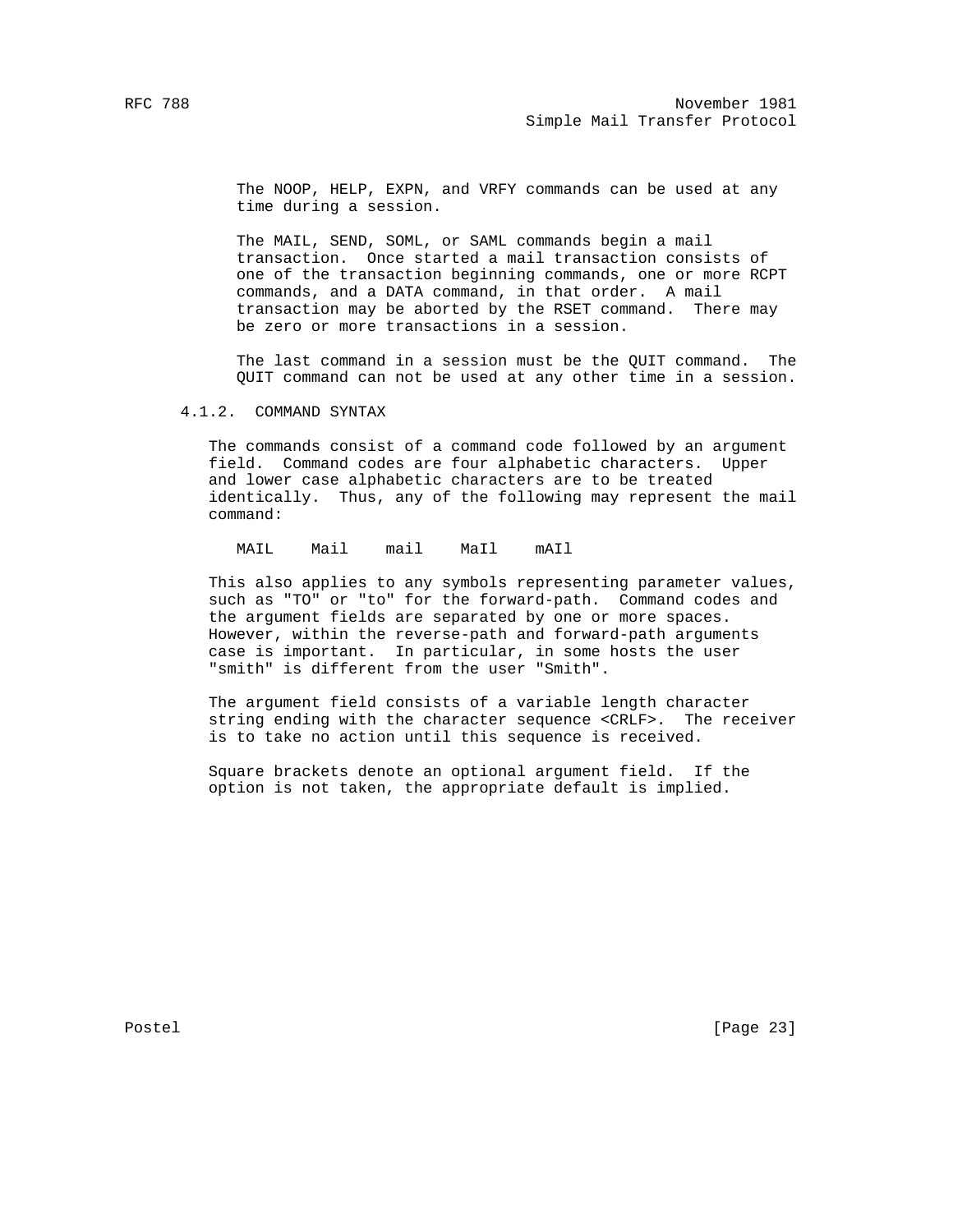The following are the SMTP commands: HELO <SP> <host> <CRLF> MAIL <SP> FROM:<reverse-path> <CRLF> RCPT <SP> TO:<forward-path> <CRLF> DATA <CRLF> RSET <CRLF> SEND <SP> FROM:<reverse-path> <CRLF> SOML <SP> FROM:<reverse-path> <CRLF> SAML <SP> FROM:<reverse-path> <CRLF> VRFY <SP> <string> <CRLF> EXPN <SP> <string> <CRLF> HELP [<SP> <string>] <CRLF> NOOP <CRLF> QUIT <CRLF>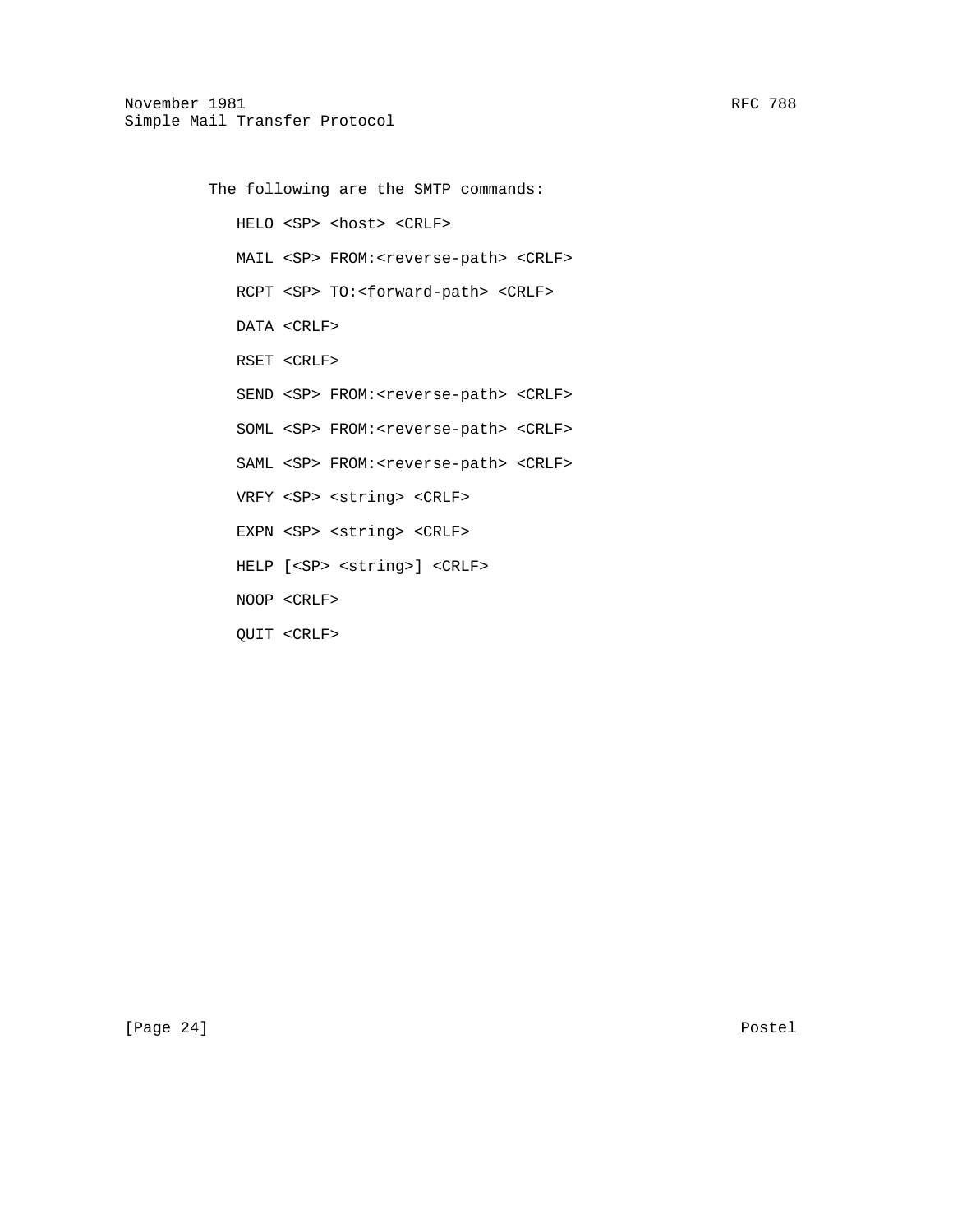The syntax of the above argument fields (using BNF notation where applicable) is given below. The "..." notation indicates that a field may be repeated one or more times. <reverse-path> ::= <path> <forward-path> ::= <path> <path> ::= "<" ["@" <host> "," ...] <mailbox> ">"  $\langle \text{host} \rangle$  ::=  $\langle \text{a} \rangle$   $\langle \text{string} \rangle$  | "#"  $\langle \text{number} \rangle$  | "["  $\langle \text{dotnum} \rangle$  "]" <mailbox> ::= <user> "@" <host> <user> ::= <string> <string> ::= <char> | <char> <string>  $\langle char \rangle$  ::=  $\langle cs \rangle$  | '\'  $\langle cs \rangle$  | '\'  $\langle ss \rangle$  $\langle$  <dotnum> ::=  $\langle$ snum> "."  $\langle$ snum> "."  $\langle$ snum>  $\langle$ "."  $\langle$ snum>  $\rangle$  $\langle$ number> ::= <d> | <d> <number> <snum> ::= three digits representing a decimal integer value in the range 0 through 255  $\langle a \rangle$  ::= any one of the 52 alphabetic characters A through Z in upper case and a through z in lower case <c> ::= any one of the 128 ASCII characters except <specials>  $<$ d> ::= any one of the ten digits 0 through 9 <s> ::= any one of <specials>  $\text{~sepcials} \, : := ' \, \langle \, ' , ' \rangle' , '('', ')', ' \, \langle \, ' , ' , ' , ' ; ' , ' ; ' , ' ; ' , ' @',$  '"', and the control characters (ASCII codes 0 through 37 octal inclusive and 177 octal) Note that the backslash,  $\sqrt{'}$ , is a quote character, which is used to indicate that the next character is to be used literally (instead of its normal interpretation). For example,

 "Joe\,Smith" could be used to indicate a single nine character user field with comma being the fourth character of the field.

Postel [Page 25]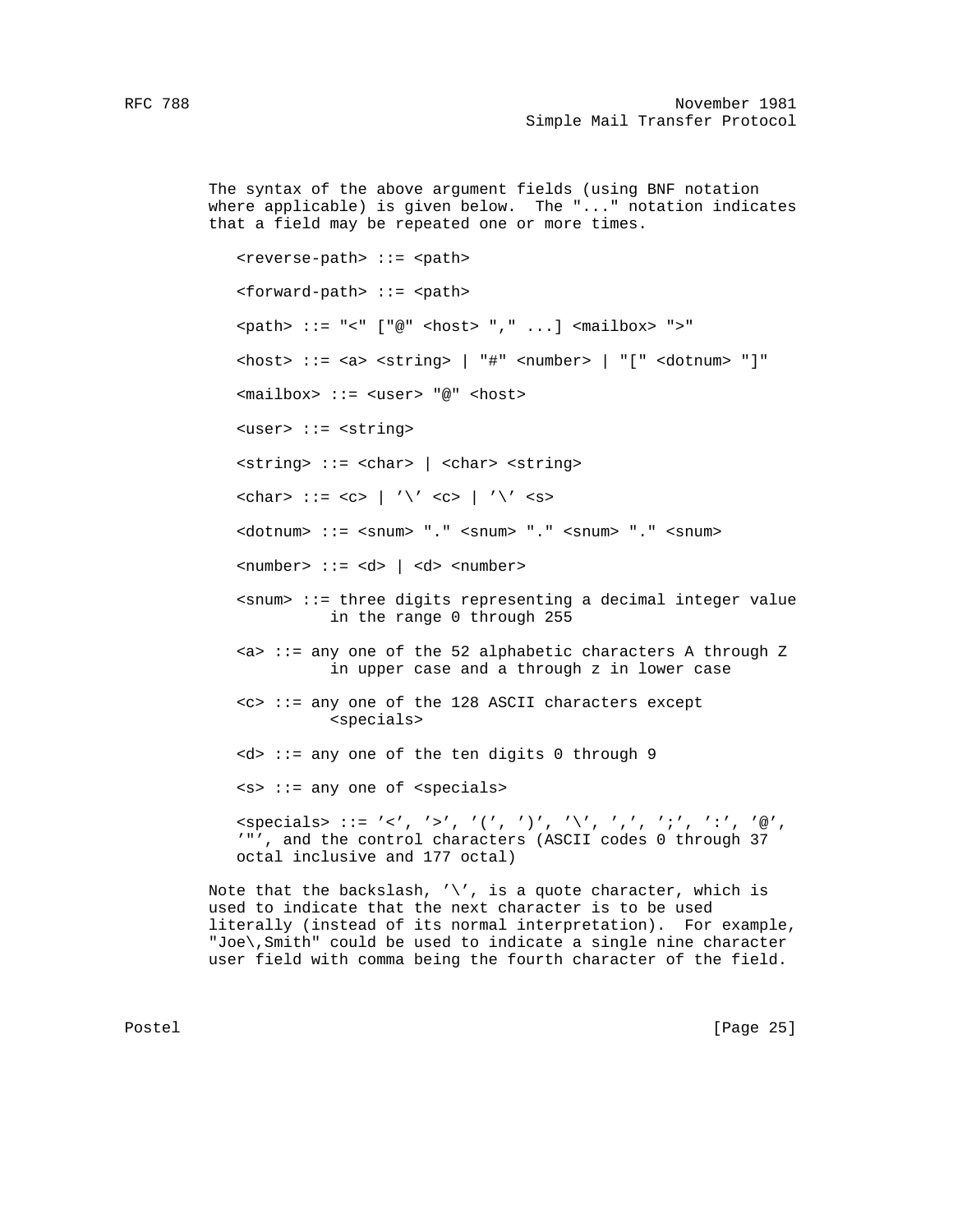Hosts are generally known by names which are translated to addresses in each host. Sometimes a host is not known to the translation function and communication is blocked. To bypass this barrier two numeric forms are also allowed for host "names". One form is a decimal integer prefixed by a pound sign, "#", which indicates the number is the address of the host. Another form is four small decimal integers separated by dots and enclosed by brackets, e.g., "[123.255.37.2]", which indicates a 32-bit ARPA Internet Address in four 8-bit fields. The time stamp line and the return path line are formally defined as follows: <return-path-line> ::= "Return-Path:" <SP><reverse-path><CRLF> <time-stamp-line> ::= "Mail-From:" <SP> <stamp> <CRLF> <stamp> ::= [<ptcl>] <from-host> <this-host> <daytime> <ptcl> ::= <protocol> <SP> "host" <SP> <from-host> ::= <host> <SP> <this-host> ::= "received by" <SP> <host> <SP> <protocol> ::= "TCP" | "NCP" | "NITS" | "X25" | "INTERNET" | "ARPANET" Note: INTERNET = TCP, ARPANET = NCP, and if the <ptcl> is not present INTERNET is assumed. <daytime> ::= "at" <SP> <date> <SP> <time> <date> ::= <dd> "-" <mon> "-" <yy> <time> ::= <hh> ":" <mm> ":" <ss> "-" <zone>  $\langle \text{dd} \rangle$  ::= the one or two decimal integer day of the month in the range 1 to 31. <mon> ::= "JAN" | "FEB" | "MAR" | "APR" | "MAY" | "JUN" | "JUL" | "AUG" | "SEP" | "OCT" | "NOV" | "DEC" <yy> ::= the two decimal integer year of the century in the range 01 to 99.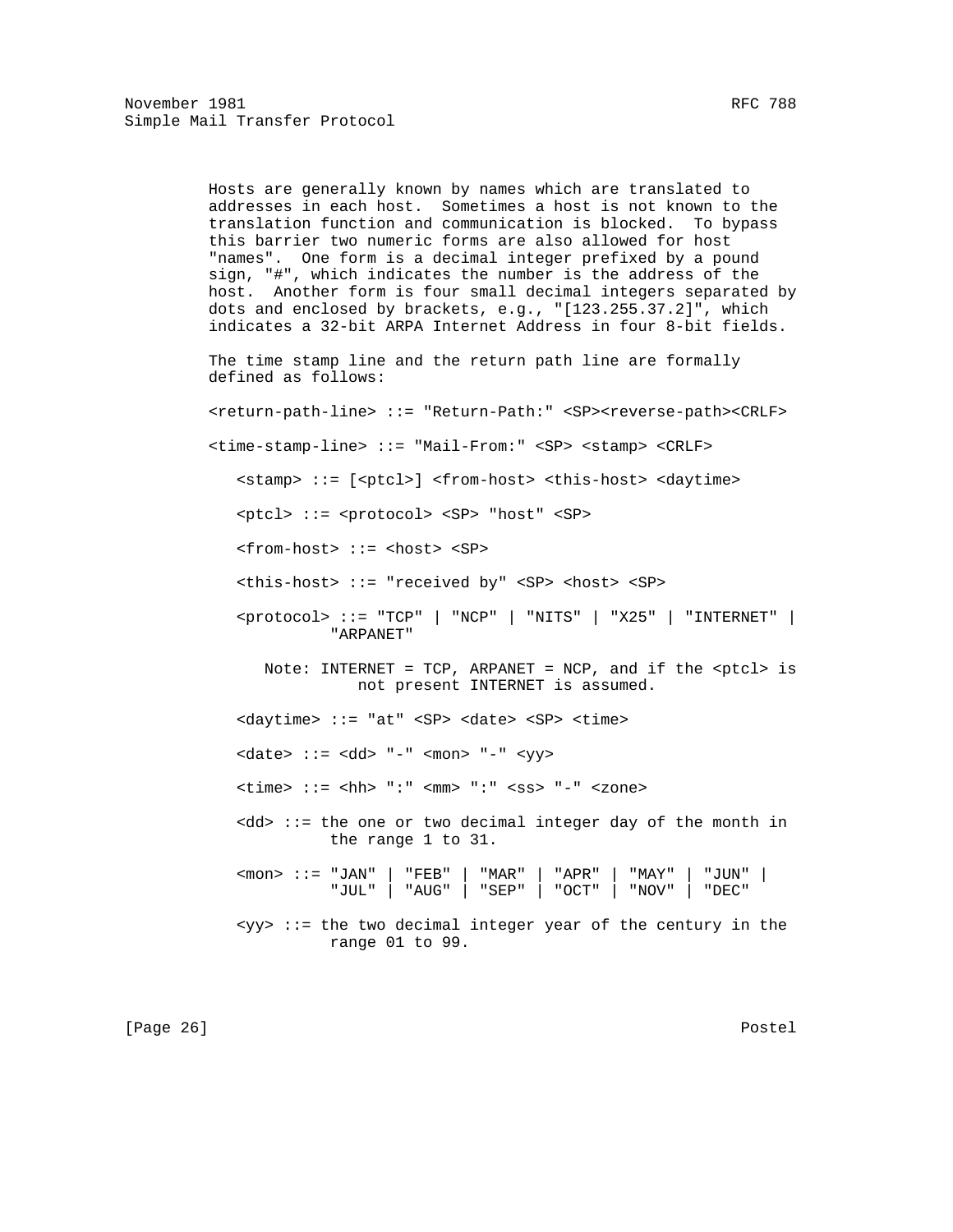- $\verb|>|:=$  the two decimal integer hour of the day in the range 00 to 24.
- <mm> ::= the two decimal integer minute of the hour in the range 00 to 59.
- <ss> ::= the two decimal integer second of the minute in the range 00 to 59.
- <zone> ::= a time zone designator (as in [2]) or "UT" for Universal Time (the default).

Return Path Example:

Return-Path: <@CHARLIE,@BAKER,JOE@ABLE>

Mail From Example:

Mail-From: ABC received by XYZ at 22-OCT-81 09:23:59-PDT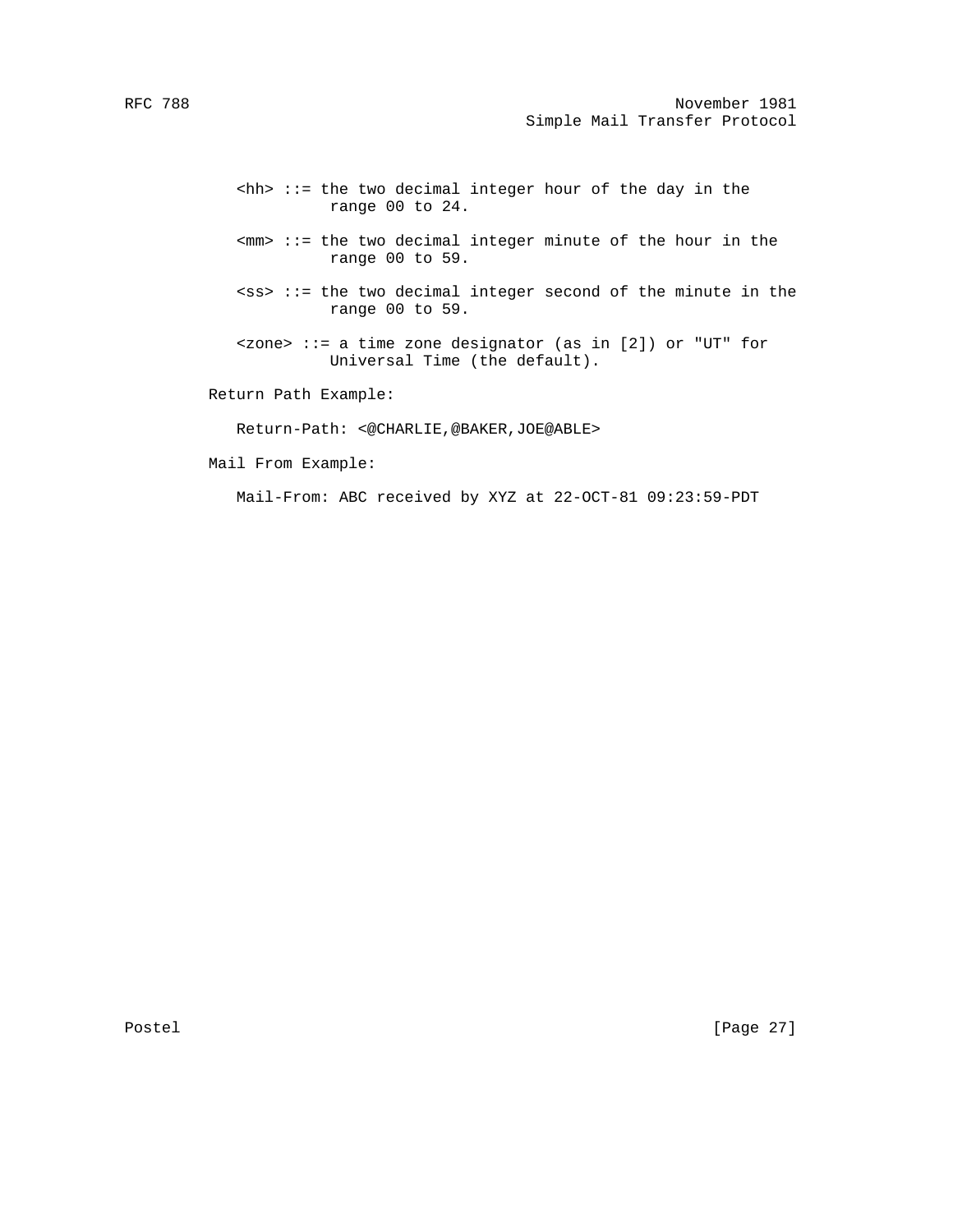## 4.2. SMTP REPLIES

 Replies to SMTP commands are devised to ensure the synchronization of requests and actions in the process of mail transfer, and to guarantee that the sender-SMTP always knows the state of the receiver-SMTP. Every command must generate exactly one reply.

 The details of the command-reply sequence are made explicit in Section 5.3 on Sequencing and Section 5.4 State Diagrams.

 An SMTP reply consists of a three digit number (transmitted as three alphanumeric characters) followed by some text. The number is intended for use by automata to determine what state to enter next; the text is meant for the human user. It is intended that the three digits contain enough encoded information that the sender-SMTP need not examine the text and may either discard it or pass it on to the user, as appropriate. In particular, the text may be receiver-dependent, so there are likely to be varying texts for each reply code. A discussion of the theory of reply codes is given in the Appendix E. Formally, a reply is defined to be the sequence: a three-digit code, <SP>, one line of text, and <CRLF>, or a multiline reply (as defined in Appendix E). Only the EXPN and HELP command are expected to result in multiline replies in normal circumstances, however multiline replies are allowed for any command.

[Page 28] Postel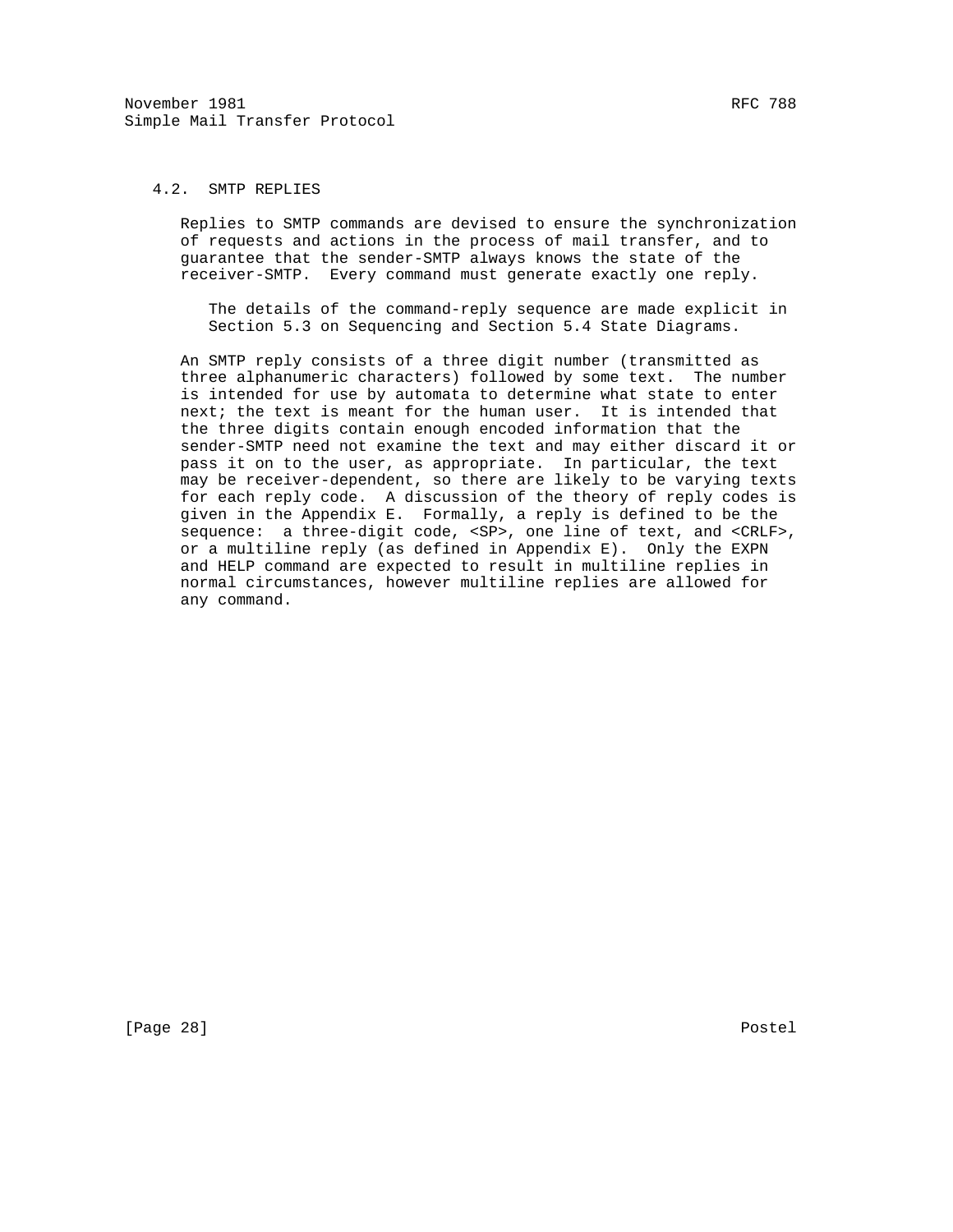4.2.1. REPLY CODES BY FUNCTION GROUPS 500 Syntax error, command unrecognized [This may include errors such as command line too long] 501 Syntax error in parameters or arguments 502 Command not implemented 503 Bad sequence of commands 504 Command parameter not implemented 211 System status, or system help reply 214 Help message [Information on how to use the receiver or the meaning of a particular non-standard command; this reply is useful only to the human user] 220 <host> Service ready 221 <host> Service closing transmission channel 421 <host> Service not available, closing transmission channel [This may be a reply to any command if the service knows it must shut down] 250 Requested mail action okay, completed 251 User not local; will forward to <forward-path> 450 Requested mail action not taken: mailbox unavailable [E.g., mailbox busy] 550 Requested action not taken: mailbox unavailable [E.g., mailbox not found, no access] 451 Requested action aborted: error in processing 551 User not local; please try <forward-path> 452 Requested action not taken: insufficient system storage 552 Requested mail action aborted: exceeded storage allocation 553 Requested action not taken: mailbox name not allowed [E.g., mailbox syntax incorrect]

354 Start mail input; end with <CRLF>.<CRLF>

554 Transaction failed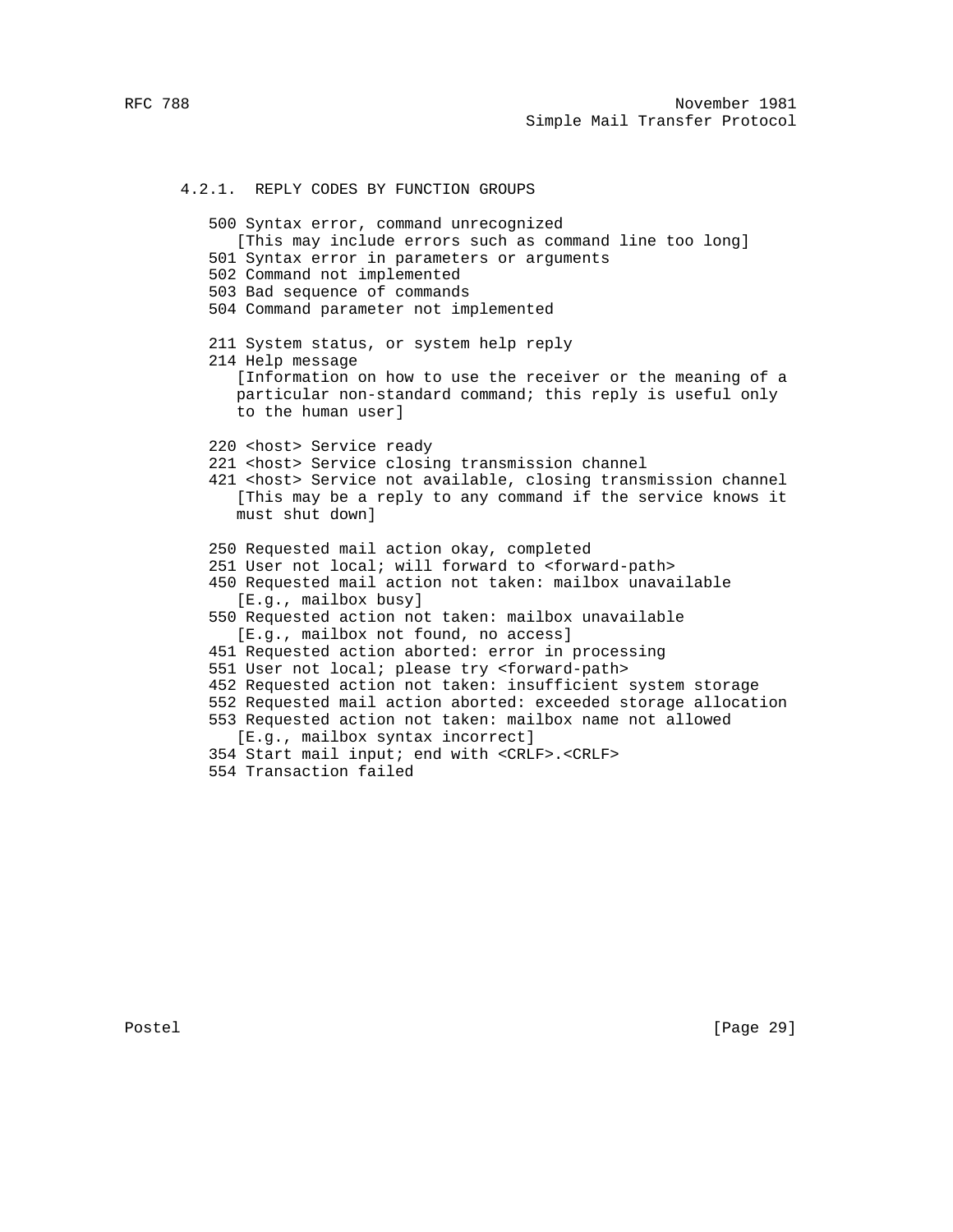4.2.2. NUMERIC ORDER LIST OF REPLY CODES 211 System status, or system help reply 214 Help message [Information on how to use the receiver or the meaning of a particular non-standard command; this reply is useful only to the human user] 220 <host> Service ready 221 <host> Service closing transmission channel 250 Requested mail action okay, completed 251 User not local; will forward to <forward-path> 354 Start mail input; end with <CRLF>.<CRLF> 421 <host> Service not available, closing transmission channel [This may be a reply to any command if the service knows it must shut down] 450 Requested mail action not taken: mailbox unavailable [E.g., mailbox busy] 451 Requested action aborted: local error in processing 452 Requested action not taken: insufficient system storage 500 Syntax error, command unrecognized [This may include errors such as command line too long] 501 Syntax error in parameters or arguments 502 Command not implemented 503 Bad sequence of commands 504 Command parameter not implemented 550 Requested action not taken: mailbox unavailable [E.g., mailbox not found, no access] 551 User not local; please try <forward-path> 552 Requested mail action aborted: exceeded storage allocation 553 Requested action not taken: mailbox name not allowed [E.g., mailbox syntax incorrect]

554 Transaction failed

[Page 30] Postel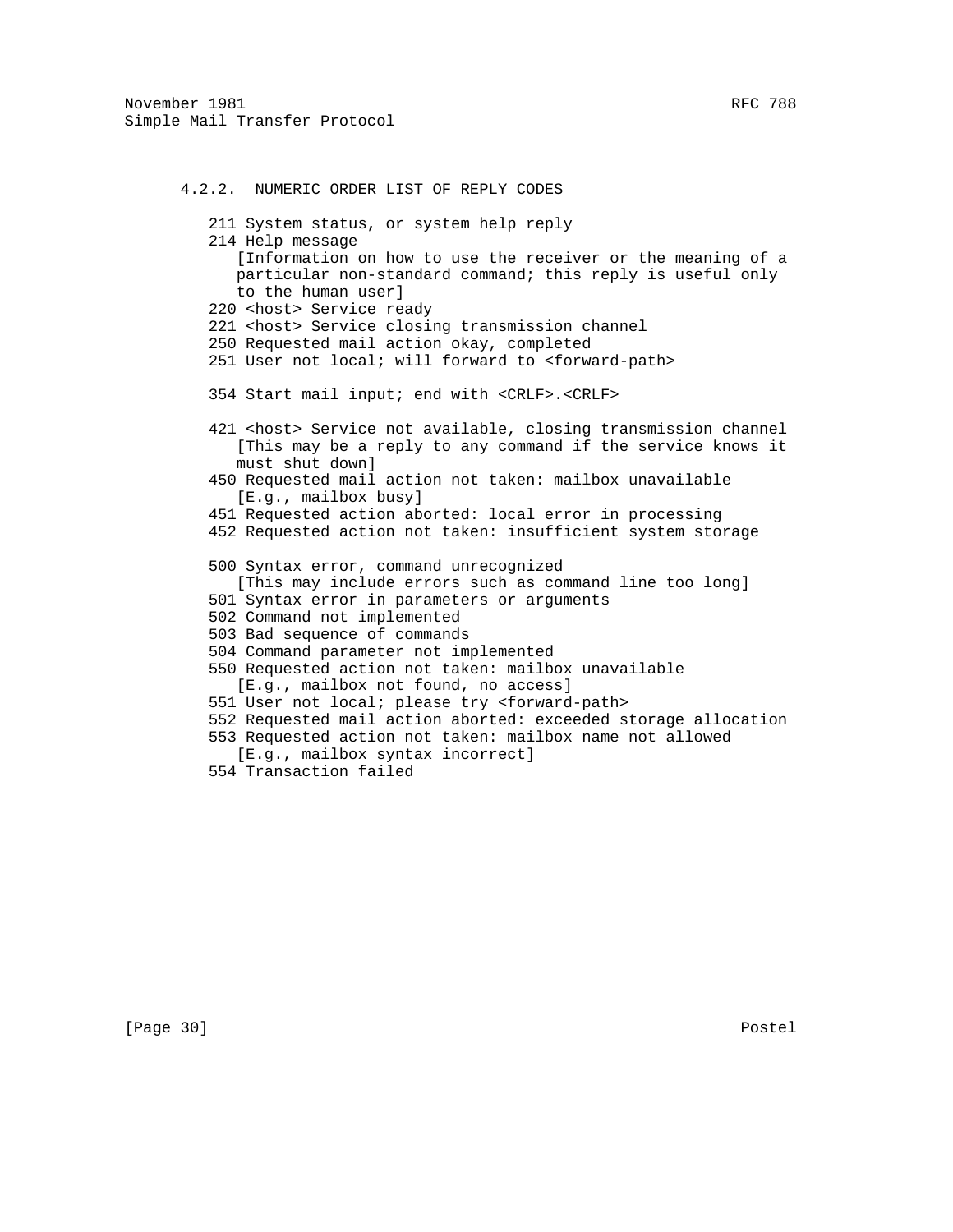#### 4.3. SEQUENCING OF COMMANDS AND REPLIES

 The communication between the sender and receiver is intended to be an alternating dialogue, controlled by the sender. As such, the sender issues a command and the receiver responds with a reply. The sender must wait for this response before sending further commands.

 One important reply is the connection greeting. Normally, a receiver will send a 220 "Awaiting input" reply when the connection is completed. The sender should wait for this greeting message before sending any commands.

> Note: all the greeting type replies have the official name of the server host as the first word following the reply code.

For example,

220 <SP> USC-ISIF <SP> Service ready <CRLF>

 The table below lists alternative success and failure replies for each command. These must be strictly adhered to; a receiver may substitute text in the replies, but the meaning and action implied by the code numbers and by the specific command reply sequence cannot be altered.

#### COMMAND-REPLY SEQUENCES

 Each command is listed with its possible replies. The prefixes used before the possible replies are "P" for preliminary (not used in SMTP), "I" for intermediate, "S" for success, "F" for failure, and "E" for error. The 421 reply (service not available, closing transmission channel) may be given to any command if the SMTP-receiver knows it must shut down. This listing forms the basis for the State Diagrams in Section 4.4.

 CONNECTION ESTABLISHMENT S: 220 F: 421 HELO S: 250 E: 500, 501, 504, 421 MAIL S: 250 F: 552, 451, 452 E: 500, 501, 421

Postel [Page 31]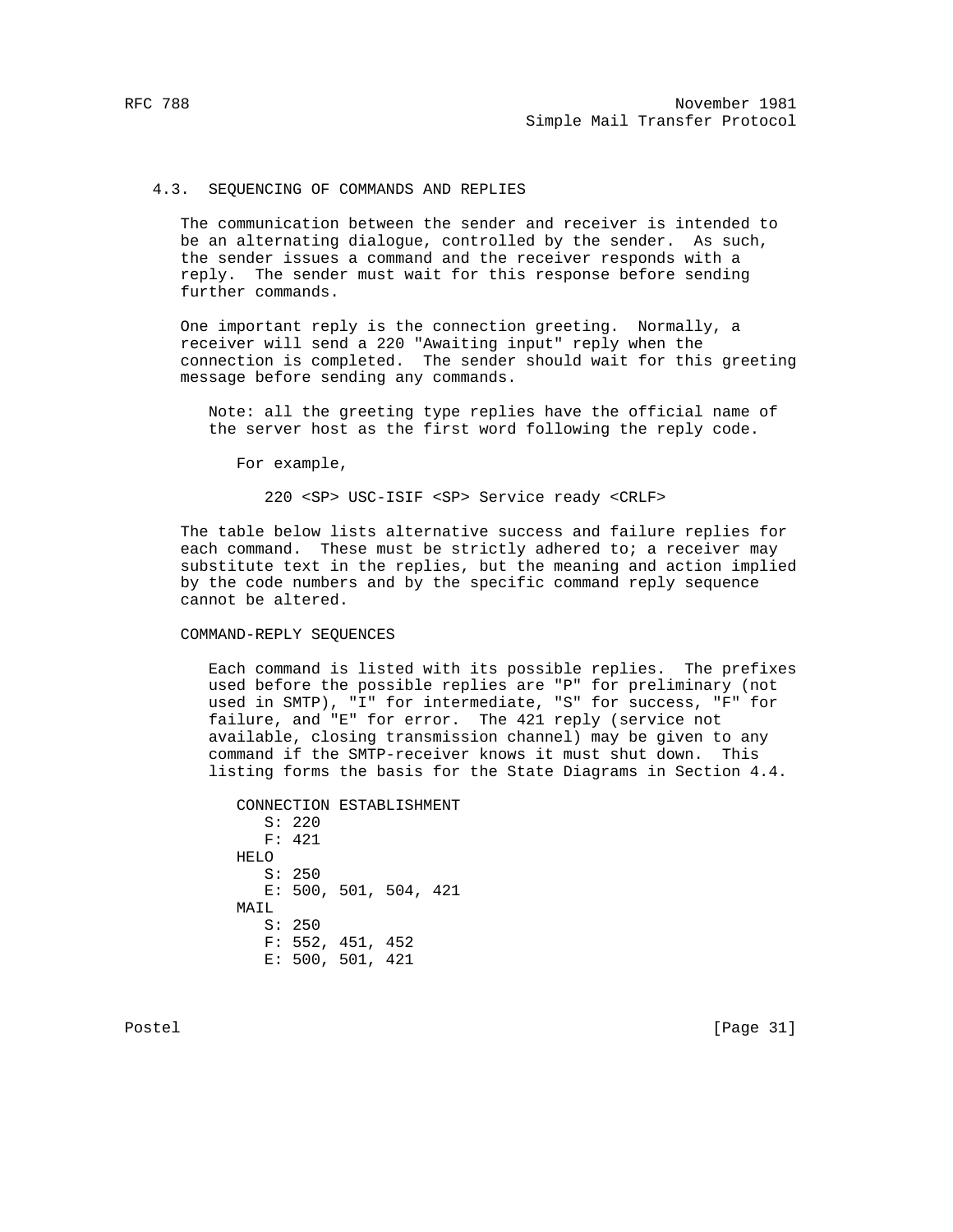```
 RCPT
   S: 250, 251
    F: 550, 551, 552, 553, 450, 451, 452
    E: 500, 501, 421
 DATA
    I: 354 -> data -> S: 250
                       F: 552, 554, 451, 452
    F: 451, 554
    E: 500, 501, 421
 RSET
    S: 250
    E: 500, 501, 504, 421
 SEND
    S: 250
    F: 552, 451, 452
    E: 500, 501, 502, 421
 SOML
    S: 250
    F: 552, 451, 452
    E: 500, 501, 502, 421
 SAML
    S: 250
    F: 552, 451, 452
    E: 500, 501, 502, 421
 VRFY
    S: 250
    F: 550
    E: 500, 501, 502, 504, 421
 EXPN
    S: 250
    F: 550
   E: 500, 501, 502, 504, 421
 HELP
    S: 211, 214
    E: 500, 501, 502, 504, 421
 NOOP
    S: 250
    E: 500, 421
 QUIT
    S: 221
    E: 500
```
[Page 32] Postel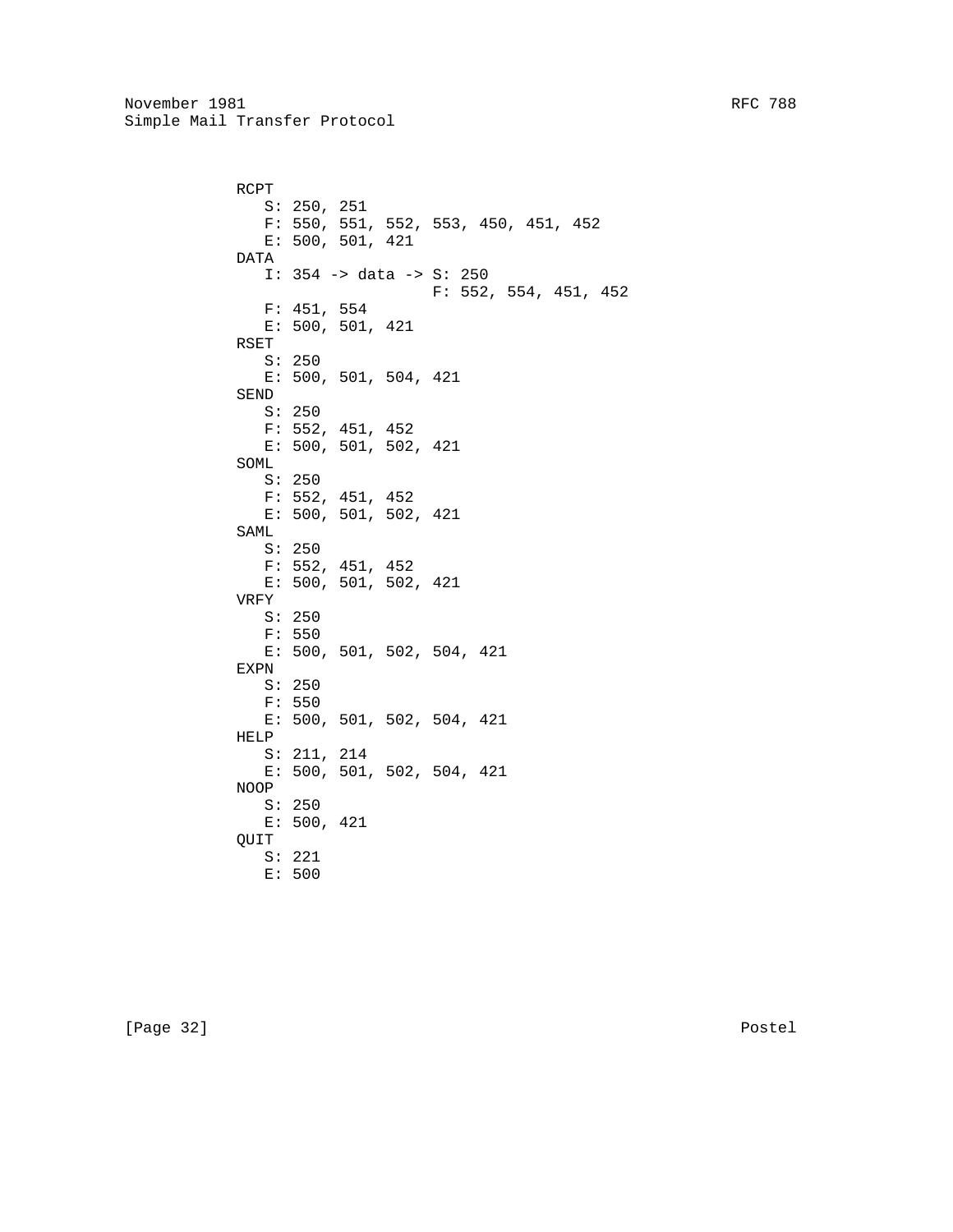## 4.4. STATE DIAGRAMS

 Following are state diagrams for a simple-minded SMTP implementation. Only the first digit of the reply codes is used. There is one state diagram for each group of SMTP commands. The command groupings were determined by constructing a model for each command and then collecting together the commands with structurally identical models.

 For each command there are three possible outcomes: "success" (S), "failure" (F), and "error" (E). In the state diagrams below we use the symbol B for "begin", and the symbol W for "wait for reply".

First, the diagram that represents most of the SMTP commands:



This diagram models the commands:

 HELO, MAIL, RCPT, RSET, SEND, SOML, SAML, VRFY, EXPN, HELP, NOOP, QUIT.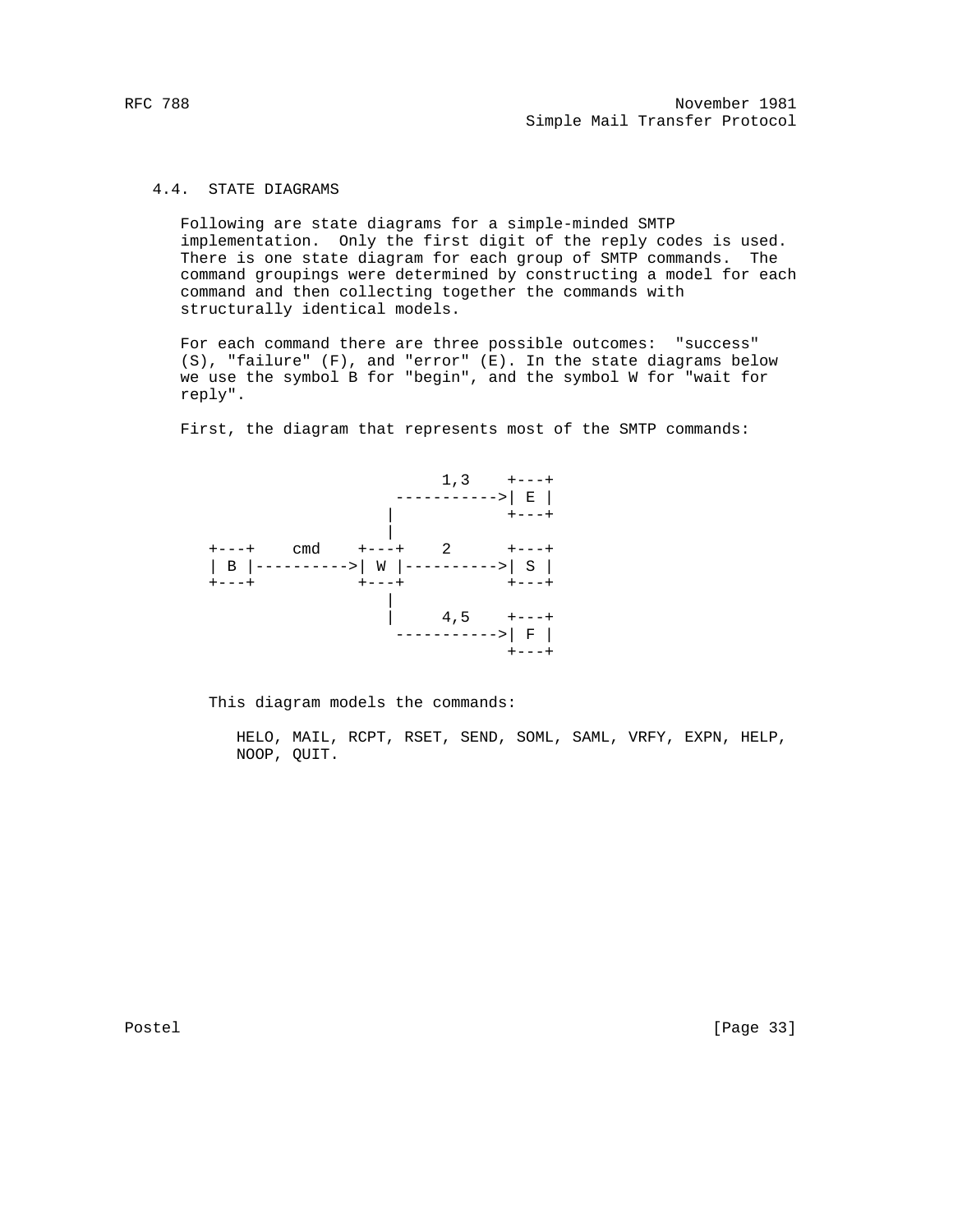

A more complex diagram models the DATA command:

 Note that the "data" here is a series of lines sent from the sender to the receiver with no response expected until the last line is sent.

[Page 34] Postel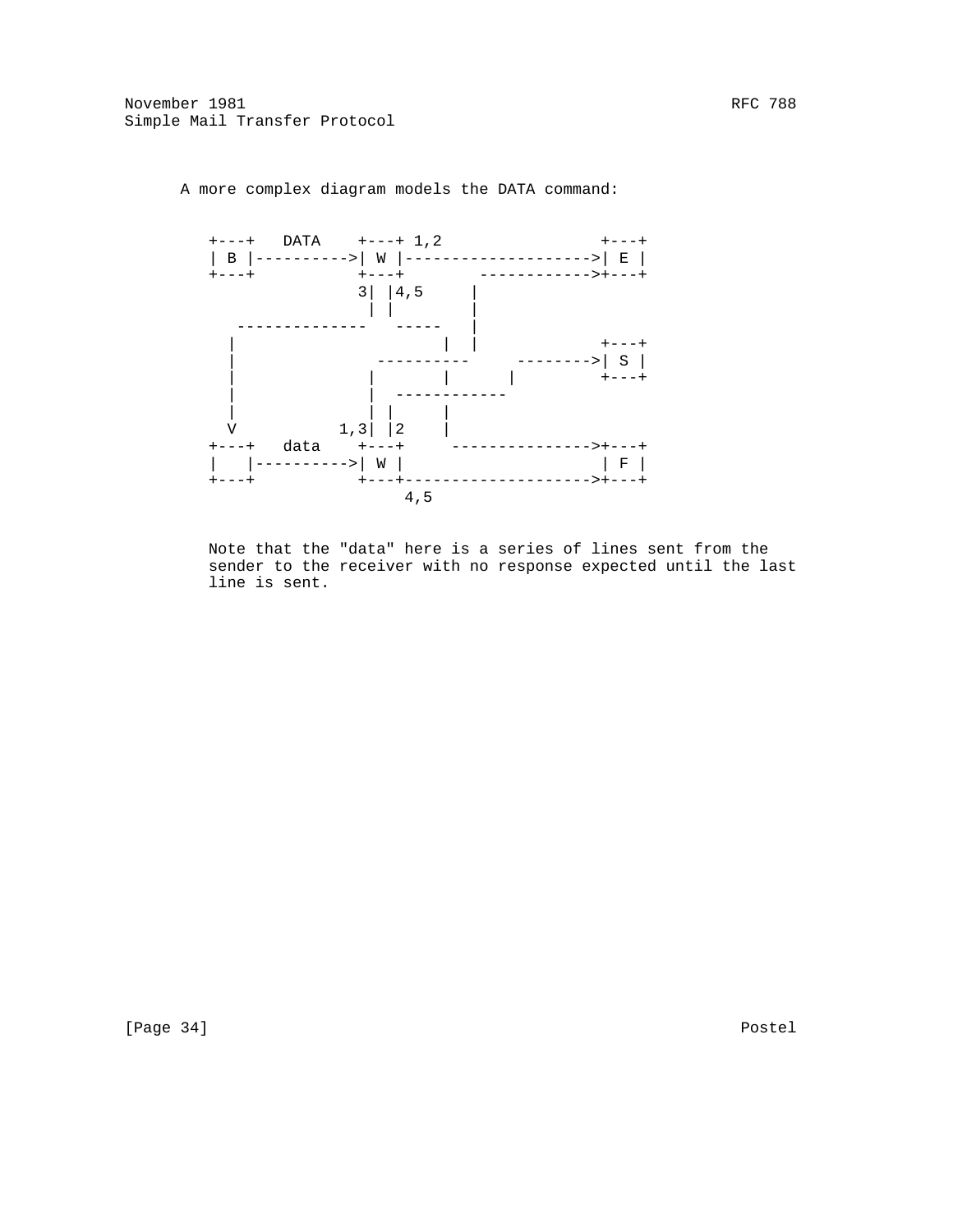### 4.5. DETAILS

## 4.5.1. MINIMUM IMPLEMENTATION

 In order to make SMTP workable, the following minimum implementation is required for all receivers:

 COMMANDS -- HELO MATT. RCPT DATA RSET NOOP QUIT

#### 4.5.2. TRANSPARENCY

 Without some provision for data transparency the character sequence "<CRLF>.<CRLF>" ends the the mail text and cannot be sent by the user. In general, users are not aware of such "forbidden" sequences. To allow all user composed text to be transmitted transparently the following procedures are used.

 1. Before sending a line of mail text the sender-SMTP checks the first character of the line. If it is a period, one additional period is inserted at the beginning of the line.

 2. When a line of mail text is received by the receiver-SMTP it checks the the line. If the line is composed of a single period it is the end of mail. If the first character is a period and there are other characters on the line, the first character is deleted.

 The mail data may contain any of the 128 ASCII characters. All characters are to be delivered to the recipients mailbox including format effectors and other control characters. The 7-bit ASCII codes are transmitted right justified in 8-bit bytes (octets) with the high order bits cleared to zero.

 In some systems it may be necessary to transform the data as it is received and stored. This may be necessary for hosts that use a different character set than ASCII as their local character set, or that store data in records rather than strings. If such transforms are necessary, they must be reversible -- especially if such transforms are applied to mail being relayed.

Postel [Page 35]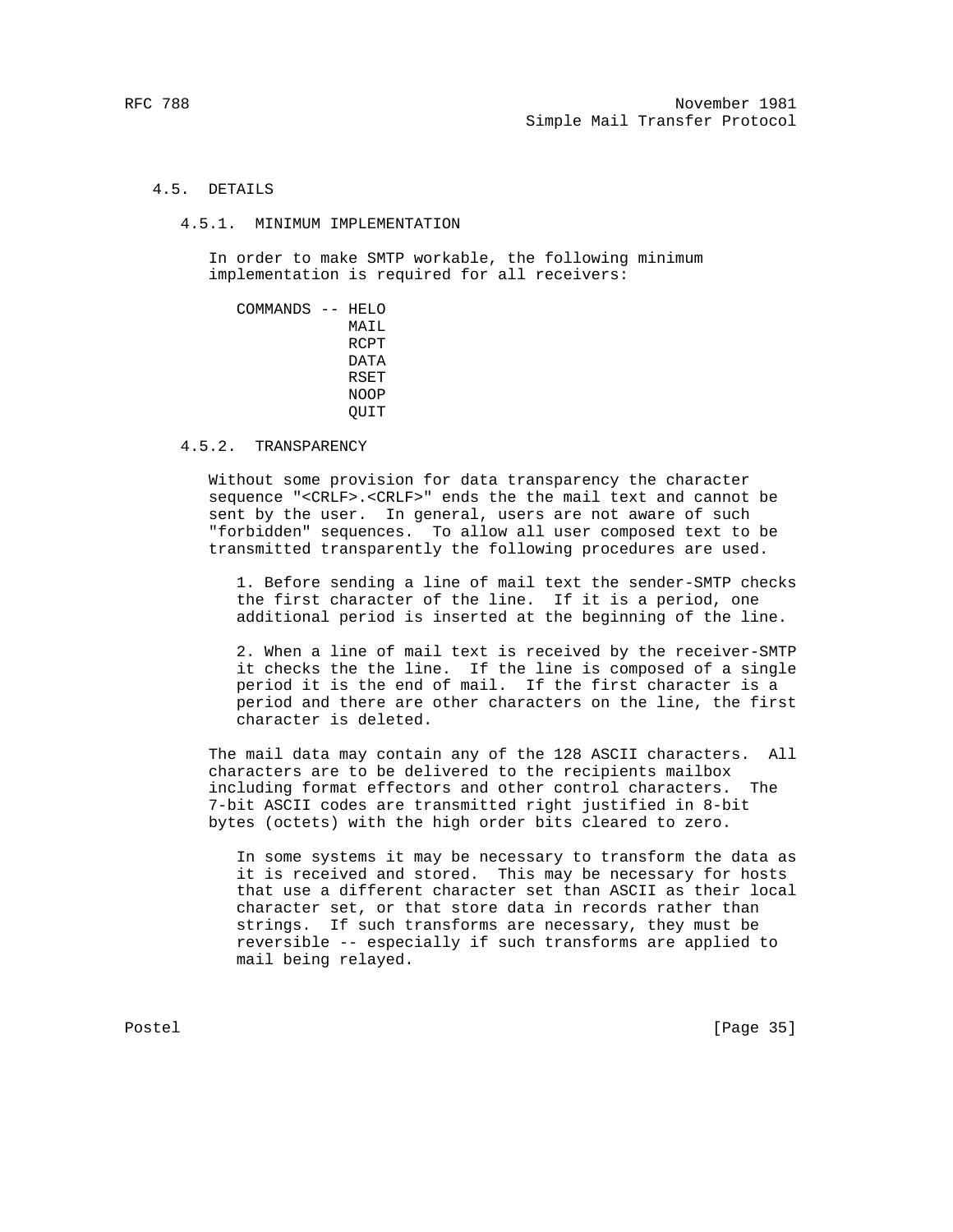## 4.5.3. SIZES

 There are several objects that have required minimum maximum sizes. That is every implementation must be able to receive objects of at least these sizes, but must not send objects larger than these sizes.

```
 ****************************************************
\star \star * TO THE MAXIMUM EXTENT POSSIBLE, IMPLEMENTATION *
        * TECHNIQUES WHICH IMPOSE NO LIMITS ON THE LENGTH *
        * OF THESE OBJECTS SHOULD BE USED. *
\star *
        ****************************************************
```
user

The maximum total length of a user name is 64 characters.

host

 The maximum total length of a host name or number is 40 characters.

path

 The maximum total length of a reverse-path or forward-path is 256 characters (including the punctuation and element separators).

command line

 The maximum total length of a command line including the command word and the <CRLF> is 512 characters.

reply line

 The maximum total length of a reply line including the reply code and the <CRLF> is 512 characters.

text line

 The maximum total length of a text line including the <CRLF> is 1000 characters (but not counting the leading dot duplicated for transparency).

[Page 36] Postel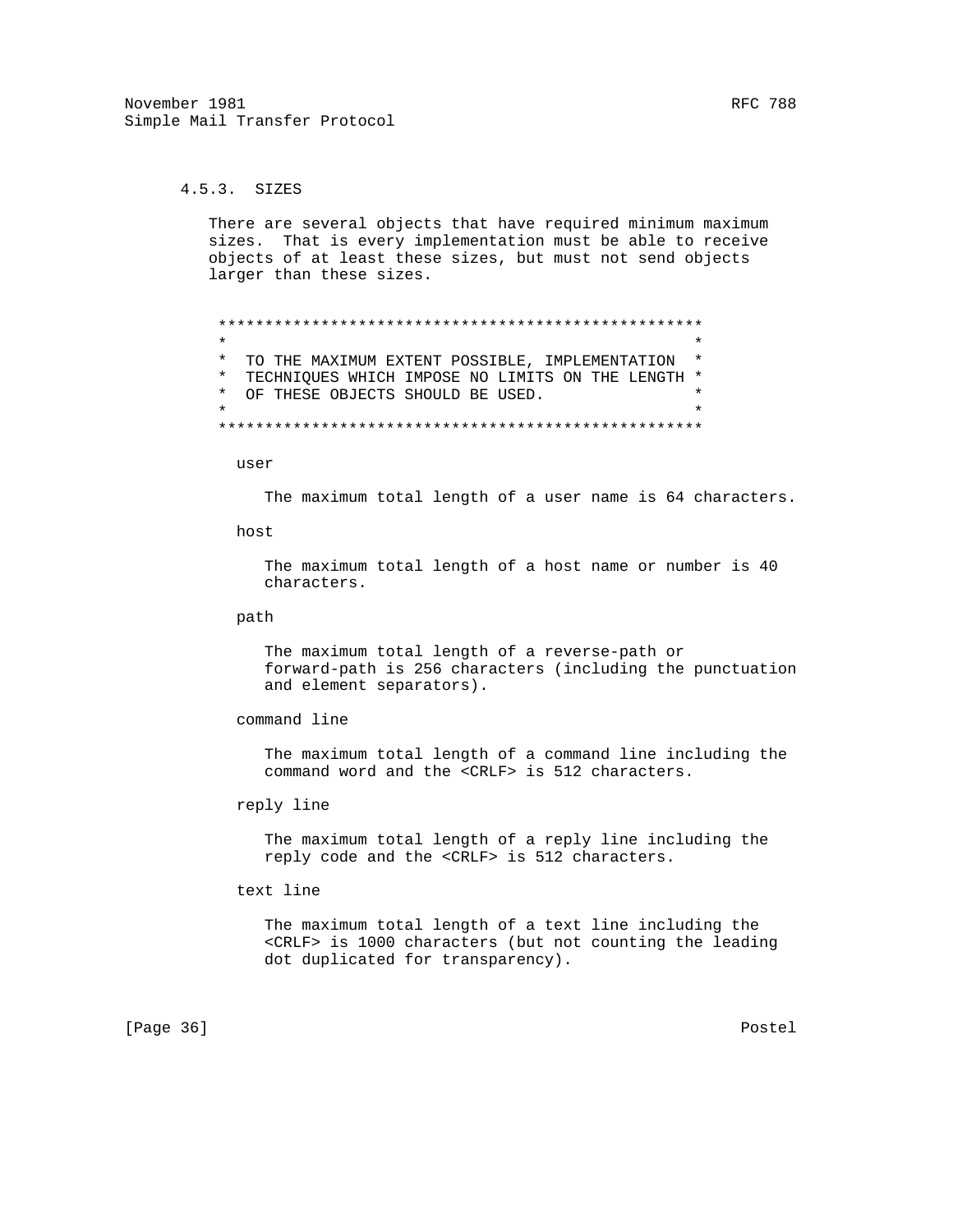recipients buffer

 The maximum total number of recipients that must be buffered is 100 recipients.

 \*\*\*\*\*\*\*\*\*\*\*\*\*\*\*\*\*\*\*\*\*\*\*\*\*\*\*\*\*\*\*\*\*\*\*\*\*\*\*\*\*\*\*\*\*\*\*\*\*\*\*\*  $\star$  \* \* TO THE MAXIMUM EXTENT POSSIBLE, IMPLEMENTATION \* \* TECHNIQUES WHICH IMPOSE NO LIMITS ON THE LENGTH \* \* OF THESE OBJECTS SHOULD BE USED.  $*$  $\star$   $\star$ \*\*\*\*\*\*\*\*\*\*\*\*\*\*\*\*\*\*\*\*\*\*\*\*\*\*\*\*\*\*\*\*\*\*\*\*\*\*\*\*\*\*\*\*\*\*\*\*\*\*\*\*

> Errors due to exceeding these limits may be reported by using the reply codes, for example:

 500 Line too long. 501 Path too long 552 Too many recipients. 552 Too much mail data.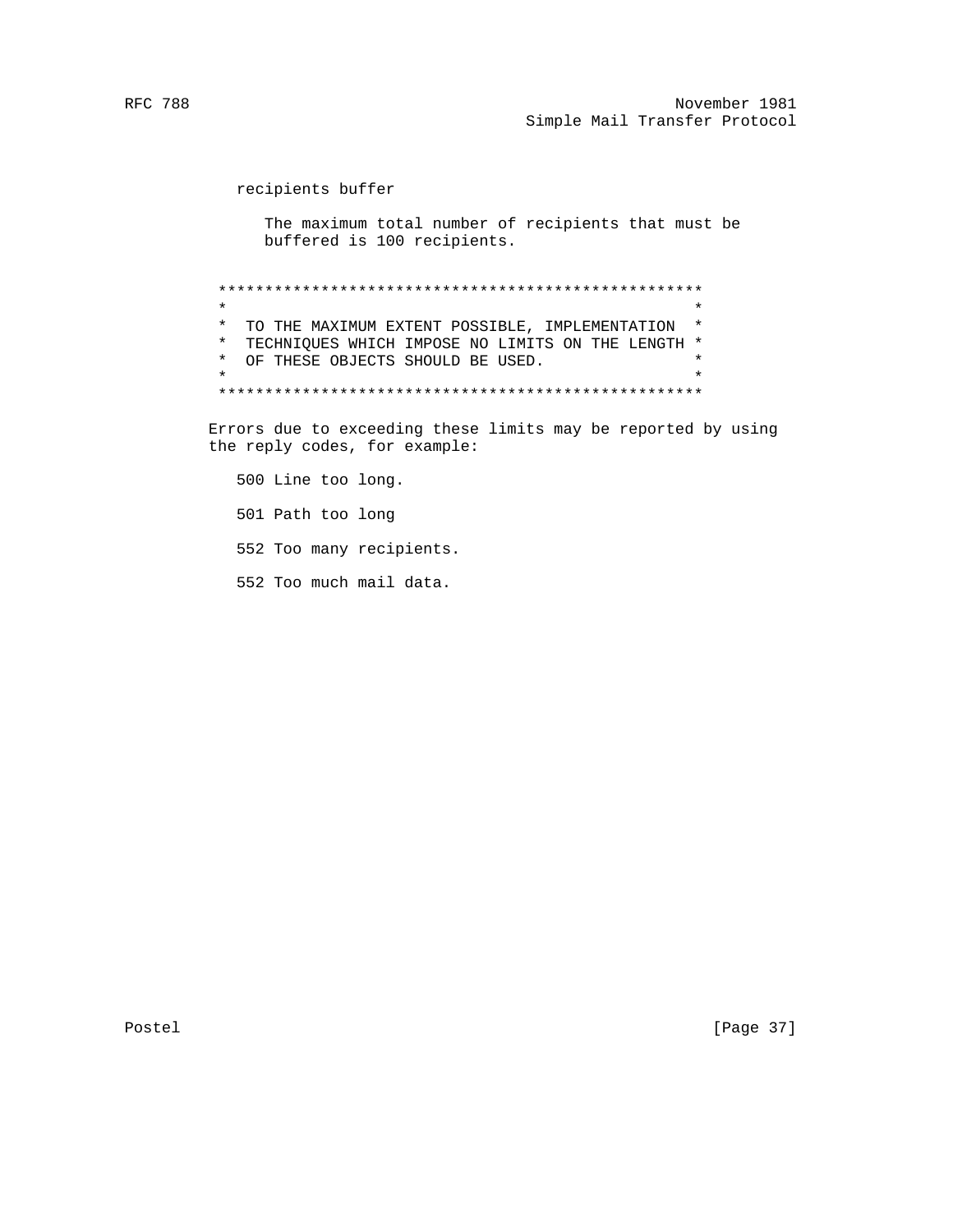November 1981 RFC 788 Simple Mail Transfer Protocol

## APPENDIX A

TCP Transport service

 The Transmission Control Protocol [3] is used in the ARPA Internet, and in any network following the US DoD standards for internetwork protocols.

### Connection Establishment

 The SMTP transmission channel is a TCP connection established between the sender process port U and the receiver process port L. This single full duplex connection is used as the transmission channel. This protocol is assigned the service port 25 (31 octal), that is L=25.

Data Transfer

 The TCP connection supports the transmission of 8-bit bytes. The SMTP data is 7-bit ASCII characters. Each character is transmitted as a 8-bit byte with the high-order bit cleared to zero.

[Page 38] Postel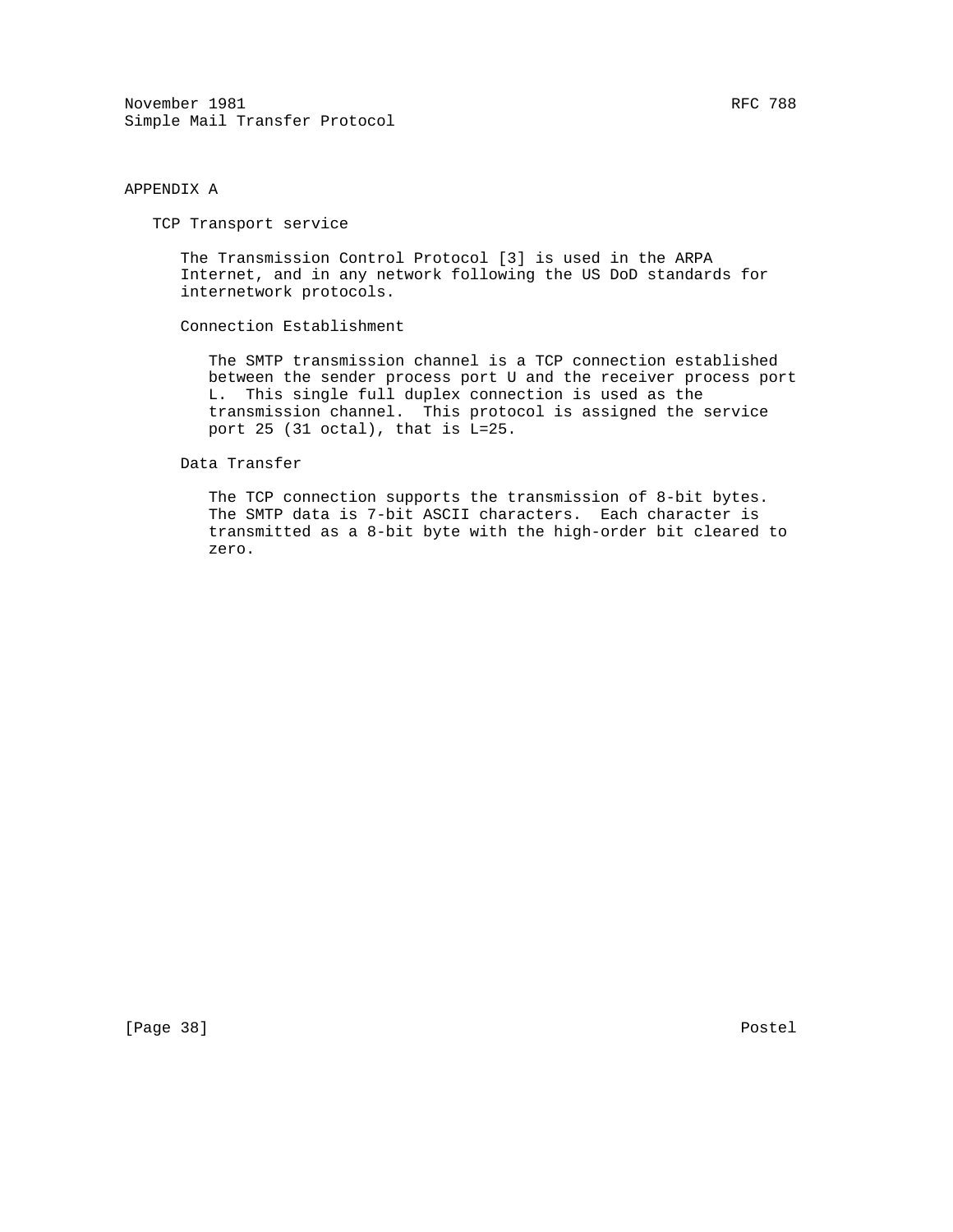## APPENDIX B

NCP Transport service

 The ARPANET Host-to-Host Protocol [4] (implemented by the Network Control Program) may be used in the ARPANET.

Connection Establishment

 The SMTP transmission channel is established via NCP between the the sender process socket U and receiver process socket L. The Initial Connection Protocol [5] is followed resulting in a pair of simplex connections. This pair of connections is used as the transmission channel. This protocol is assigned the contact socket 25 (31 octal), that is L=25.

Data Transfer

 The NCP data connections are established in 8-bit byte mode. The SMTP data is 7-bit ASCII characters. Each character is transmitted as a 8-bit byte with the high-order bit cleared to zero.

Postel [Page 39]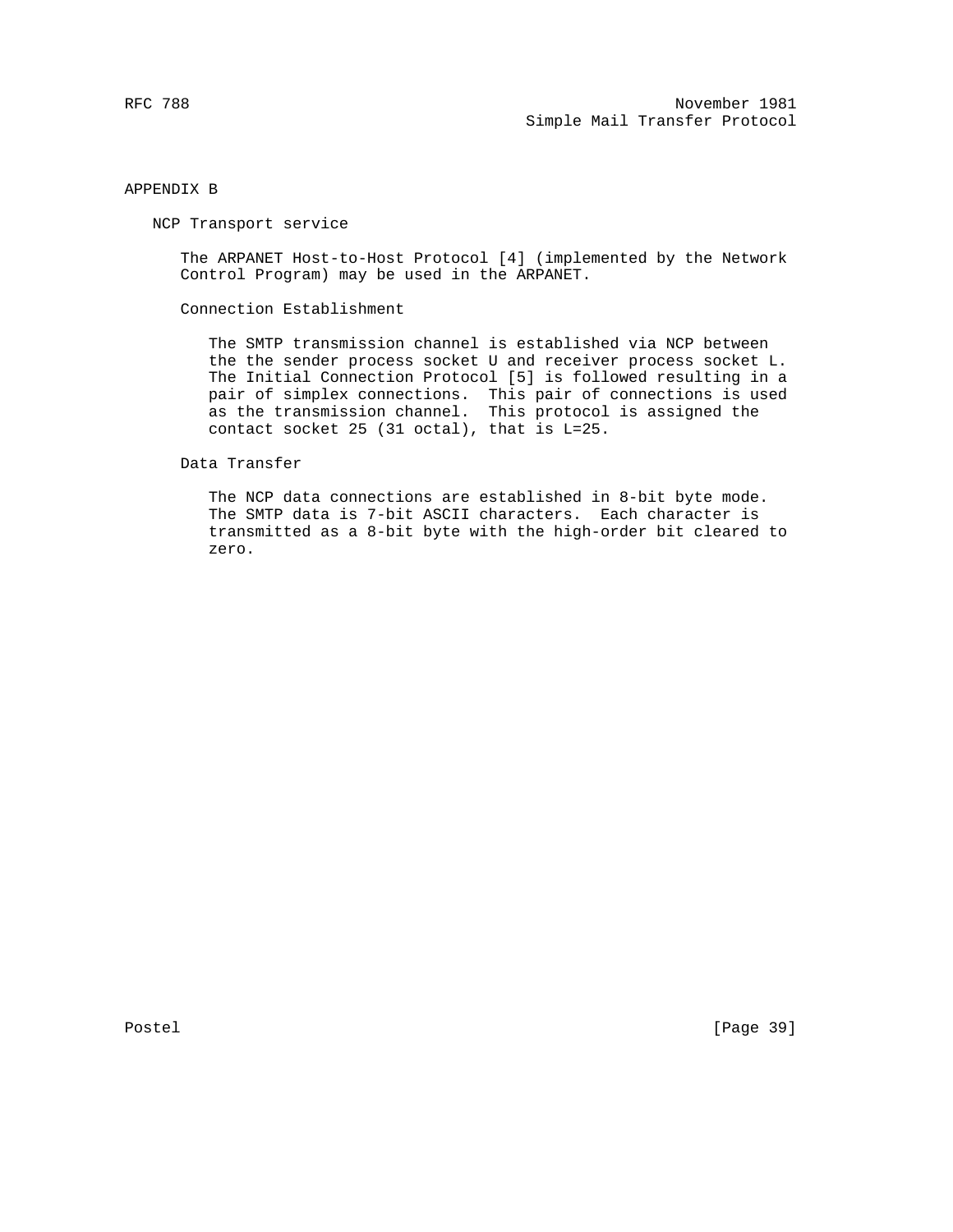## APPENDIX C

NITS

The Network Independent Transport Service [6] may be used.

Connection Establishment

 The SMTP transmission channel is established via NITS between the sender process and receiver process. The sender process executes the CONNECT primitive, and the waiting receiver process executes the ACCEPT primitive.

Data Transfer

 The NITS connection supports the transmission of 8-bit bytes. The SMTP data is 7-bit ASCII characters. Each character is transmitted as a 8-bit byte with the high-order bit cleared to zero.

[Page 40] Postel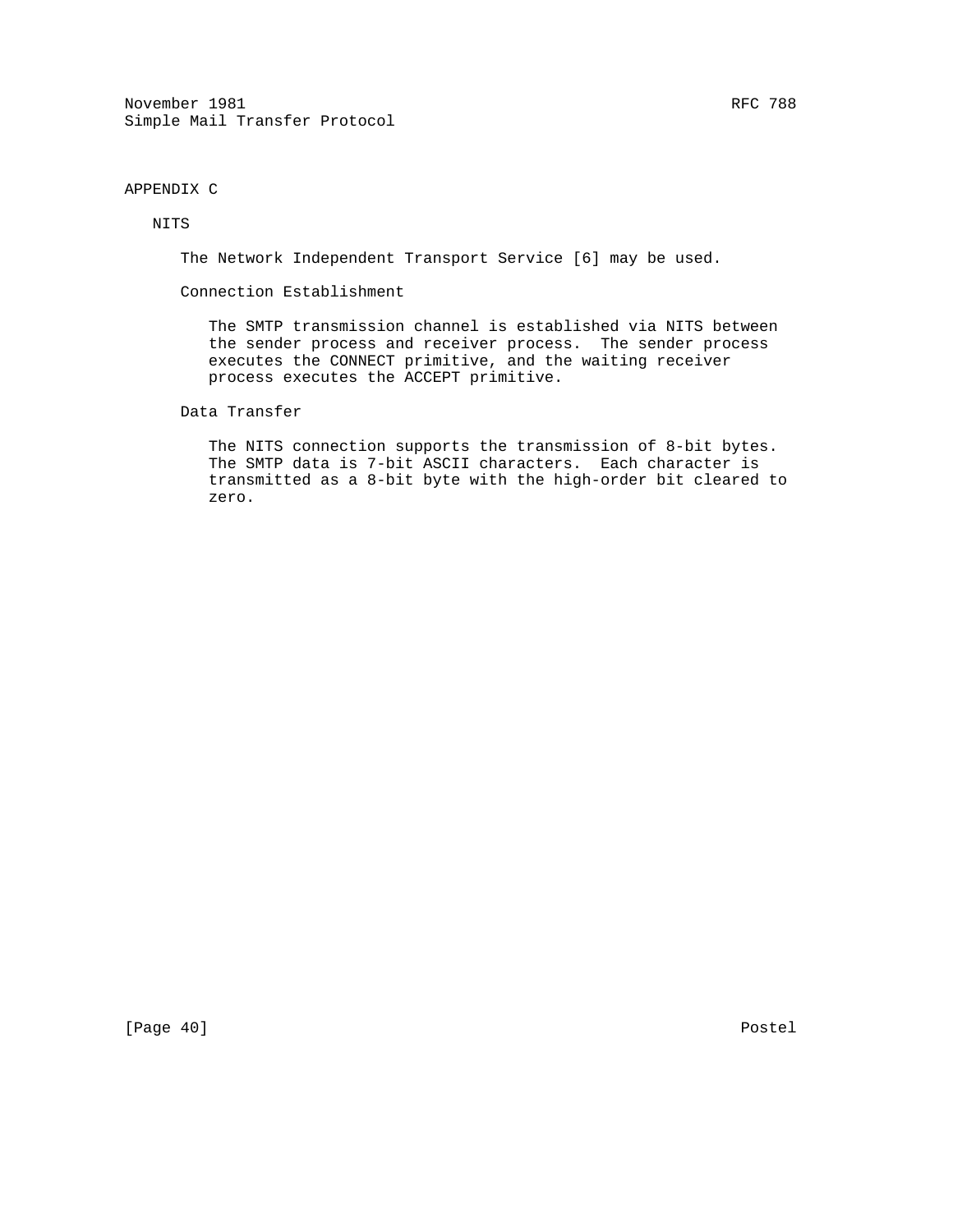## APPENDIX D

X.25 Transport service

 It may be possible to use the X.25 service [7] as provided by the Public Data Networks directly, but there are indications that it is too error prone to qualify as a reliable channel. It is suggested that a reliable end-to-end protocol such as TCP be used on top of X.25 connections.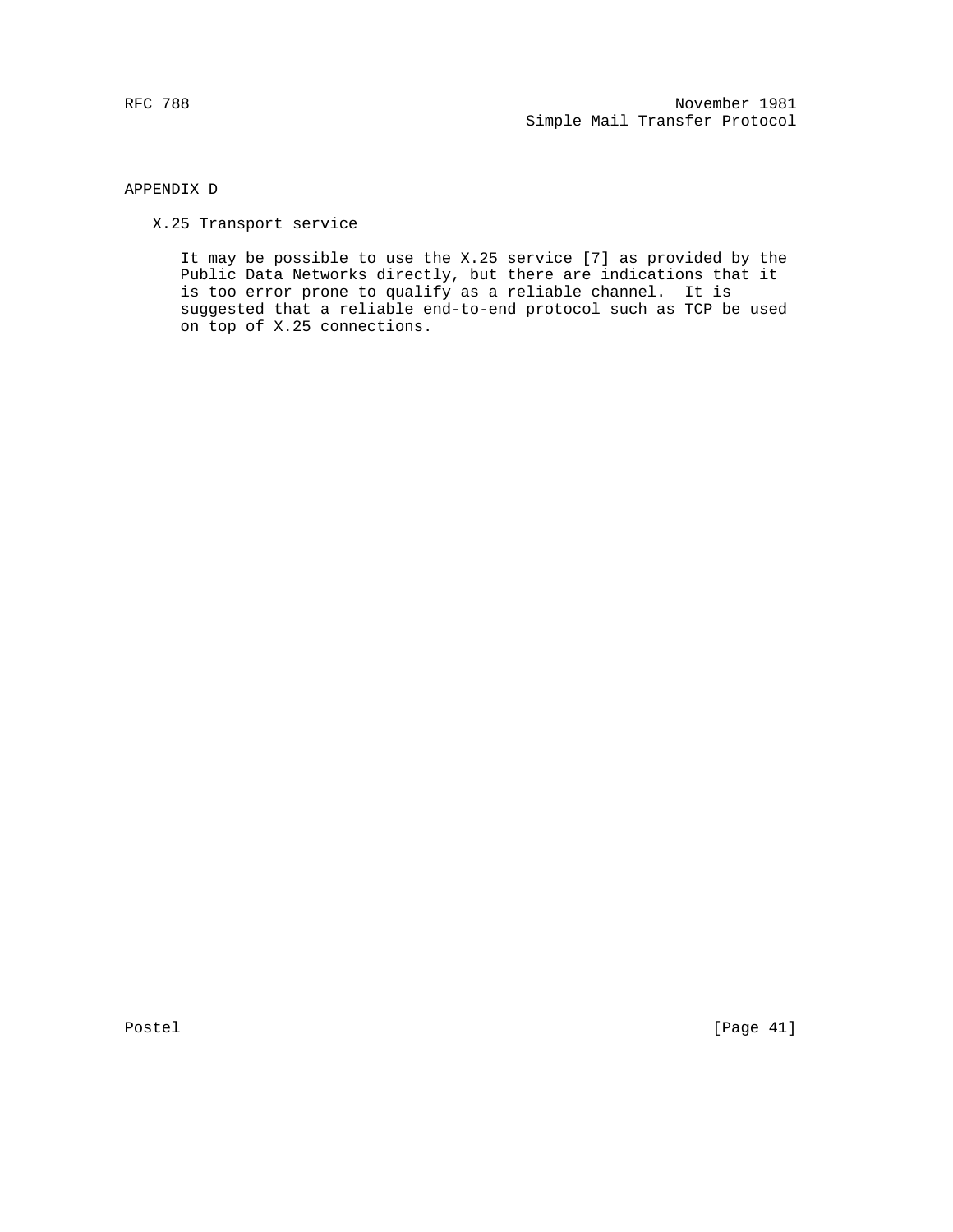November 1981 RFC 788 Simple Mail Transfer Protocol

APPENDIX E

Theory of Reply Codes

 The three digits of the reply each have a special significance. The first digit denotes whether the response is good, bad or incomplete. An unsophisticated sender-SMTP will be able to determine its next action (proceed as planned, redo, retrench, etc.) by simply examining this first digit. A sender-SMTP that wants to know approximately what kind of error occurred (e.g., mail system error, command syntax error) may examine the second digit, reserving the third digit for the finest gradation of information.

There are five values for the first digit of the reply code:

1yz Positive Preliminary reply

 The command has been accepted, but the requested action is being held in abeyance, pending confirmation of the information in this reply. The sender-SMTP should send another command specifying whether to continue or abort the action.

 [Note: SMTP does not have any commands that allow this type of reply, and so does not have the continue or abort commands.]

2yz Positive Completion reply

 The requested action has been successfully completed. A new request may be initiated.

3yz Positive Intermediate reply

 The command has been accepted, but the requested action is being held in abeyance, pending receipt of further information. The sender-SMTP should send another command specifying this information. This reply is used in command sequence groups.

4yz Transient Negative Completion reply

 The command was not accepted and the requested action did not occur. However, the error condition is temporary and the action may be requested again. The sender should

[Page 42] Postel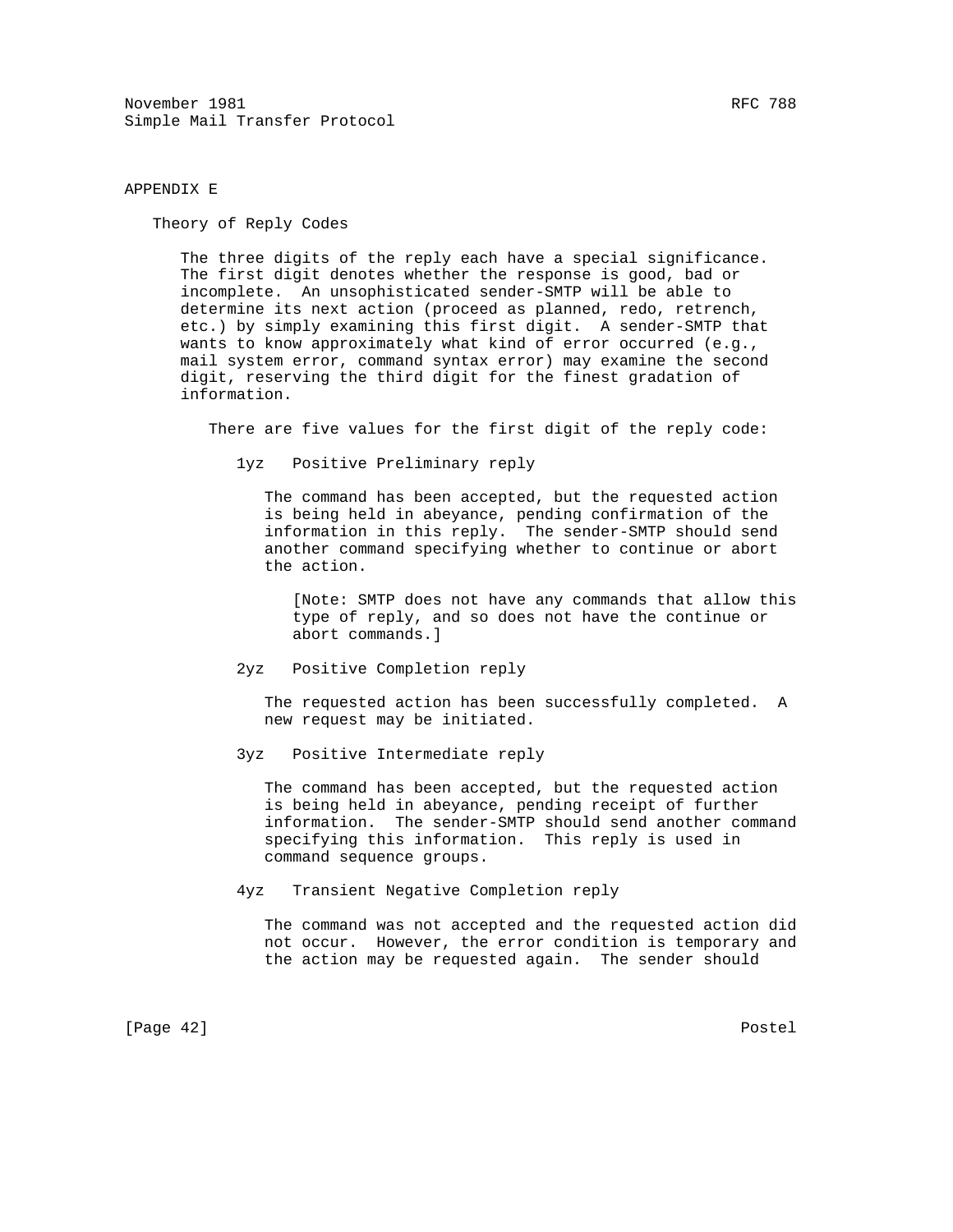return to the beginning of the command sequence (if any). It is difficult to assign a meaning to "transient" when two different sites (receiver- and sender- SMTPs) must agree on the interpretation. Each reply in this category might have a different time value, but the sender-SMTP is encouraged to try again. A rule of thumb to determine if a reply fits into the 4yz or the 5yz category (see below) is that replies are 4yz if they can be repeated without any change in command form or in properties of the sender or receiver. (E.g., the command is repeated identically and the receiver does not put up a new implementation.)

5yz Permanent Negative Completion reply

 The command was not accepted and the requested action did not occur. The sender-SMTP is discouraged from repeating the exact request (in the same sequence). Even some "permanent" error conditions can be corrected, so the human user may want to direct the sender-SMTP to reinitiate the command sequence by direct action at some point in the future (e.g., after the spelling has been changed, or the user has altered the account status).

The second digit encodes responses in specific categories:

- x0z Syntax -- These replies refer to syntax errors, syntactically correct commands that don't fit any functional category, and unimplemented or superfluous commands.
- x1z Information -- These are replies to requests for information, such as status or help.
- x2z Connections -- These are replies referring to the transmission channel.
- x3z Unspecified as yet.
- x4z Unspecified as yet.
- x5z Mail system -- These replies indicate the status of the receiver mail system vis-a-vis the requested transfer or other mail system action.

 The third digit gives a finer gradation of meaning in each category specified by the second digit. The list of replies

Postel [Page 43]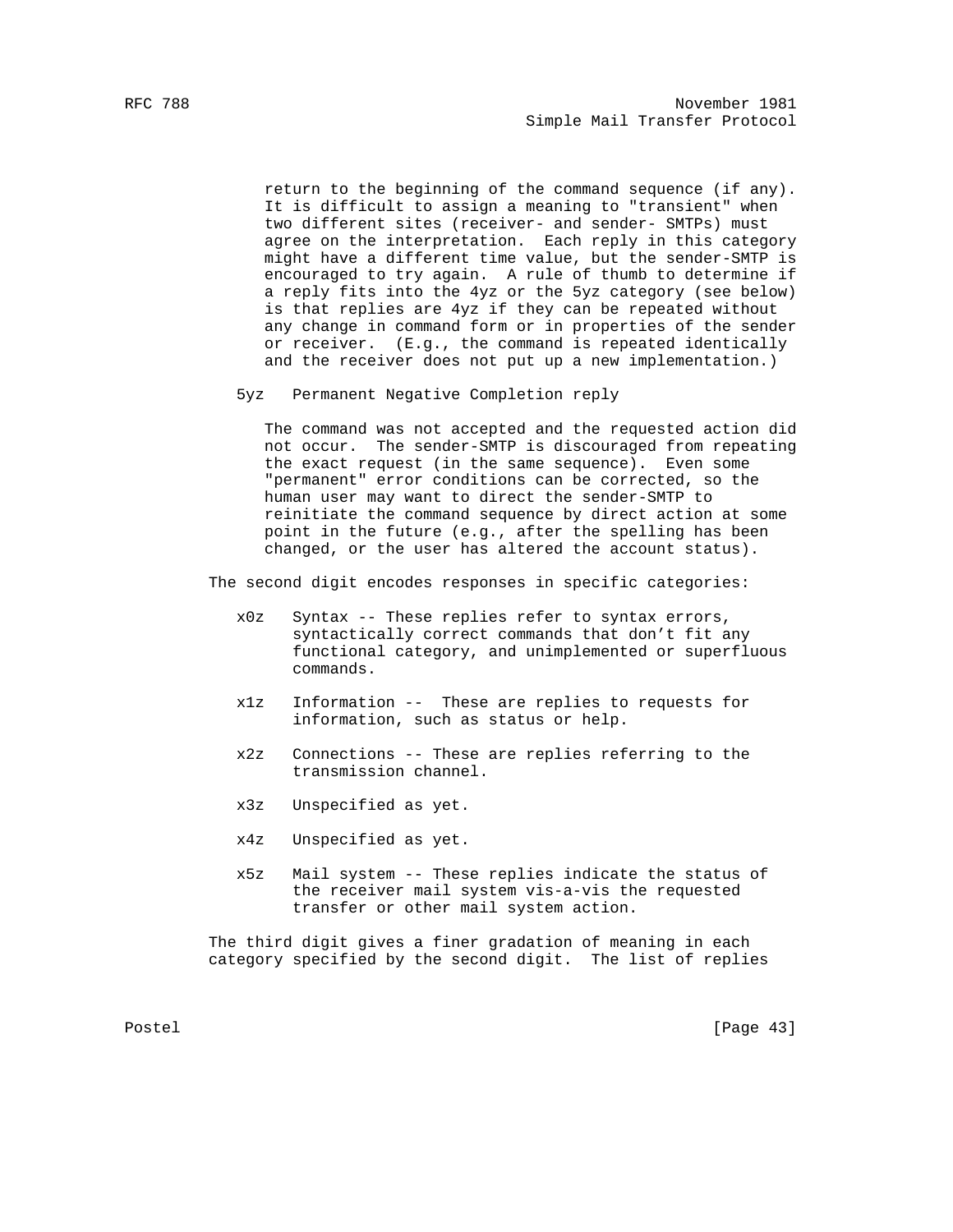illustrates this. Each reply text is recommended rather than mandatory, and may even change according to the command with which it is associated. On the other hand, the reply codes must strictly follow the specifications in this section. Receiver implementations should not invent new codes for slightly different situations from the ones described here, but rather adapt codes already defined.

 For example, a command such as NOOP whose successful execution does not offer the sender-SMTP any new information will return a 250 reply. The response is 502 when the command requests an unimplemented non-site-specific action. A refinement of that is the 504 reply for a command that is implemented, but that requests an unimplemented parameter.

The reply text may be longer than a single line; in these cases the complete text must be marked so the sender-SMTP knows when it can stop reading the reply. This requires a special format to indicate a multiple line reply.

 The format for multi-line replies requires that every line, except the last, begin with the reply code, followed immediately by a hyphen, "-" (also known as minus), followed by text. The last line will begin with the reply code, followed immediately by <SP>, optionally some text, and <CRLF>.

For example:

 123-First line 123-Second line 123-234 text beginning with numbers 123 The last line

 The sender-SMTP then simply needs to search for the reply code followed by <SP> at the beginning of a line, and ignore all preceding lines.

[Page 44] Postel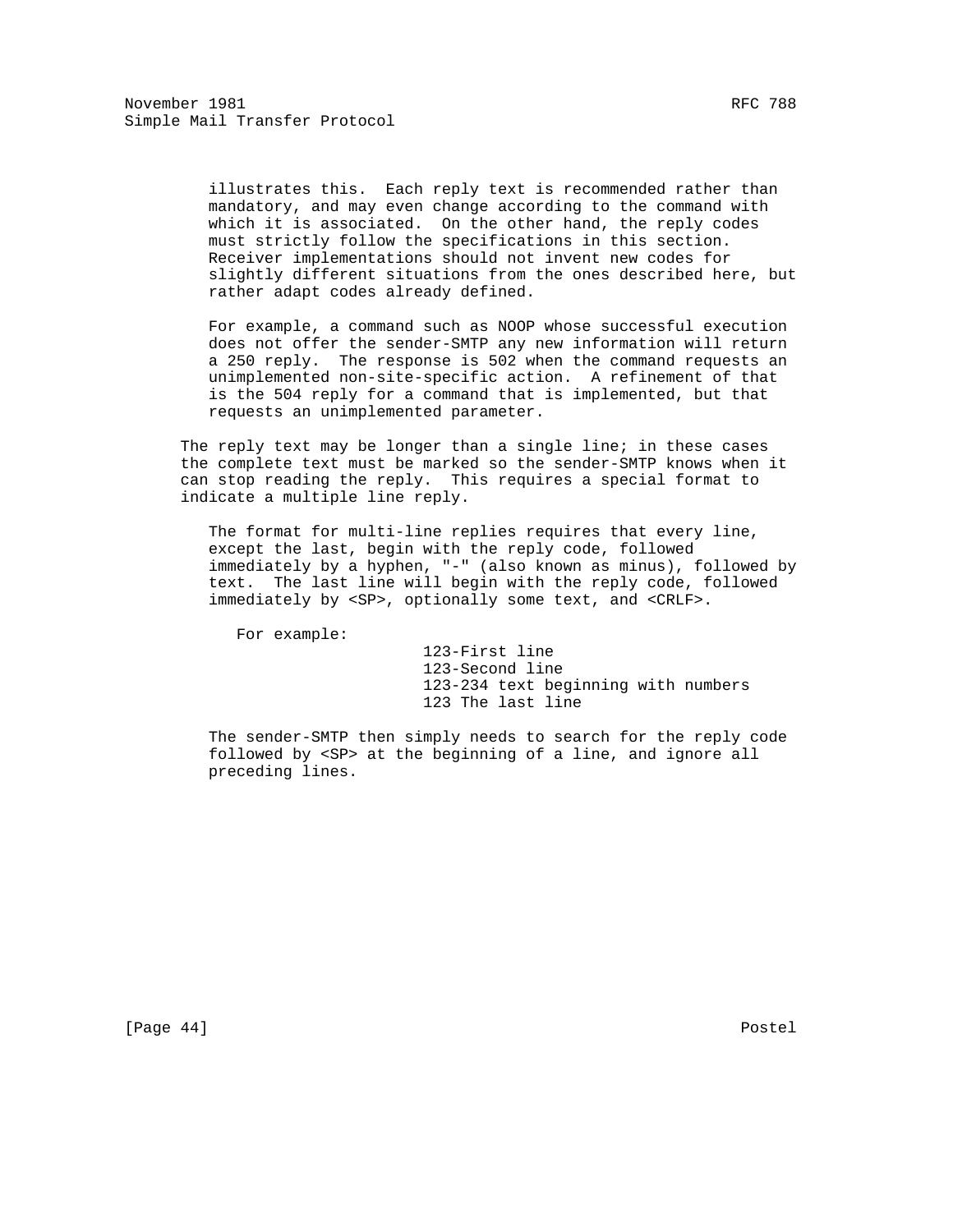## APPENDIX F

Scenarios

 This section presents complete scenarios of several types of SMTP sessions.

A Typical SMTP Transaction Scenario

 This SMTP example shows mail sent by Smith at host USC-ISIF, to Jones, Green, and Brown at host BBN-UNIX. Here we assume that host USC-ISIF contacts host BBN-UNIX directly. The mail is accepted for Jones and Brown. Green does not have a mailbox at host BBN-UNIX.

-------------------------------------------------------------

 R: 220 BBN-UNIX Simple Mail Transfer Service Ready S: HELO USC-ISIF R: 250 BBN-UNIX S: MAIL FROM:<Smith@USC-ISIF> R: 250 OK S: RCPT TO:<Jones@BBN-UNIX> R: 250 OK S: RCPT TO:<Green@BBN-UNIX> R: 550 No such user here S: RCPT TO:<Brown@BBN-UNIX> R: 250 OK S: DATA R: 354 Start mail input; end with <CRLF>.<CRLF> S: Blah blah blah... S: ...etc. etc. etc.  $S:$ . R: 250 OK S: QUIT R: 221 BBN-UNIX Service closing transmission channel Scenario 1

-------------------------------------------------------------

Postel [Page 45]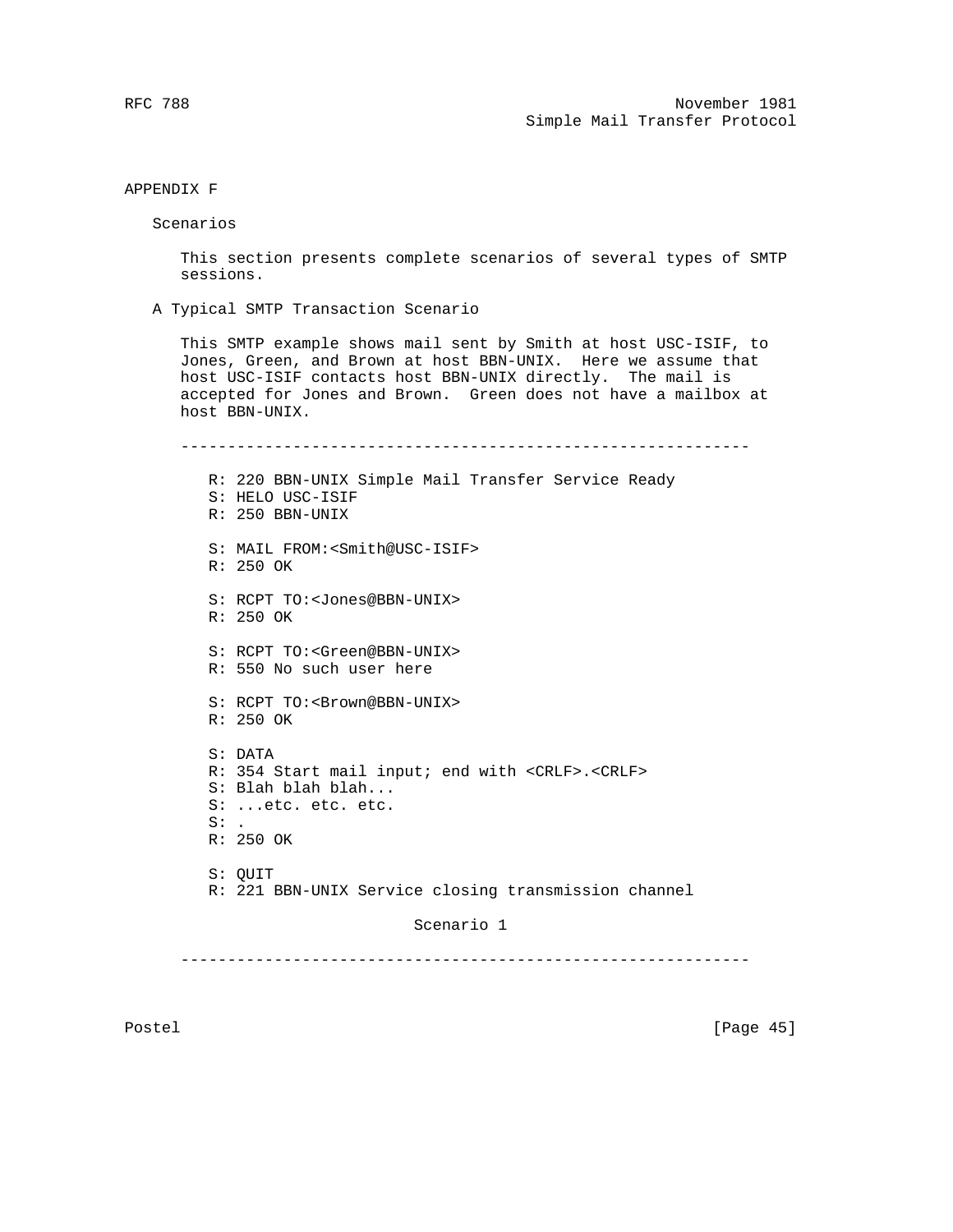November 1981 RFC 788 Simple Mail Transfer Protocol

 Aborted SMTP Transaction Scenario ------------------------------------------------------------- R: 220 MIT-Multics Simple Mail Transfer Service Ready S: HELO ISI-VAXA R: 250 MIT-Multics S: MAIL FROM:<Smith@ISI-VAXA> R: 250 OK S: RCPT TO:<Jones@MIT-Multics> R: 250 OK S: RCPT TO:<Green@MIT-Multics> R: 550 No such user here S: RSET R: 250 OK S: QUIT R: 221 MIT-Multics Service closing transmission channel Scenario 2

-------------------------------------------------------------

[Page 46] Postel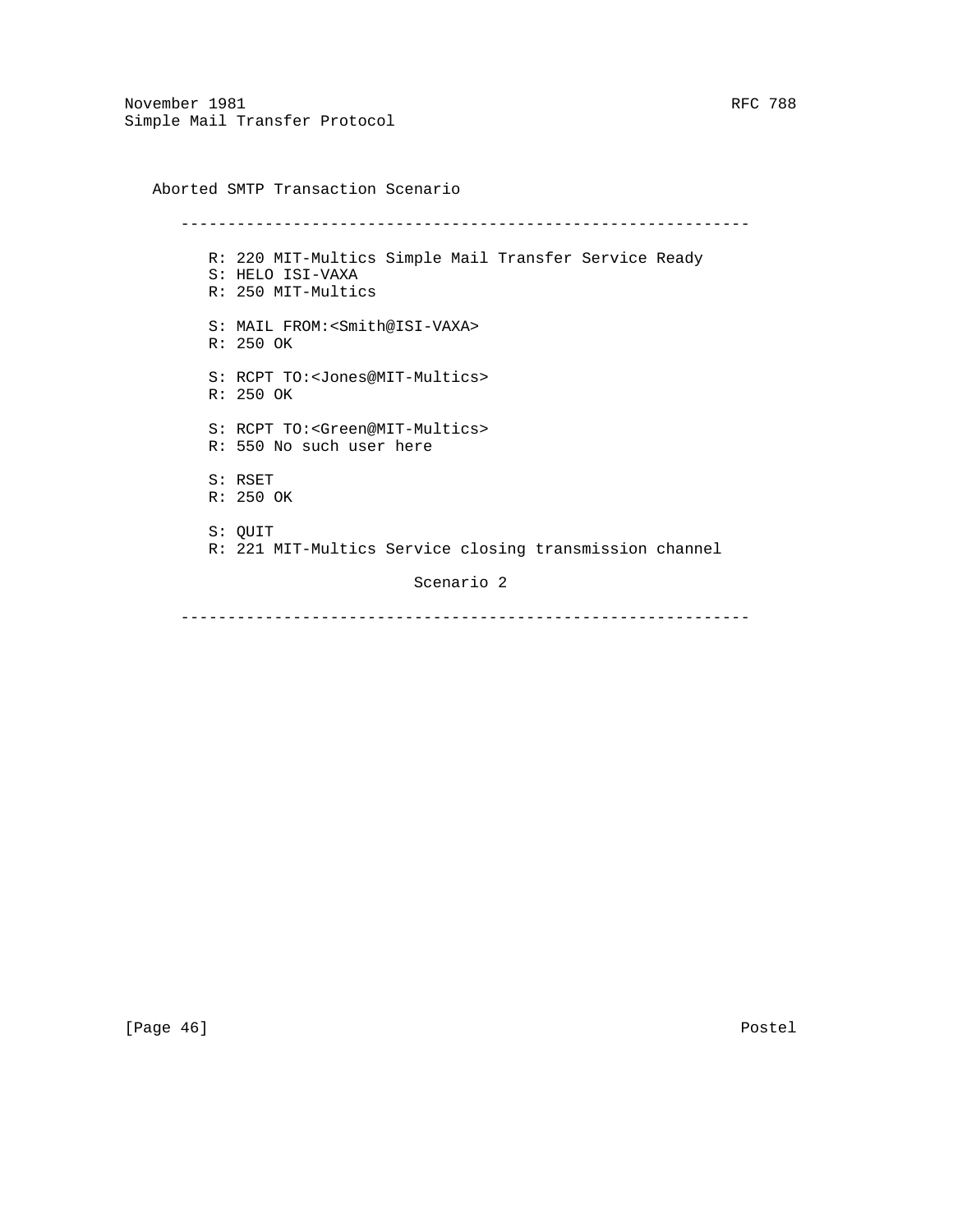Relayed Mail Scenario

 ------------------------------------------------------------- Step 1 -- Source Host to Relay Host R: 220 USC-ISIE Simple Mail Transfer Service Ready S: HELO MIT-AI R: 250 USC-ISIE S: MAIL FROM:<JQP@MIT-AI> R: 250 OK S: RCPT TO:<@ISIE,Jones@BBN-VAX> R: 250 OK S: DATA R: 354 Start mail input; end with <CRLF>.<CRLF> S: Date: 2-Nov-81 22:33:44 S: From: John Q. Public <JQP at MIT-AI> S: Subject: The Next Meeting of the Board S: To: Jones at BBN-Vax S: S: Bill: S: The next meeting of the board of directors will be S: on Tuesday.<br>S:  $S:$  John.  $S:$  . R: 250 OK S: QUIT R: 221 USC-ISIE Service closing transmission channel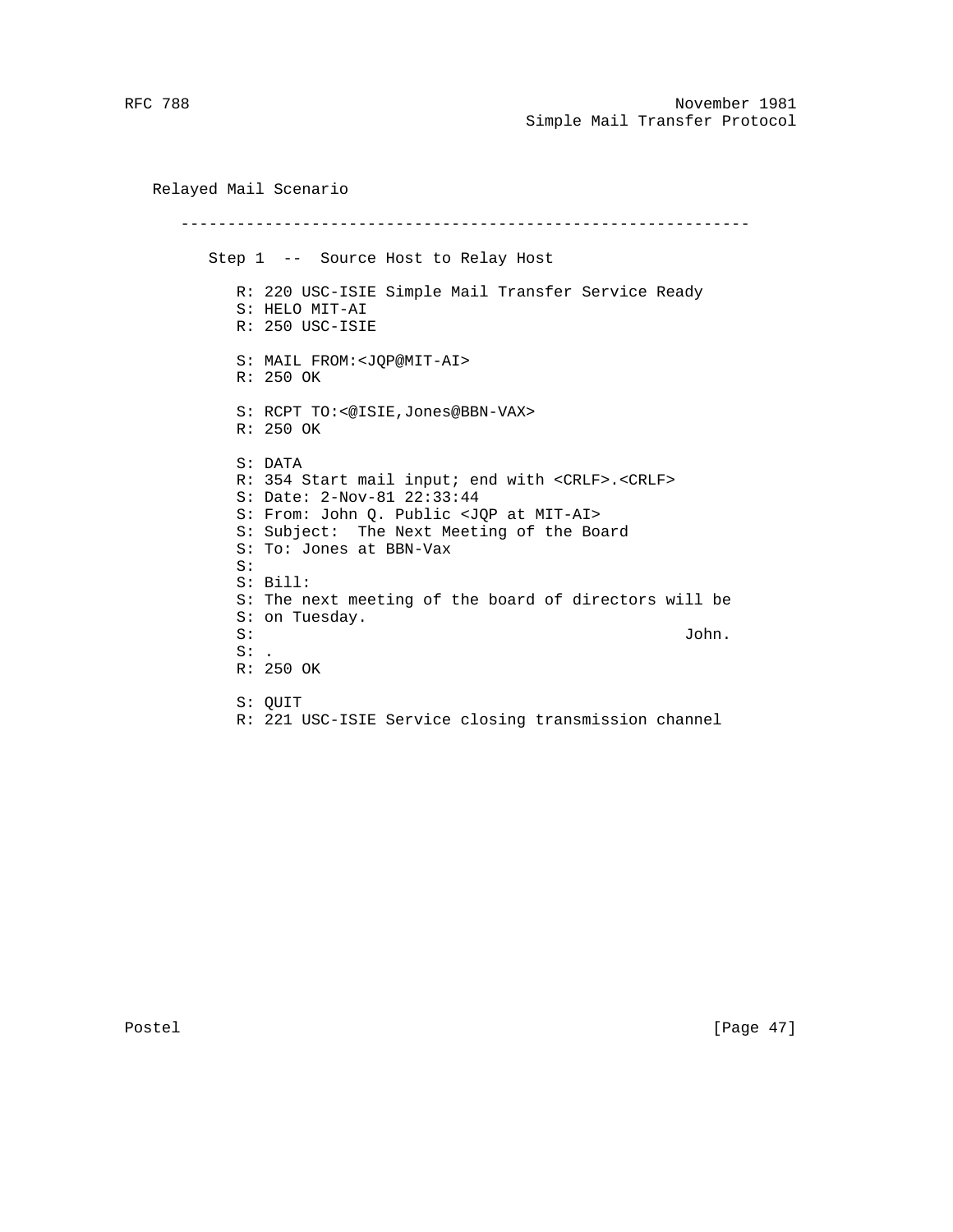```
 Step 2 -- Relay Host to Destination Host
            R: 220 BBN-VAX Simple Mail Transfer Service Ready
            S: HELO USC-ISIE
            R: 250 BBN-VAX
            S: MAIL FROM:<@ISIE,JQP@MIT-AI>
            R: 250 OK
            S: RCPT TO:<Jones@BBN-VAX>
            R: 250 OK
            S: DATA
            R: 354 Start mail input; end with <CRLF>.<CRLF>
            S: Mail-From: NCP host MIT-AI received by USC-ISIE at
               2-Nov-81 22:40:10
            S: Date: 2-Nov-81 22:33:44
            S: From: John Q. Public <JQP at MIT-AI>
            S: Subject: The Next Meeting of the Board
            S: To: Jones at BBN-Vax
            S:
            S: Bill:
            S: The next meeting of the board of directors will be
           S: on Tuesday.<br>S:
S: John.
           S: .
           R: 250 OK
            S: QUIT
            R: 221 USC-ISIE Service closing transmission channel
                              Scenario 3
```
-------------------------------------------------------------

[Page 48] Postel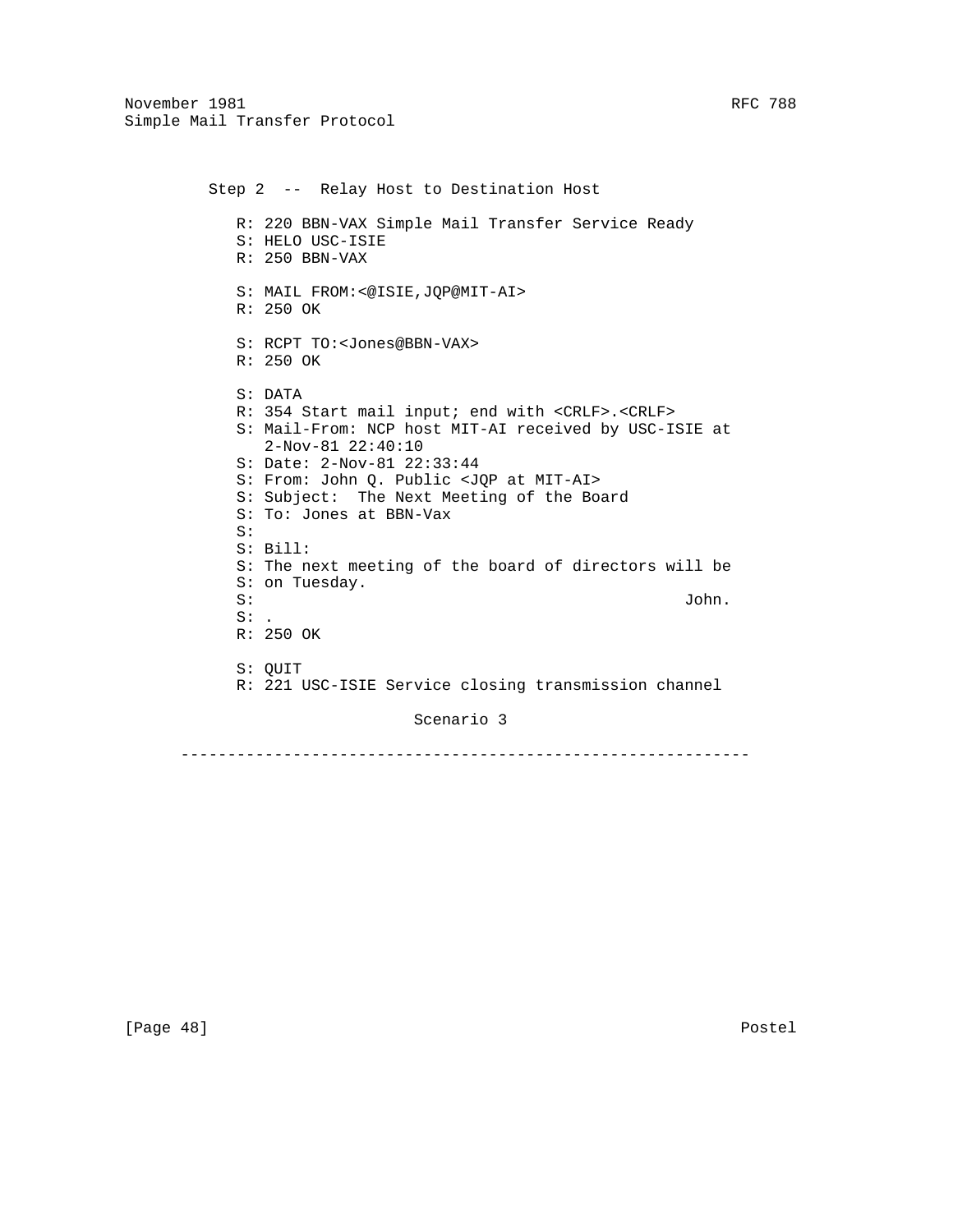Verifying and Sending Scenario

 ------------------------------------------------------------- R: 220 SU-SCORE Simple Mail Transfer Service Ready S: HELO MIT-MC R: 250 SU-SCORE S: VRFY Crispin R: 250 Mark Crispin <Admin.MRC@SU-SCORE> S: SEND FROM:<EAK@MIT-MC> R: 250 OK S: RCPT TO:<Admin.MRC@SU-SCORE> R: 250 OK S: DATA R: 354 Start mail input; end with <CRLF>.<CRLF> S: Blah blah blah... S: ...etc. etc. etc.  $S:$ . R: 250 OK S: QUIT R: 221 SU-SCORE Service closing transmission channel Scenario 4

-------------------------------------------------------------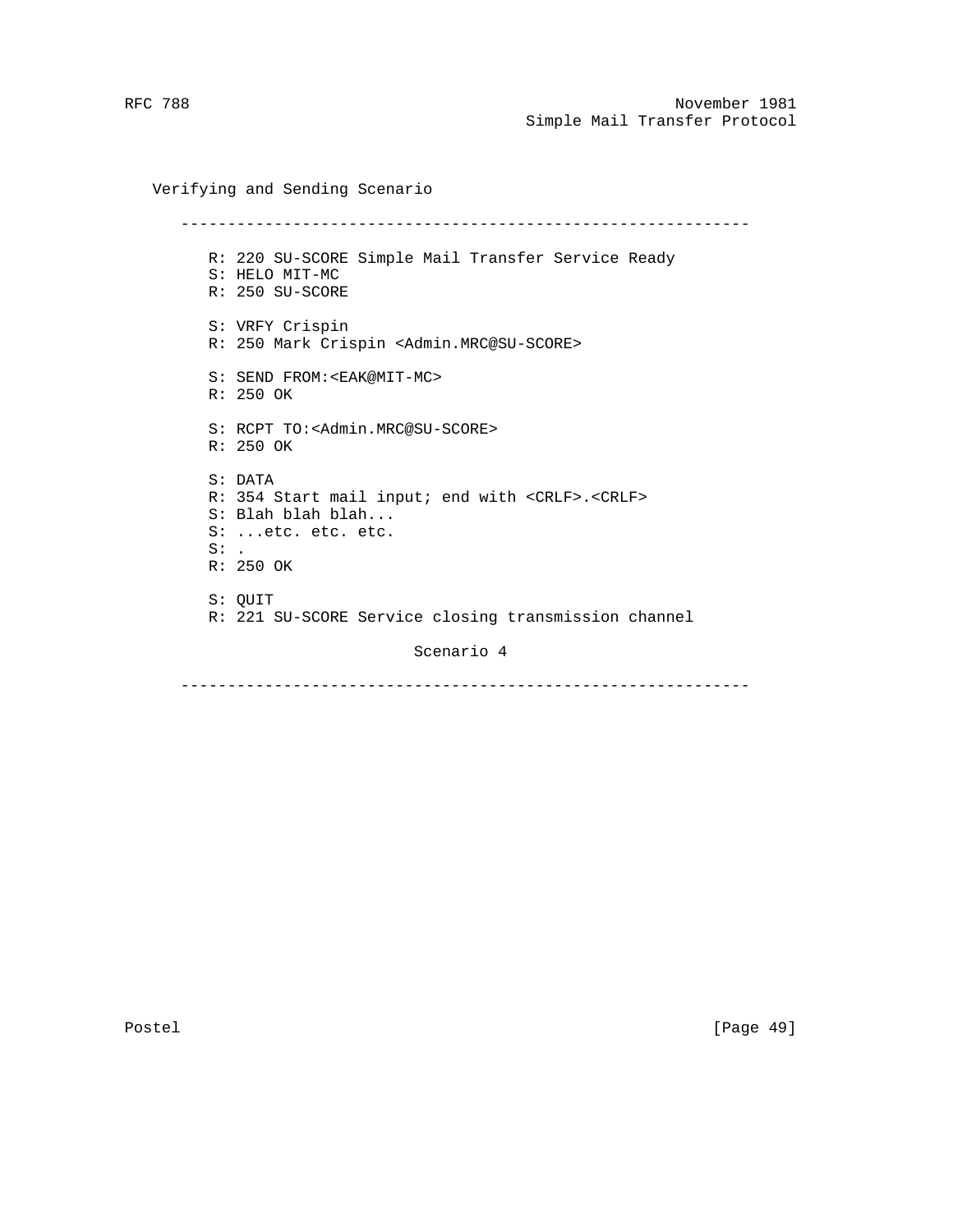November 1981 RFC 788 Simple Mail Transfer Protocol

 Sending and Mailing Scenarios First the user's name is verified, then an attempt is made to send to the user's terminal. When that fails, the messages is mailed to the user's mailbox. ------------------------------------------------------------- R: 220 SU-SCORE Simple Mail Transfer Service Ready S: HELO MIT-MC R: 250 SU-SCORE S: VRFY Crispin R: 250 Mark Crispin <Admin.MRC@SU-SCORE> S: SEND FROM:<EAK@MIT-MC> R: 250 OK S: RCPT TO:<Admin.MRC@SU-SCORE> R: 450 User not active now S: RSET R: 250 OK S: MAIL FROM:<EAK@MIT-MC> R: 250 OK S: RCPT TO:<Admin.MRC@SU-SCORE> R: 250 OK S: DATA R: 354 Start mail input; end with <CRLF>.<CRLF> S: Blah blah blah... S: ...etc. etc. etc.  $S:$  R: 250 OK S: QUIT R: 221 SU-SCORE Service closing transmission channel Scenario 5 -------------------------------------------------------------

[Page 50] Postel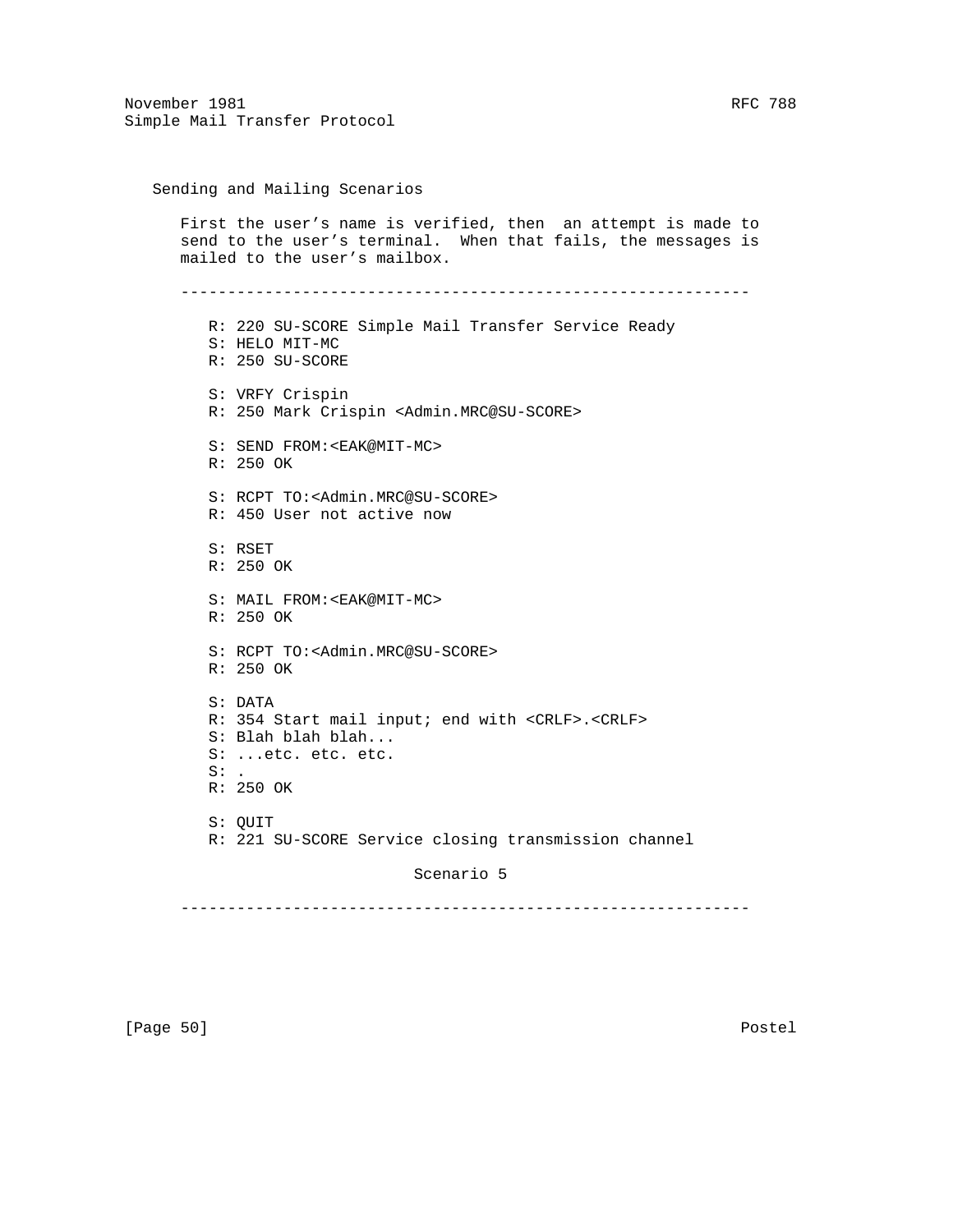Doing the preceding scenario more efficiently. ------------------------------------------------------------- R: 220 SU-SCORE Simple Mail Transfer Service Ready S: HELO MIT-MC R: 250 SU-SCORE S: VRFY Crispin R: 250 Mark Crispin <Admin.MRC@SU-SCORE> S: SOML FROM:<EAK@MIT-MC> R: 250 OK S: RCPT TO:<Admin.MRC@SU-SCORE> R: 250 User not active now, so will do mail. S: DATA R: 354 Start mail input; end with <CRLF>.<CRLF> S: Blah blah blah... S: ...etc. etc. etc.  $S:$  R: 250 OK S: QUIT R: 221 SU-SCORE Service closing transmission channel Scenario 6

-------------------------------------------------------------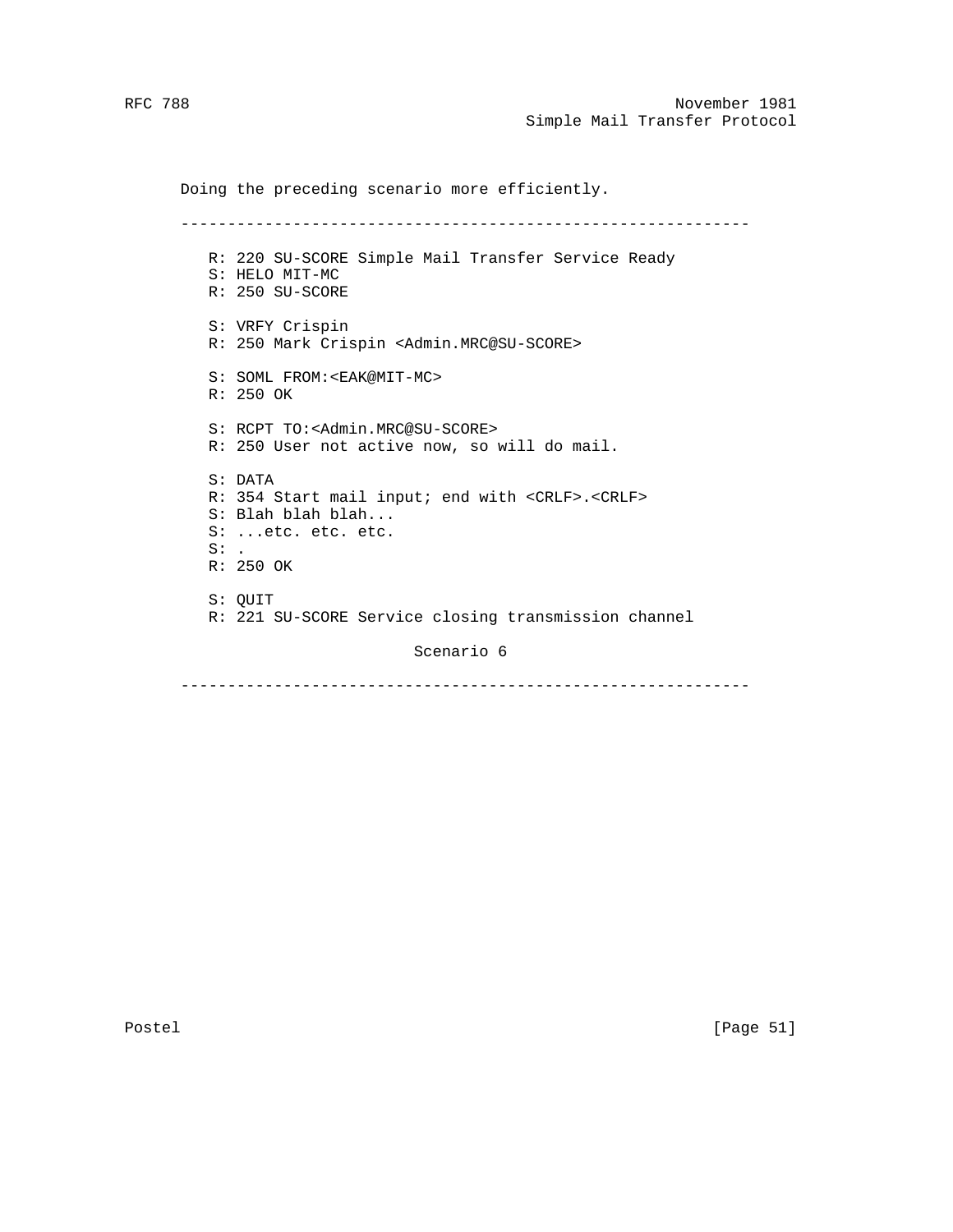November 1981 RFC 788 Simple Mail Transfer Protocol

 Mailing List Scenario First each of two mailing lists are expanded in separate sessions with different hosts. Then the message is sent to everyone that appeared on either list (but no duplicates) via a relay host. ------------------------------------------------------------- Step 1 -- Expanding the First List R: 220 MIT-AI Simple Mail Transfer Service Ready S: HELO SU-SCORE R: 250 MIT-AI S: EXPN Example-People R: 250-<ABC@MIT-MC> R: 250-Fred Fonebone <Fonebone@ISIQ> R: 250-Xenon Y. Zither <XYZ@MIT-AI> R: 250-Quincy Smith <@ISIF,Q-Smith@ISI-VAXA> R: 250-<joe@foo-unix> R: 250 <xyz@bar-unix> S: QUIT R: 221 MIT-AI Service closing transmission channel

[Page 52] Postel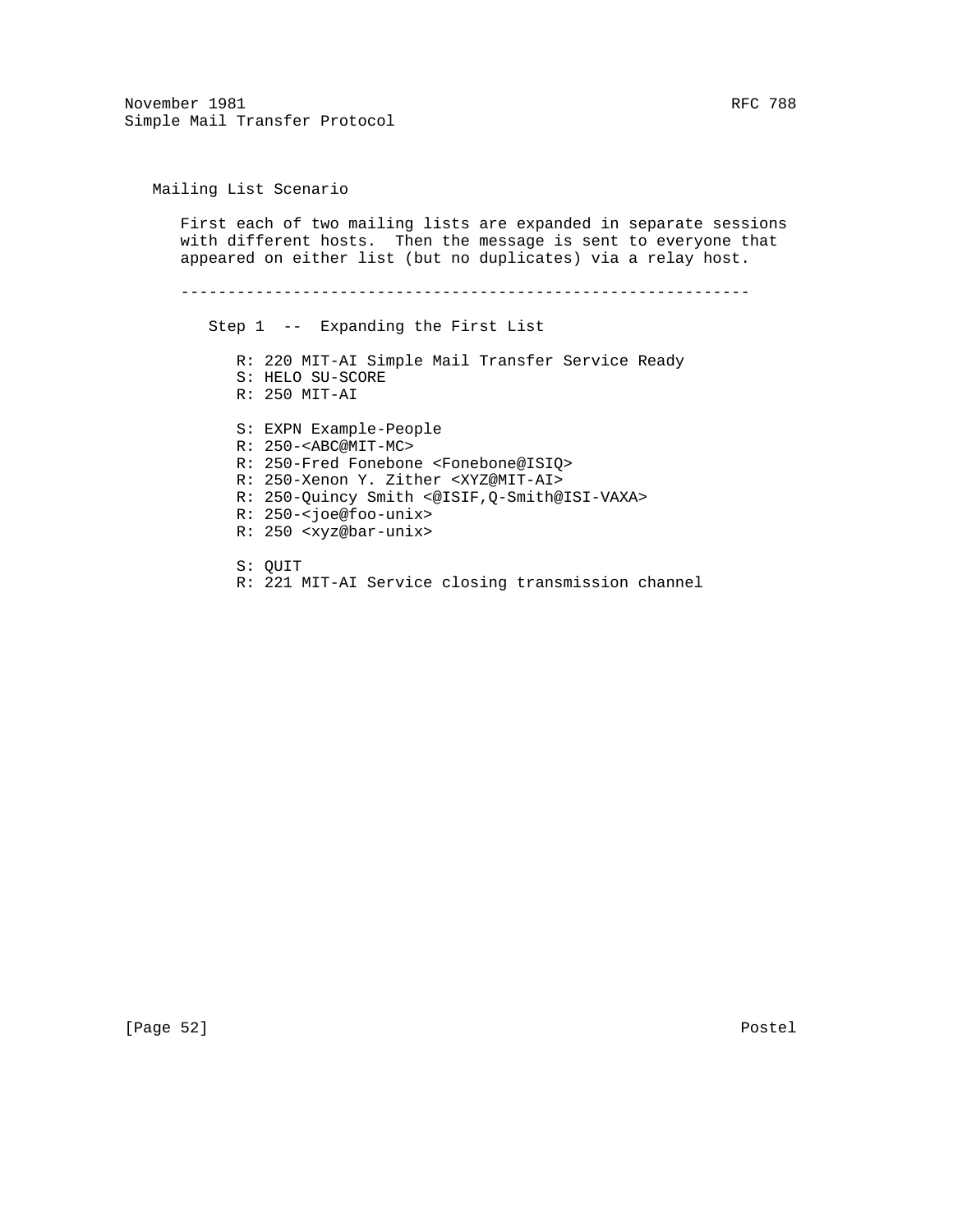Step 2 -- Expanding the Second List R: 220 MIT-MC Simple Mail Transfer Service Ready S: HELO SU-SCORE R: 250 MIT-MC S: EXPN Interested-Parties R: 250-Al Calico <ABC@MIT-MC> R: 250-<XYZ@MIT-AI> R: 250-Quincy Smith <@ISIF,Q-Smith@ISI-VAXA> R: 250-<fred@BBN-UNIX> R: 250 <xyz@bar-unix> S: QUIT

R: 221 MIT-MC Service closing transmission channel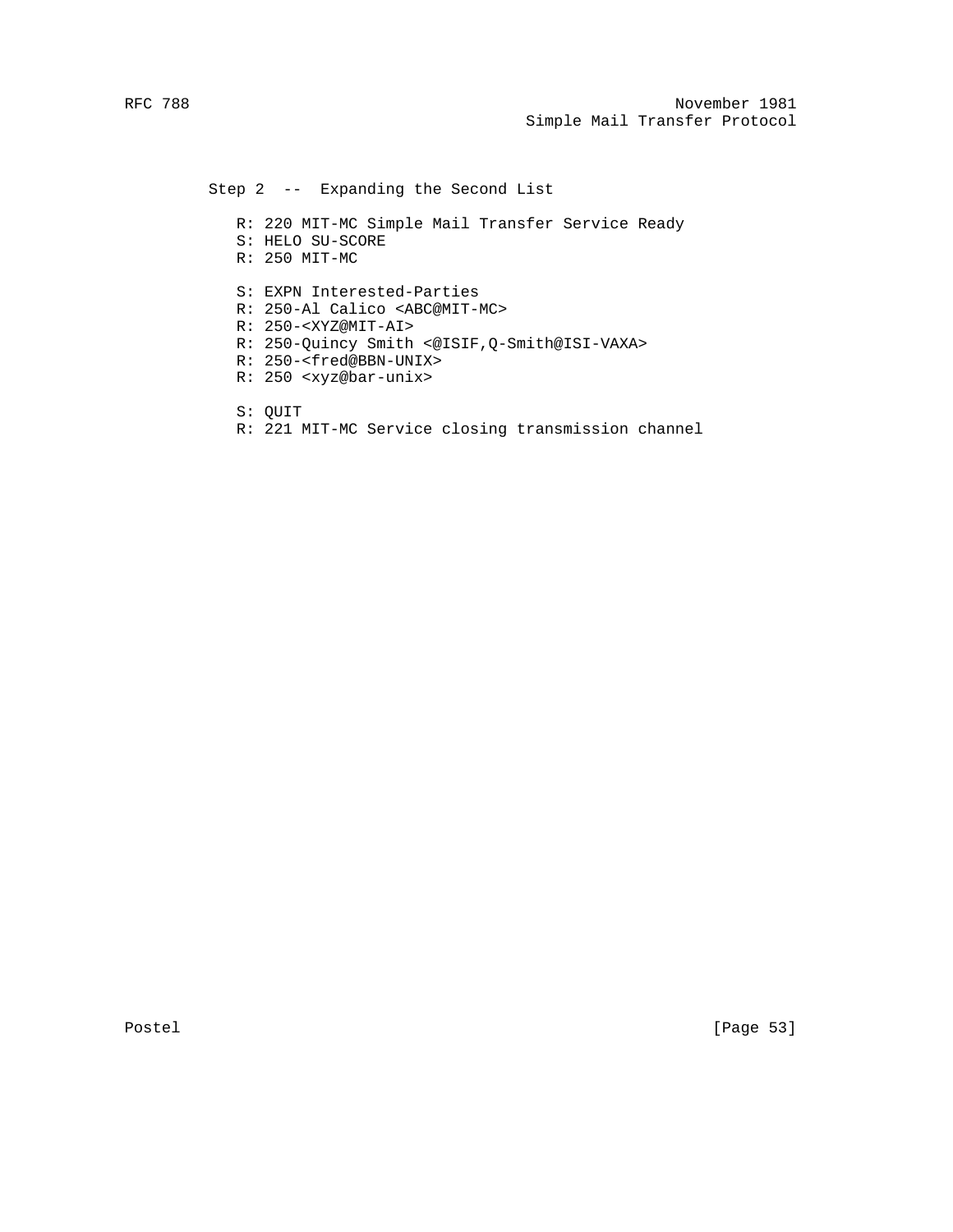Step 3 -- Mailing to All via a Relay Host R: 220 USC-ISIE Simple Mail Transfer Service Ready S: HELO SU-SCORE R: 250 USC-ISIE S: MAIL FROM:<Account.Person@SU-SCORE> R: 250 OK S: RCPT TO:<@ISIE,ABC@MIT-MC> R: 250 OK S: RCPT TO:<@ISIE,Fonebone@ISIQ> R: 250 OK S: RCPT TO:<@ISIE,XYZ@MIT-AI> R: 250 OK S: RCPT TO:<@ISIE,@ISIF,Q-Smith@ISI-VAXA> R: 250 OK S: RCPT TO:<@ISIE,joe@FOO-UNIX> R: 250 OK S: RCPT TO:<@ISIE,xyz@BAR-UNIX> R: 250 OK S: RCPT TO:<@ISIE,fred@BBN-UNIX> R: 250 OK S: DATA R: 354 Start mail input; end with <CRLF>.<CRLF> S: Blah blah blah... S: ...etc. etc. etc.  $S:$ . R: 250 OK S: QUIT R: 221 USC-ISIE Service closing transmission channel

### Scenario 7

-------------------------------------------------------------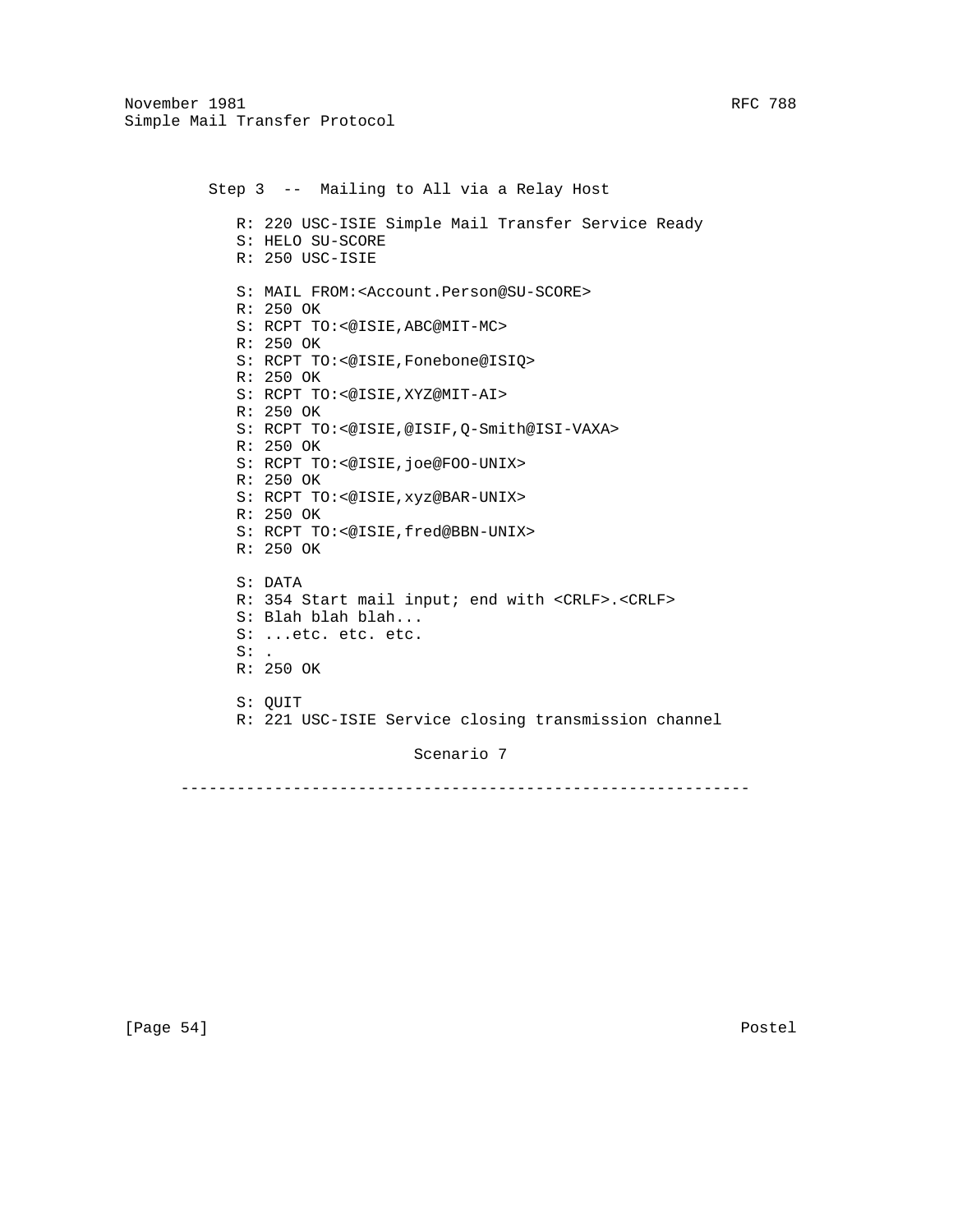Forwarding Scenarios ------------------------------------------------------------- R: 220 USC-ISIF Simple Mail Transfer Service Ready S: HELO LBL-UNIX R: 250 USC-ISIF S: MAIL FROM:<mo@LBL-UNIX> R: 250 OK S: RCPT TO:<fred@USC-ISIF> R: 251 User not local; will forward to <Jones@USC-ISIA> S: DATA R: 354 Start mail input; end with <CRLF>.<CRLF> S: Blah blah blah... S: ...etc. etc. etc.  $S:$ . R: 250 OK S: QUIT R: 221 USC-ISIF Service closing transmission channel

Scenario 8

-------------------------------------------------------------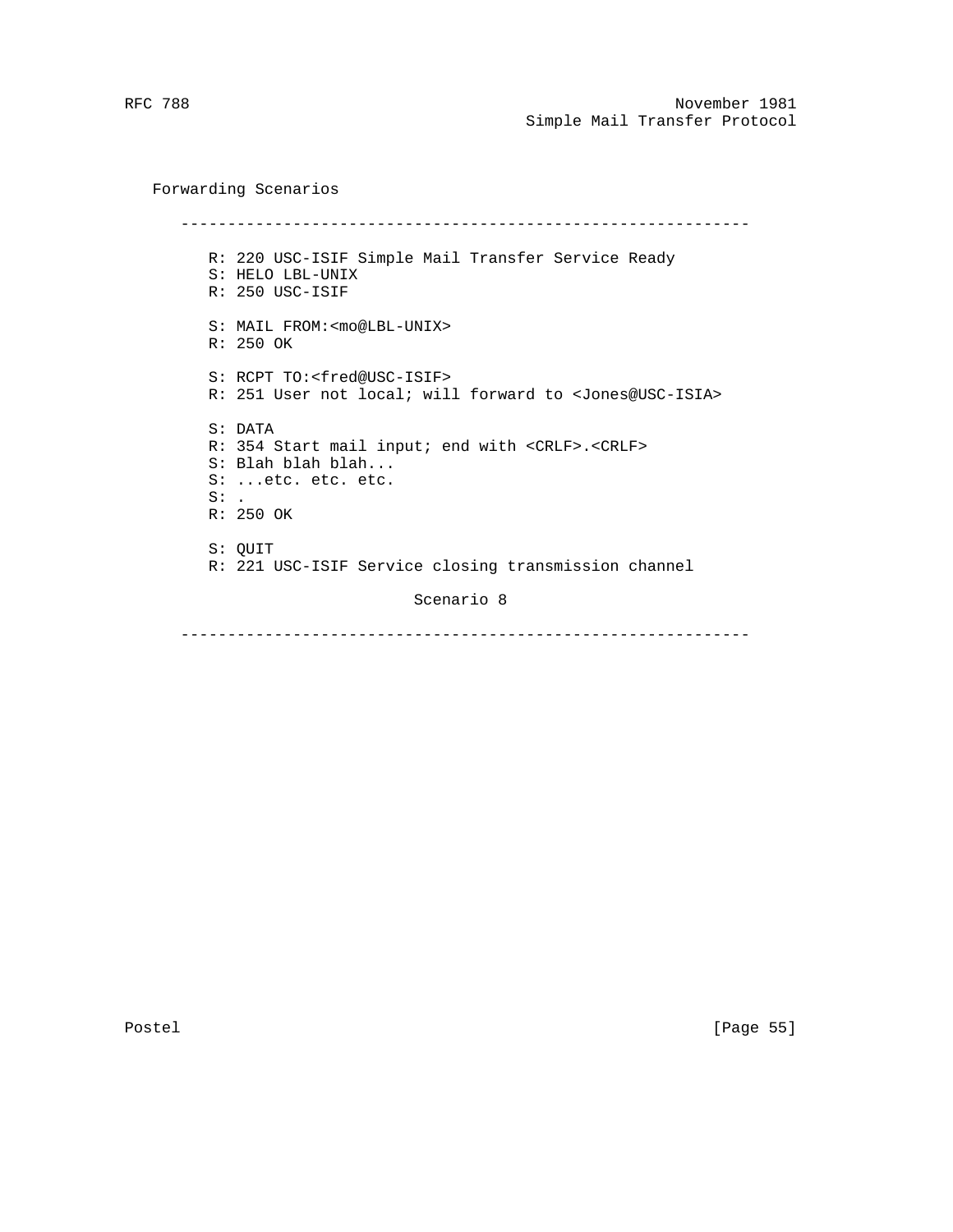------------------------------------------------------------- Step 1 -- Trying the Mailbox at the First Host R: 220 USC-ISIF Simple Mail Transfer Service Ready S: HELO LBL-UNIX R: 250 USC-ISIF S: MAIL FROM:<mo@LBL-UNIX> R: 250 OK S: RCPT TO:<fred@USC-ISIF> R: 251 User not local; will forward to <Jones@USC-ISIA> S: RSET R: 250 OK S: QUIT R: 221 USC-ISIF Service closing transmission channel Step 2 -- Delivering the Mail at the Second Host R: 220 USC-ISIA Simple Mail Transfer Service Ready S: HELO LBL-UNIX R: 250 USC-ISIA S: MAIL FROM:<mo@LBL-UNIX> R: 250 OK S: RCPT TO:<Jones@USC-ISIA> R: OK S: DATA R: 354 Start mail input; end with <CRLF>.<CRLF> S: Blah blah blah... S: ...etc. etc. etc.  $S:$  . R: 250 OK S: QUIT R: 221 USC-ISIA Service closing transmission channel Scenario 9

-------------------------------------------------------------

[Page 56] Postel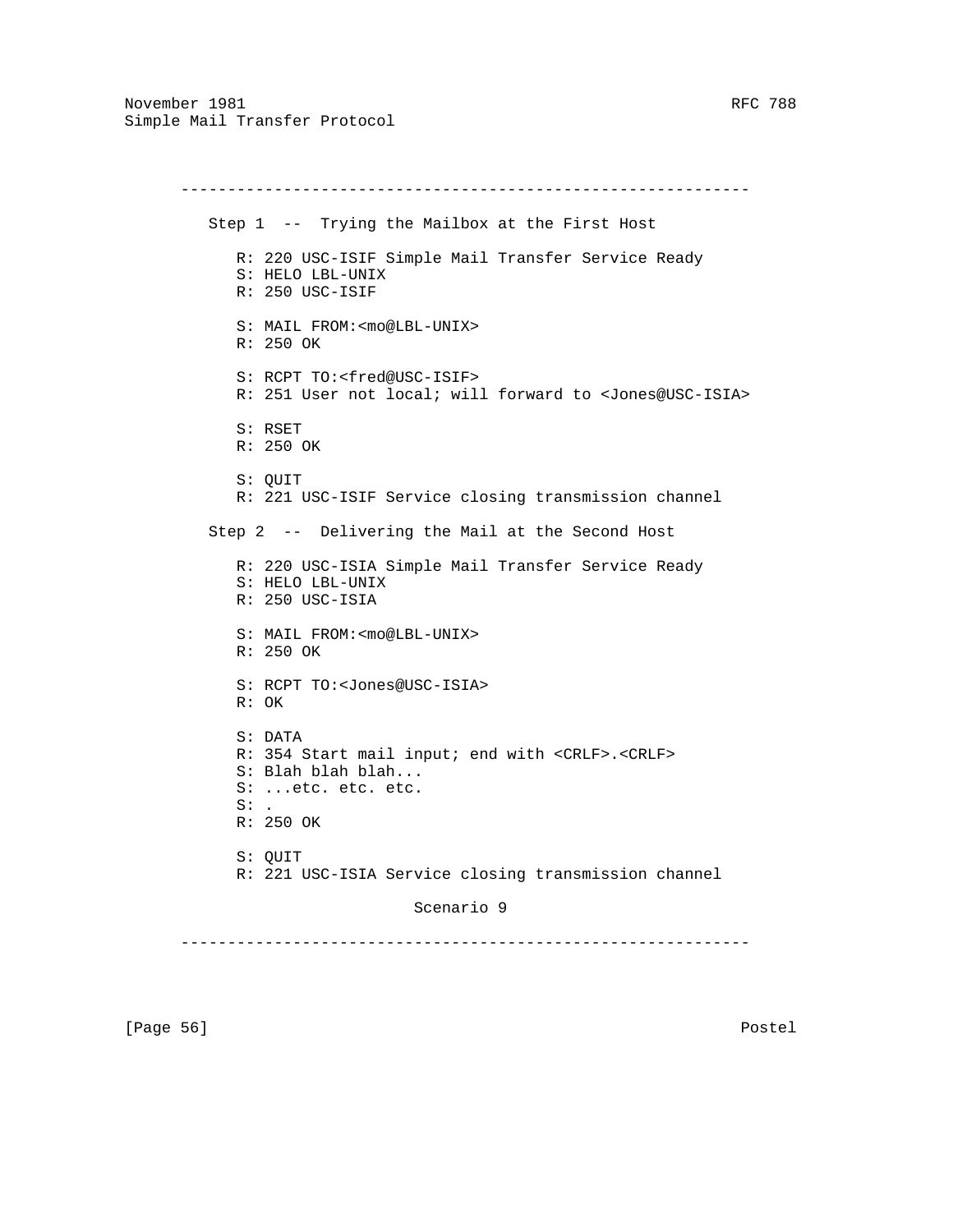Too Many Recipients Scenario ------------------------------------------------------------- R: 220 BERKELEY Simple Mail Transfer Service Ready S: HELO USC-ISIF R: 250 BERKELEY S: MAIL FROM:<Postel@USC-ISIF> R: 250 OK S: RCPT TO:<fabry@BERKELEY> R: 250 OK S: RCPT TO:<eric@BERKELEY> R: 552 Recipient storage full, try again in another transaction S: DATA R: 354 Start mail input; end with <CRLF>.<CRLF> S: Blah blah blah... S: ...etc. etc. etc.  $S:$ . R: 250 OK S: MAIL FROM:<Postel@USC-ISIF> R: 250 OK S: RCPT TO:<eric@BERKELEY> R: 250 OK S: DATA R: 354 Start mail input; end with <CRLF>.<CRLF> S: Blah blah blah... S: ...etc. etc. etc.  $S:$ . R: 250 OK S: QUIT R: 221 BERKELEY Service closing transmission channel Scenario 10

-------------------------------------------------------------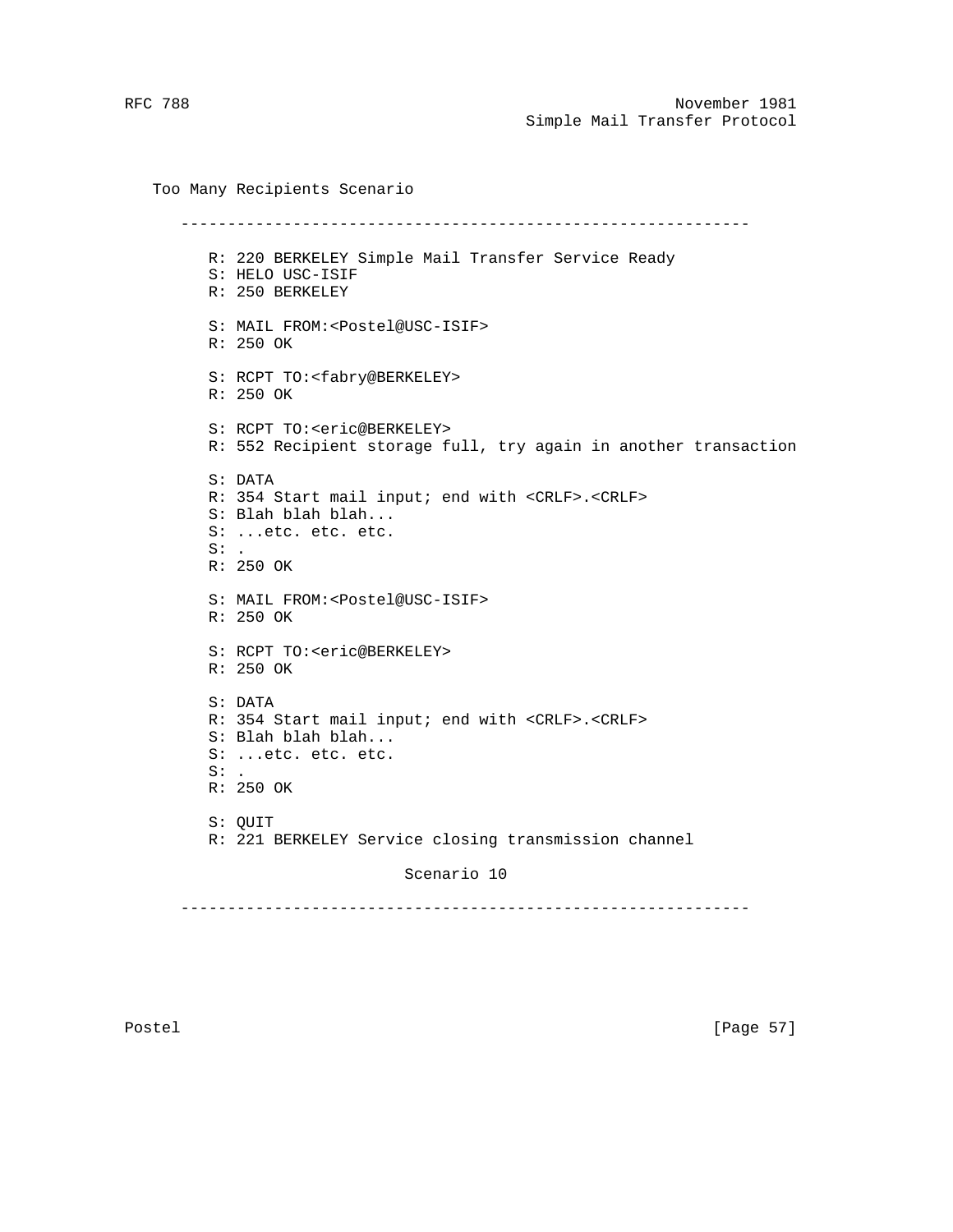### GLOSSARY

#### ASCII

American Standard Code for Information Interchange [1].

#### command

 A request for a mail service action sent by the sender-SMTP to the receiver-SMTP.

end of mail data indication

 A special sequence of characters that indicates the end of the mail data. In particular, the five characters carriage return, line feed, period, carriage return, line feed, in that order.

#### host

 A computer in the internetwork environment on which mailboxes or SMTP processes reside.

#### line

A line of text ending with a <CRLF>.

#### mail data

 A sequence of ASCII characters of arbitrary length, which conforms to the standard set in the Standard for the Format of ARPA Network Text Messages (RFC 733 [2]).

### mailbox

 A character string (address) which identifies a user to whom mail is to be sent. Mailbox normally consists of the host and user specifications. The standard mailbox naming convention is defined to be "user@host". Additionally, the "container" in which mail is stored.

#### receiver-SMTP process

 A process which transfers mail in cooperation with a sender-SMTP process. It waits for a connection to be established via the transport service. It receives SMTP commands from the sender-SMTP, sends replies, and performs the specified operations.

[Page 58] Postel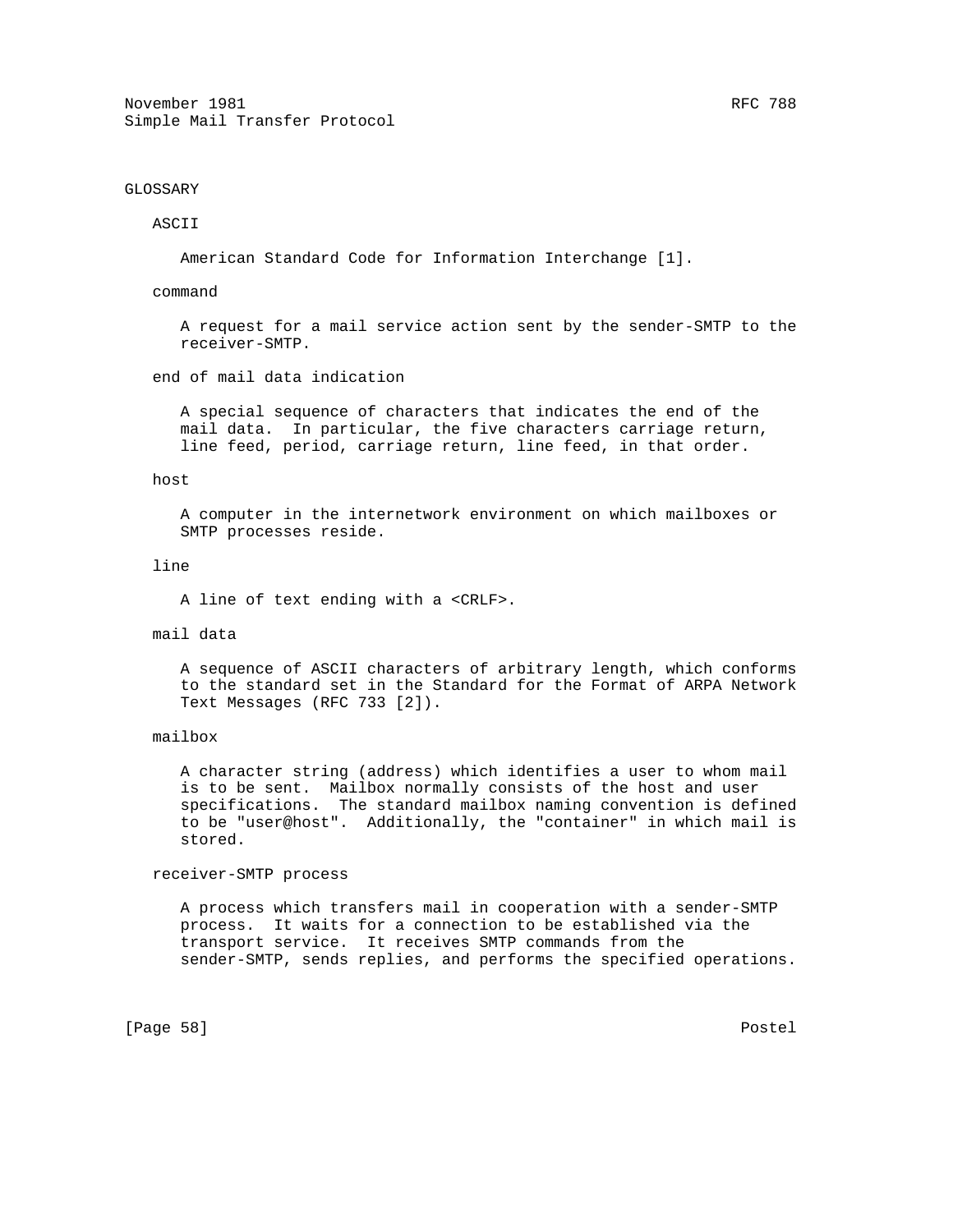### reply

 A reply is an acknowledgment (positive or negative) sent from receiver to sender via the transmission channel in response to a SMTP command. The general form of a reply is a completion code (including error codes) followed by a text string. The codes are for use by programs and the text is usually intended for human users.

#### sender-SMTP process

 A process which transfers mail in cooperation with a receiver-SMTP process. A local language may be used in the user interface command/reply dialogue. The sender-SMTP initiates the transport service connection. It initiates SMTP commands, receives replies, and governs the transfer of mail.

### session

 The set of exchanges that occur while the transmission channel is open.

#### transaction

 The set of exchanges required for one message to be transmitted for one or more recipients.

#### transmission channel

 A full-duplex communication path between a sender-SMTP and a receiver-SMTP for the exchange of commands, replies, and mail text.

#### transport service

 Any reliable stream-oriented data communication services. For example, NCP, TCP, NITS.

#### user

 A human being (or a process on behalf of a human being) wishing to obtain mail transfer service. In addition, a recipient of computer mail.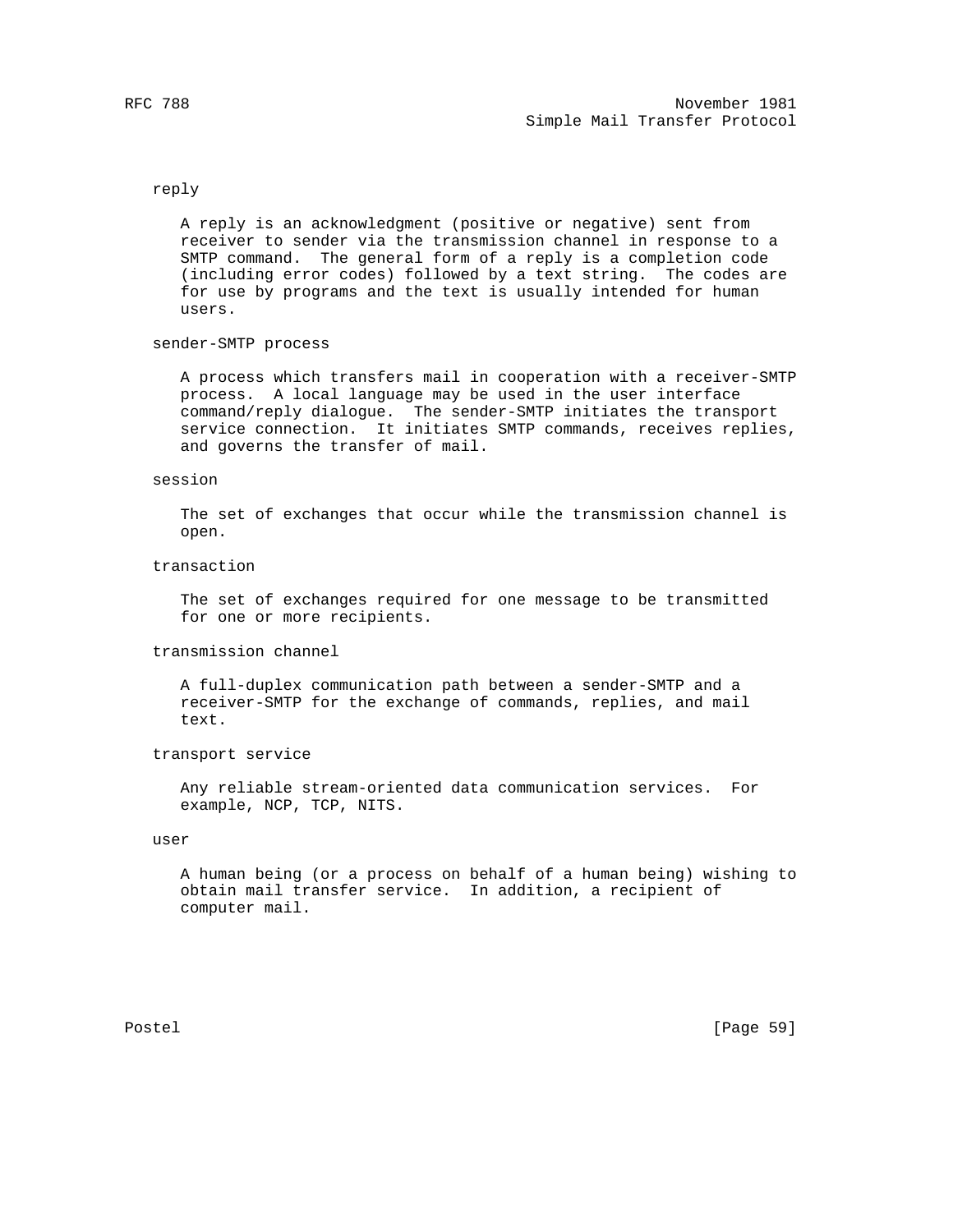## word

A sequence of printing characters.

# <CRLF>

The characters carriage return and line feed (in that order).

 $<\!{\rm SP}\!>$ 

The space character.

[Page 60] Postel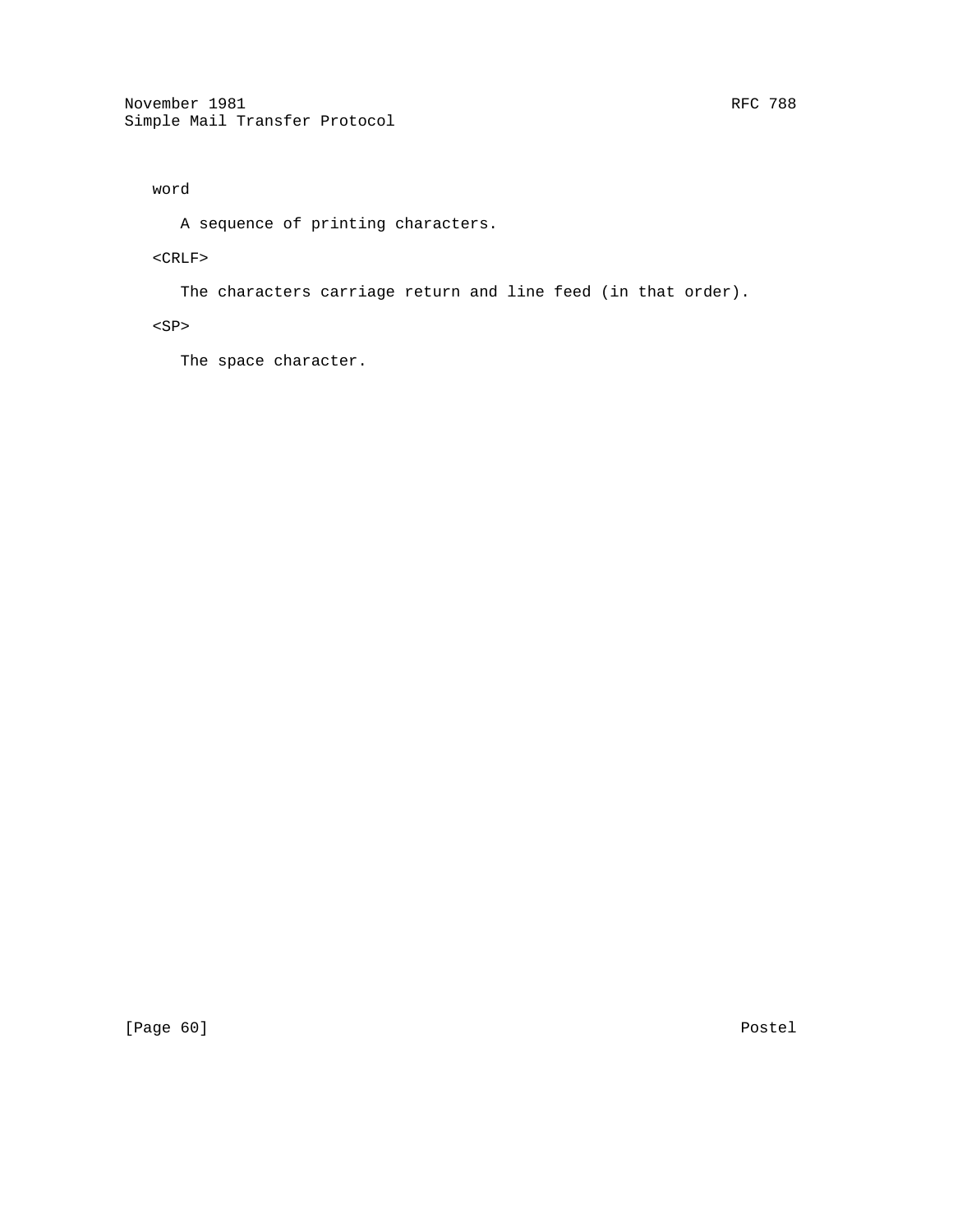#### REFERENCES

[1] ASCII

 ASCII, "USA Code for Information Interchange", United States of America Standards Institute, X3.4, 1968. Also in: Feinler, E. and J. Postel, eds., "ARPANET Protocol Handbook", NIC 7104, for the Defense Communications Agency by SRI International, Menlo Park, California, Revised January 1978.

[2] RFC 733

 Crocker, D., J. Vittal, K. Pogran, and D. Henderson, "Standard for the Format of ARPA Network Text Messages," RFC 733, NIC 41952, November 1977. Also in: Feinler, E. and J. Postel, eds., "ARPANET Protocol Handbook", NIC 7104, for the Defense Communications Agency by SRI International, Menlo Park, California, Revised January 1978.

[3] TCP

 Postel, J., ed., "Transmission Control Protocol - DARPA Internet Program Protocol Specification", RFC 793, USC/Information Sciences Institute, September 1981.

[4] NCP

 McKenzie,A., "Host/Host Protocol for the ARPA Network", NIC 8246, January 1972. Also in: Feinler, E. and J. Postel, eds., "ARPANET Protocol Handbook", NIC 7104, for the Defense Communications Agency by SRI International, Menlo Park, California, Revised January 1978.

[5] Initial Connection Protocol

 Postel, J., "Official Initial Connection Protocol", NIC 7101, 11 June 1971. Also in: Feinler, E. and J. Postel, eds., "ARPANET Protocol Handbook", NIC 7104, for the Defense Communications Agency by SRI International, Menlo Park, California, Revised January 1978.

[6] NITS

 PSS/SG3, "A Network Independent Transport Service", Study Group 3, The Post Office PSS Users Group, February 1980. Available from the DCPU, National Physical Laboratory, Teddington, UK.

Postel [Page 61]